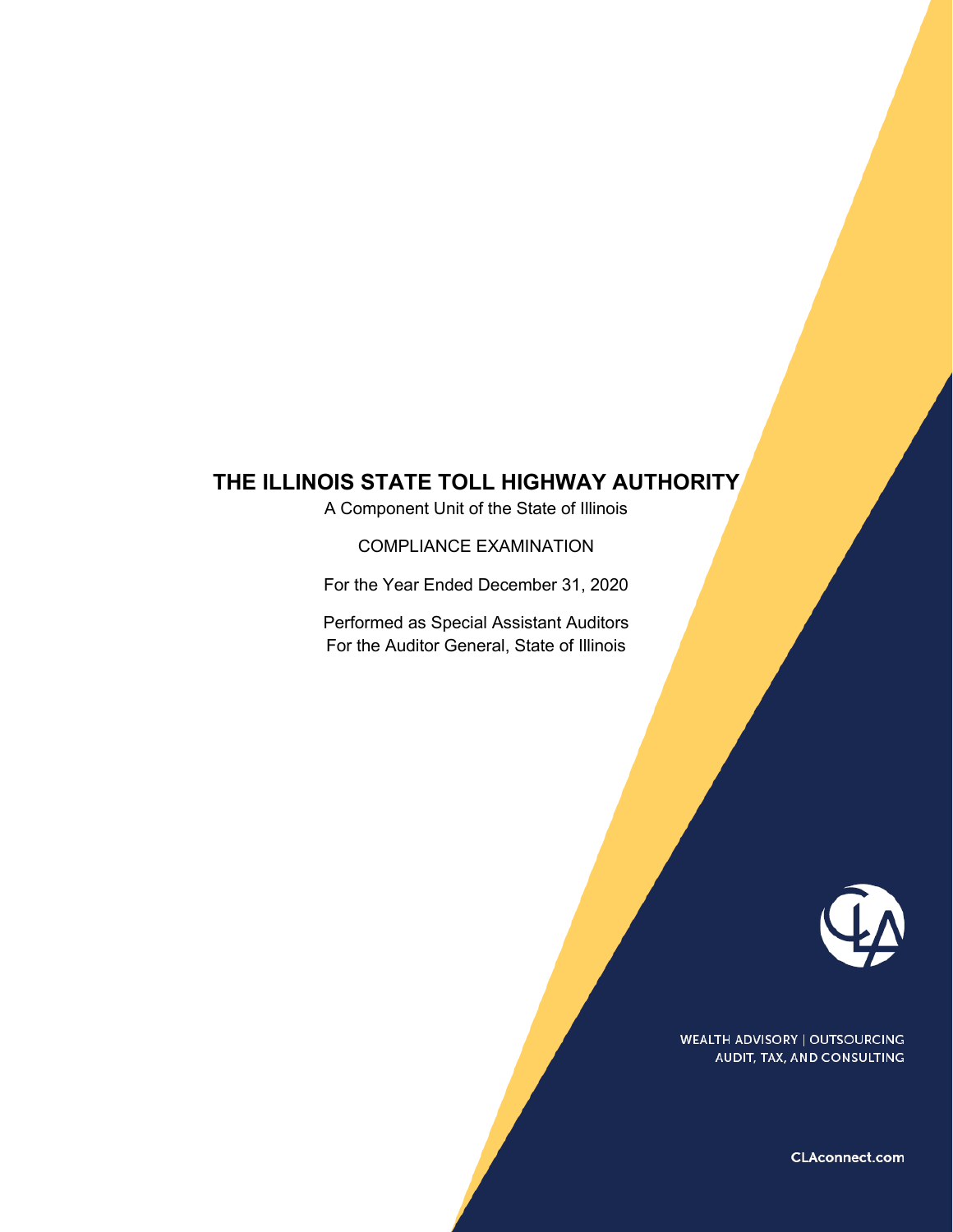A Component Unit of the State of Illinois COMPLIANCE EXAMINATION For the Year Ended December 31, 2020

#### **Table of Contents**

|                                                                                                                                                                                            | <b>Schedule Page(s)</b> |                              |
|--------------------------------------------------------------------------------------------------------------------------------------------------------------------------------------------|-------------------------|------------------------------|
| <b>Tollway Officials</b>                                                                                                                                                                   |                         | 1                            |
| <b>Management Assertion Letter</b>                                                                                                                                                         |                         | $\overline{2}$               |
| <b>Compliance Report:</b><br>Summary<br>Independent Accountants' Report on State Compliance, on Internal Control<br>over Compliance, and on Supplementary Information for State Compliance |                         | $3 - 5$                      |
| Purposes<br>Independent Auditors' Report on Internal Control over Financial Reporting and<br>on Compliance and Other Matters Based on an Audit of Financial Statements                     |                         | $6 - 10$                     |
| Performed in Accordance with Government Auditing Standards<br>Schedule of Findings:                                                                                                        |                         | $11 - 12$                    |
| <b>Current Findings - Government Auditing Standards</b><br><b>Current Findings - State Compliance</b><br><b>Prior Findings Not Repeated</b>                                                |                         | $13 - 26$<br>$27 - 32$<br>33 |
| <b>Supplementary Information for State Compliance Purposes:</b><br><b>Fiscal Schedules and Analysis:</b>                                                                                   |                         |                              |
| <b>Comparative Schedule of Cash Receipts</b><br>Analysis of Operations (Unaudited):                                                                                                        | 1                       | 34                           |
| Tollway Functions and Planning Program (Unaudited)<br><b>Explanation of Significant Variations in Asset Accounts</b>                                                                       |                         | $35 - 38$                    |
| and Deferred Outflows of Resources (Unaudited)<br>Explanation of Significant Variations in Liability Accounts                                                                              |                         | 39                           |
| and Deferred Inflows of Resources (Unaudited)                                                                                                                                              |                         | 40                           |
| Explanation of Significant Variations in Revenues and Expenses (Unaudited)                                                                                                                 |                         | 41                           |
| Average Number of Employees by Function (Unaudited)                                                                                                                                        |                         | 42                           |
| Analysis of Overtime (Unaudited)                                                                                                                                                           |                         | 43                           |
| Major Construction Projects (Unaudited)<br>Service Efforts and Accomplishments (Unaudited)                                                                                                 |                         | 44<br>45                     |

#### **Other Reports issued under a separate cover:**

The Illinois State Toll Highway Authority's (the Tollway) financial statements as of and for the year ended December 31, 2020, have been issued under a separate cover. Additionally, in accordance with *Government Auditing Standards*, we have issued the Report Required Under *Government Auditing Standards* for the year ended December 31, 2020, on our consideration of the Tollway's internal control over financial reporting and on our tests of its compliance with certain provisions of laws, regulations, contracts, grant agreements, and other matters, under a separate cover. The purpose of this report is solely to describe the scope of our testing of internal control over financial reporting and compliance and the results of that testing, and not to provide an opinion on the effectiveness of the Tollway's internal control over financial reporting or on compliance. That report is an integral part of an audit performed in accordance with *Government Auditing Standards* and should be considered in assessing the results of the audit.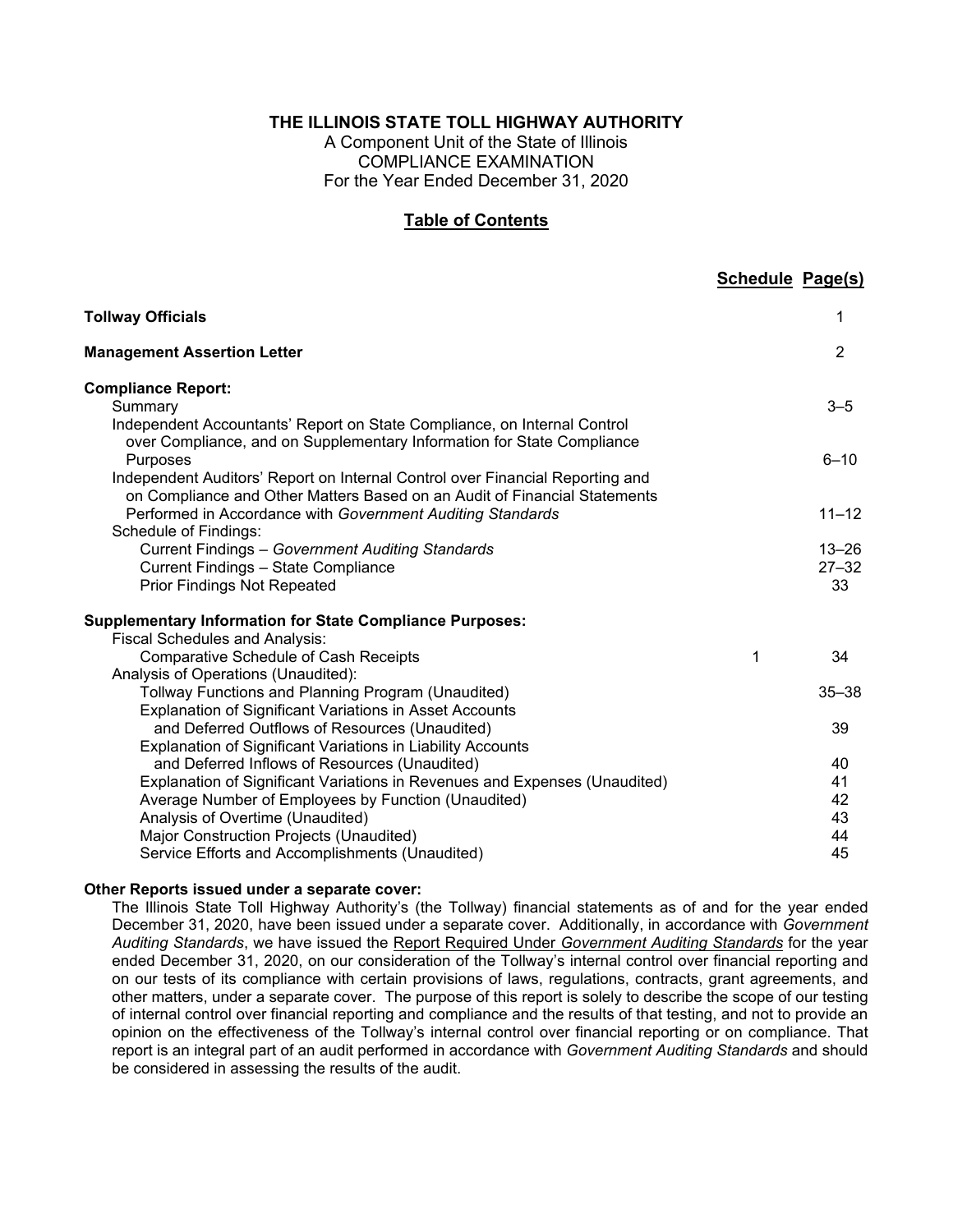A Component Unit of the State of Illinois COMPLIANCE EXAMINATION For the Year Ended December 31, 2020

#### **Illinois Tollway Officials and Financial Staff**

| Executive Director             | Jose R. Alvarez                                                         |
|--------------------------------|-------------------------------------------------------------------------|
| <b>Chief Operating Officer</b> | Derek Messier (until 1/29/2021)                                         |
| <b>Chief Financial Officer</b> | Cathy Williams (effective 3/1/2020)<br>Michael Colsch (until 2/28/2020) |
| Controller                     | Patricia Pearn                                                          |
| <b>General Counsel</b>         | Kathleen Pasulka-Brown                                                  |

### **Illinois Tollway Board Members**

| Chairman            | Will Evans, Jr.   |
|---------------------|-------------------|
| <b>Board Member</b> | James Connolly    |
| Board Member        | Stephen Davis     |
| Board Member        | Alice Gallagher   |
| <b>Board Member</b> | Karen McConnaughy |
| <b>Board Member</b> | Scott Paddock     |
| <b>Board Member</b> | James Sweeney     |
| <b>Board Member</b> | Vacant            |

On 2/1/2021, Jacqueline Gomez was appointed by Governor JB Pritzker to fill the vacancy on the Board.

### **Tollway's Central Administrative offices are located at:**

2700 Ogden Avenue Downers Grove, Illinois 60515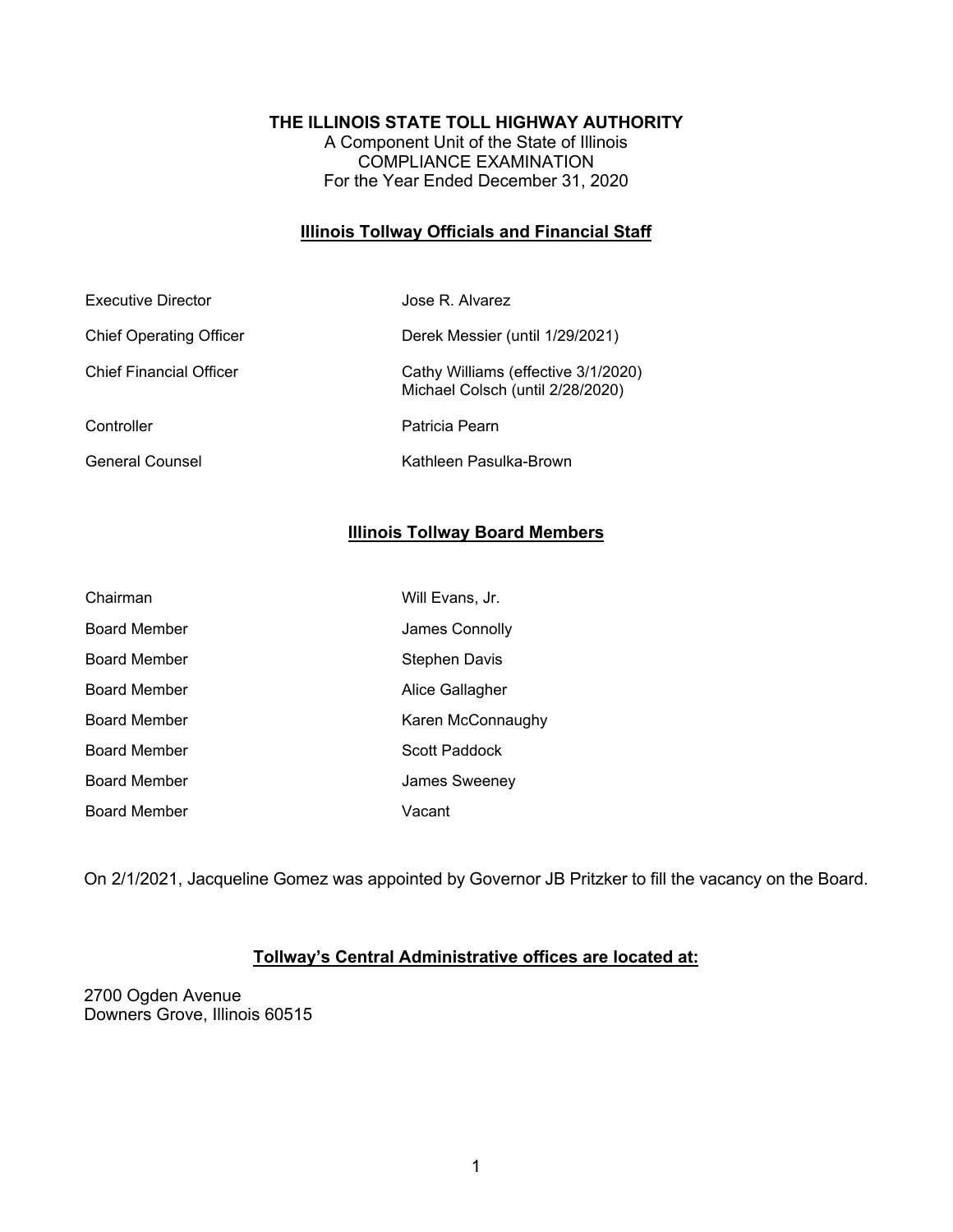

October 22, 2021

CliftonLarsonAllen LLP 1301 West 22<sup>nd</sup> Street, Suite 1100 Oak Brook. IL 60523

Ladies and Gentlemen:

We are responsible for the identification of, and compliance with, all aspects of laws, regulations, contracts, or grant agreements that could have a material effect on the operations of the Illinois State Toll Highway Authority (the Tollway). We are responsible for and we have established and maintained an effective system of internal controls over compliance requirements. We have performed an evaluation of the Tollway's compliance with the following specified requirements during the year ended December 31, 2020. Based on this evaluation, we assert that during the year ended December 31, 2020, the Tollway has materially complied with the assertions below.

- A. The Tollway has obligated, expended, received, and used public funds of the Tollway in accordance with the purpose for which such funds have been authorized by law.
- B. The Tollway has obligated, expended, received, and used public funds of the Tollway in accordance with any limitations, restrictions, conditions, or mandatory directions imposed by law upon such obligation, expenditure, receipt, or use.
- C. The Tollway has complied, in all material respects, with applicable laws and regulations, including the State uniform accounting system, in its financial and fiscal operations.
- D. The revenues and receipts collected by the Tollway are in accordance with applicable laws and regulations and the accounting and recordkeeping of such revenues and receipts is fair, accurate, and in accordance with law.
- E. Money or negotiable securities or similar assets handled by the Tollway or held in trust by the Tollway have been properly and legally administered, and the accounting and recordkeeping relating thereto is proper, accurate, and in accordance with law.

Yours truly,

Illinois State Toll Highway Authority

**SIGNED ORIGINAL ON FILE** 

Jose Alvarez, Executive Director

**SIGNED ORIGINAL ON FILE** 

Kathleen Pasulka-Brown, General Counsel

## **SIGNED ORIGINAL ON FILE**

Cathy Williams, Chief Financial Officer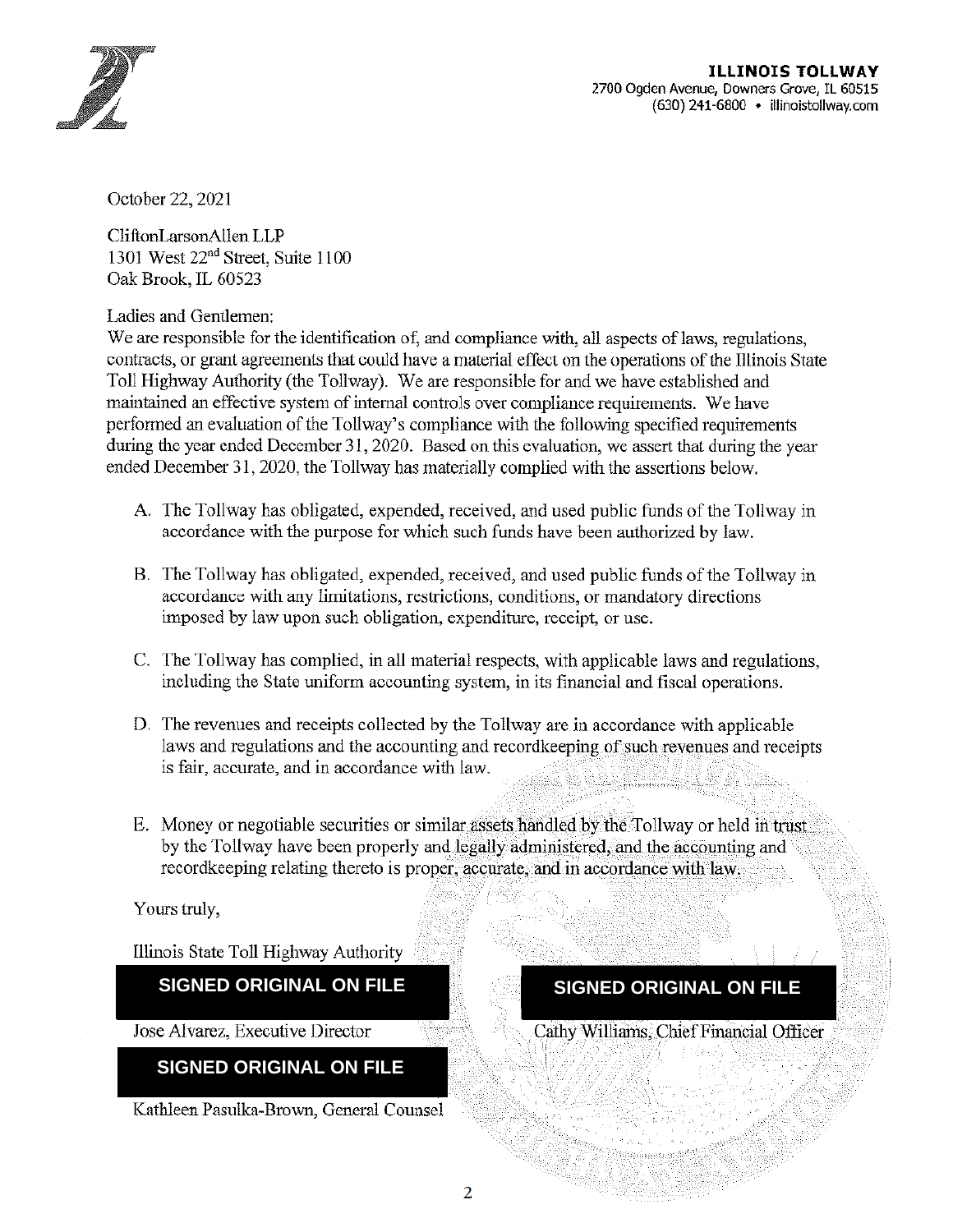A Component Unit of the State of Illinois COMPLIANCE EXAMINATION For the Year Ended December 31, 2020

#### **Compliance Report**

#### **Summary**

The compliance testing performed during this examination was conducted in accordance with *Government Auditing Standards* (GAS) and in accordance with the Illinois State Auditing Act.

#### **Accountants' Reports**

The Independent Accountant's Report on State Compliance, on Internal Control Over Compliance, and on Supplementary Information for State Compliance Purposes does not contain scope limitations or disclaimers, but does contain a modified opinion on compliance and identifies material weaknesses over internal control over compliance.

#### **Summary of Findings**

|                                                   | Current | Prior  |
|---------------------------------------------------|---------|--------|
| Number of:                                        | report  | report |
|                                                   |         |        |
| Findings                                          |         | ხ      |
| Repeated findings                                 |         | 5      |
| Prior recommendations implemented or not repeated |         |        |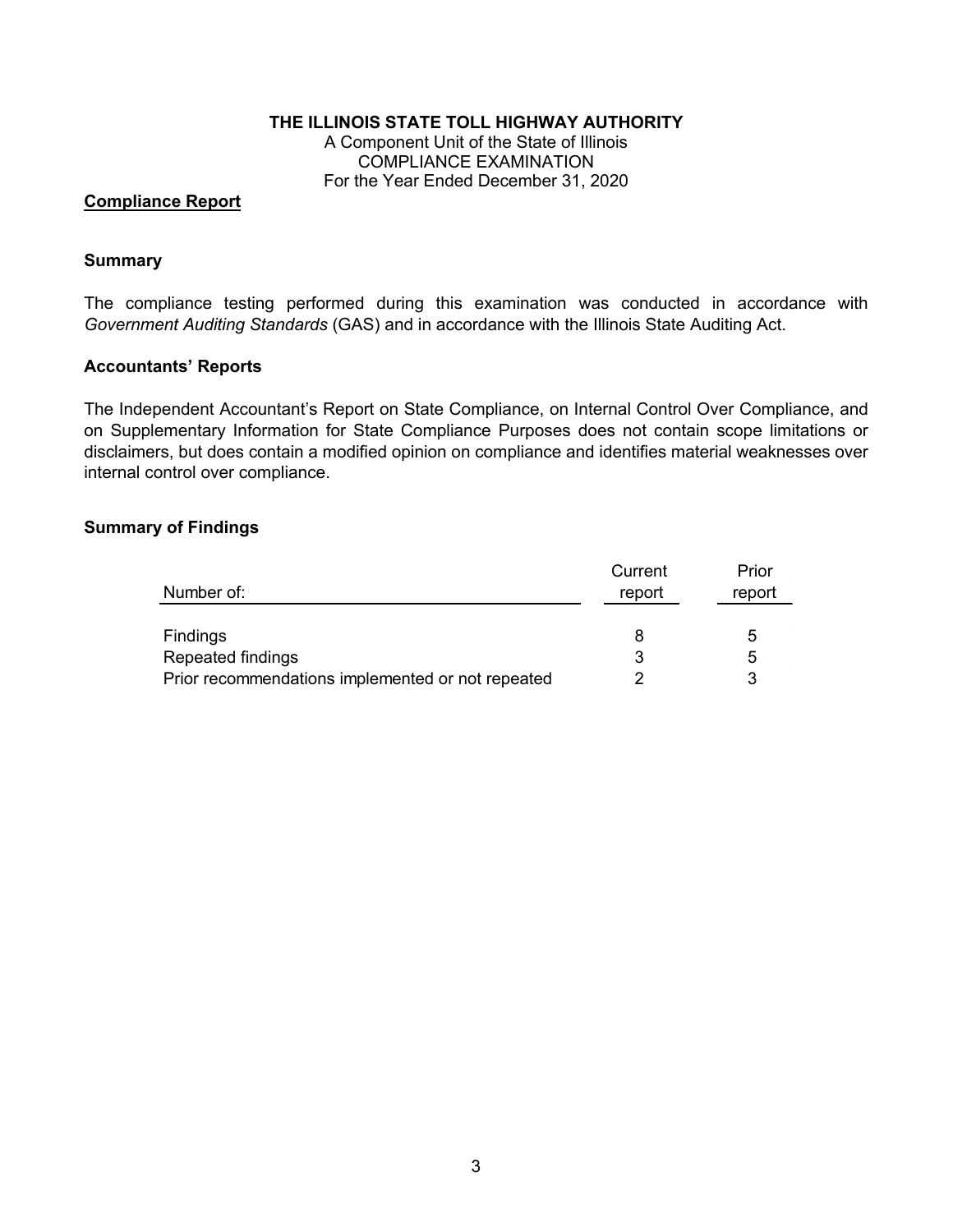## **THE ILLINOIS STATE TOLL HIGHWAY AUTHORITY**  A Component Unit of the State of Illinois COMPLIANCE EXAMINATION

## For the Year Ended December 31, 2020

### **Schedule of Findings**

| Item No. | Page | Reported   | Description                                                           | <b>Finding Type</b>                                |
|----------|------|------------|-----------------------------------------------------------------------|----------------------------------------------------|
|          |      |            |                                                                       |                                                    |
| 2020-001 | 13   | <b>New</b> | Significant Understatement of OPEB Balances                           | <b>Material Weakness</b>                           |
| 2020-002 | 17   | <b>New</b> | Need to Enhance Relationship with the Illinois State<br>Police        | <b>Material Weakness</b>                           |
| 2020-003 | 22   | <b>New</b> | Noncompliance with the State Employees Group<br>Insurance Act of 1971 | Significant Deficiency<br>and Noncompliance        |
| 2020-004 | 25   | <b>New</b> | Inadequate Internal Controls over Census Data                         | <b>Significant Deficiency</b>                      |
|          |      |            | Findings (State Compliance)                                           |                                                    |
|          |      |            |                                                                       |                                                    |
| 2020-005 | 27   | 2020/2018  | Inadequate Control over Completion of I-9 Forms                       | Significant Deficiency<br>and Noncompliance        |
| 2020-006 | 29   | 2020/2014  | Inadequate Procedures to Approve Timecards                            | <b>Significant Deficiency</b><br>and Noncompliance |
| 2020-007 | 31   | 2020/2016  | Failure to Fully Comply with the Tollway Highway Act                  | <b>Significant Deficiency</b><br>and Noncompliance |
| 2020-008 | 32   | <b>New</b> | Inadequate Controls over Hiring Forms                                 | Significant Deficiency<br>and Noncompliance        |

In addition, the following findings which are reported as current findings and questioned costs related to *Government Auditing Standards* also meet the reporting requirements for State Compliance.

| 2020-001 | 13 | <b>New</b> | Significant Understatement of OPEB Balances                           | Material Weakness<br>and Material<br>Noncompliance |
|----------|----|------------|-----------------------------------------------------------------------|----------------------------------------------------|
| 2020-002 | 17 | New        | Need to Enhance Relationship with the Illinois State<br>Police        | Material Weakness<br>and Material<br>Noncompliance |
| 2020-003 | 22 | New        | Noncompliance with the State Employees Group<br>Insurance Act of 1971 | <b>Significant Deficiency</b><br>and Noncompliance |
| 2020-004 | 25 | <b>New</b> | Inadequate Internal Controls over Census Data                         | Significant Deficiency                             |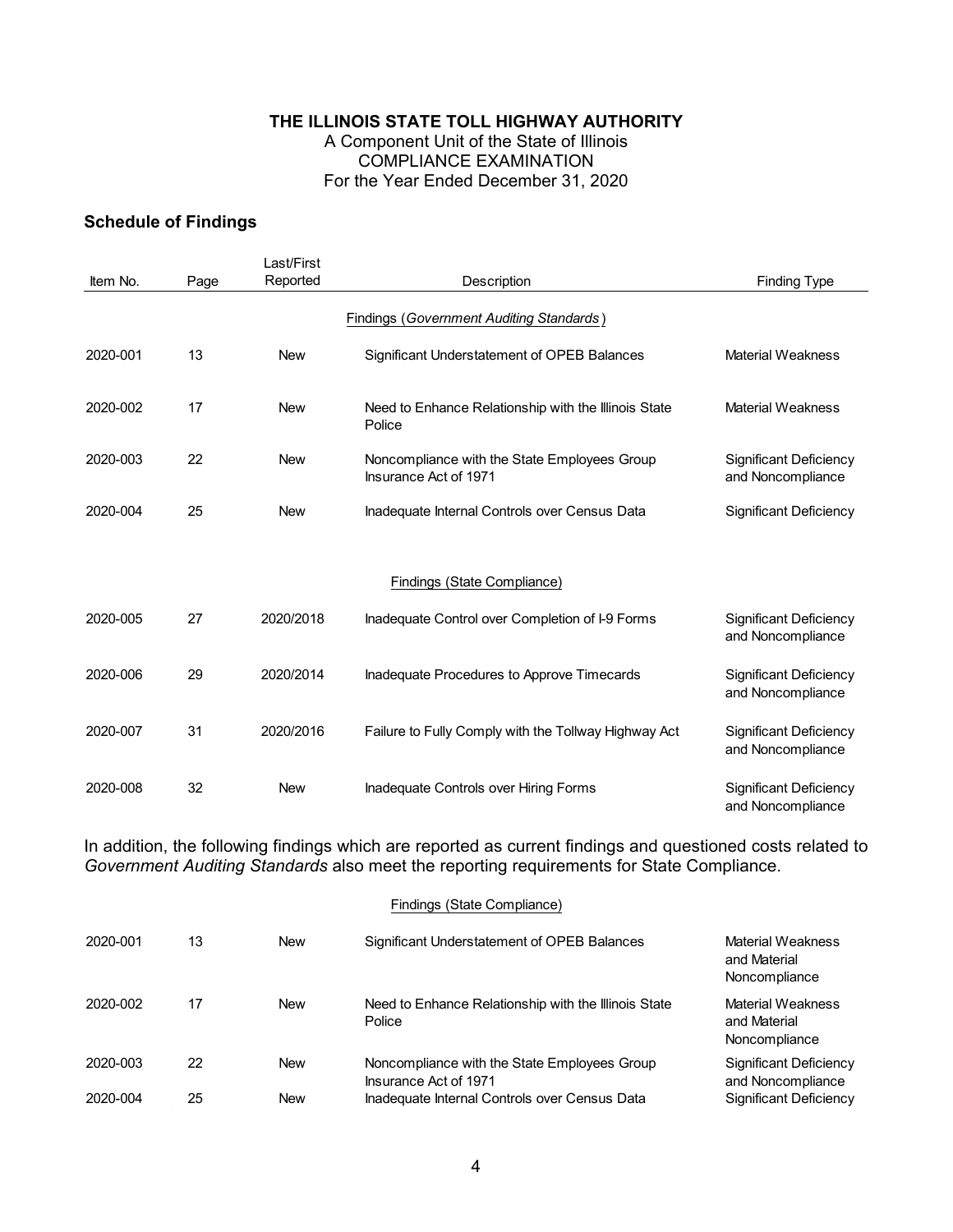A Component Unit of the State of Illinois COMPLIANCE EXAMINATION For the Year Ended December 31, 2020

### **Prior Year Findings Not Repeated**

| Item No. | Page | Last/First<br>Reported | <b>Description</b>                                         |
|----------|------|------------------------|------------------------------------------------------------|
|          | 33   | 2019/2017              | Noncompliance with Toll Highway Act Reporting Requirements |
|          | 33   | 2019/2018              | Inadequate Procedures for Approval of Vendor Invoices      |

#### **Exit Conference**

The Tollway waived an exit conference in a correspondence from Shaun Farmer, Chief Internal Auditor, on August 6, 2021. The responses to the recommendations were provided by Shaun Farmer, Chief Internal Auditor, in a correspondence dated August 3, 2021.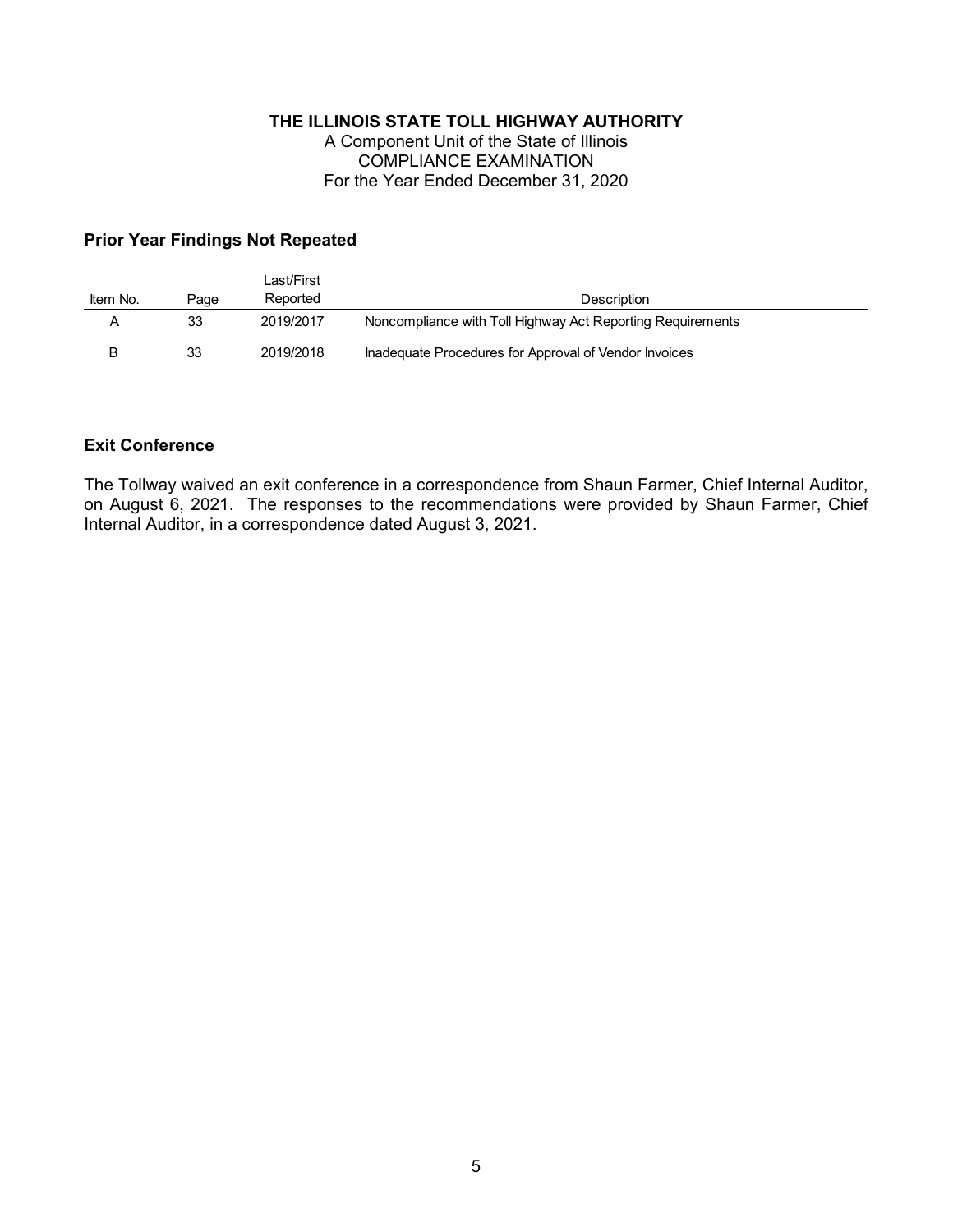

#### **INDEPENDENT ACCOUNTANT'S REPORT ON STATE COMPLIANCE, ON INTERNAL CONTROL OVER COMPLIANCE, AND ON SUPPLEMENTARY INFORMATION FOR STATE COMPLIANCE PURPOSES**

Honorable Frank J. Mautino Auditor General State of Illinois

and

Board of Directors The Illinois State Toll Highway Authority

### **Compliance**

As Special Assistant Auditors for the Auditor General, we have examined compliance by the Illinois State Toll Highway Authority's (the Tollway) with the specified requirements listed below, as more fully described in the *Audit Guide for Financial Audits and Compliance Attestation Engagements of Illinois State Agencies* (*Audit Guide*) as adopted by the Auditor General, during the year ended December 31, 2020. Management of the Tollway is responsible for compliance with the specified requirements. Our responsibility is to express an opinion on the Tollway's compliance with the specified requirements based on our examination.

The specified requirements are:

- A. The Tollway has obligated, expended, received, and used public funds of the State in accordance with the purpose for which such funds have been appropriated or otherwise authorized by law.
- B. The Tollway has obligated, expended, received, and used public funds of the State in accordance with any limitations, restrictions, conditions, or mandatory directions imposed by law upon such obligation, expenditure, receipt, or use.
- C. The Tollway has complied, in all material respects, with applicable laws and regulations, including the State uniform accounting system, in its financial and fiscal operations.



CLA is an independent member of Nexia International, a leading, global network of independent accounting and consulting firms. See nexia.com/member-firm-disclaimer for details.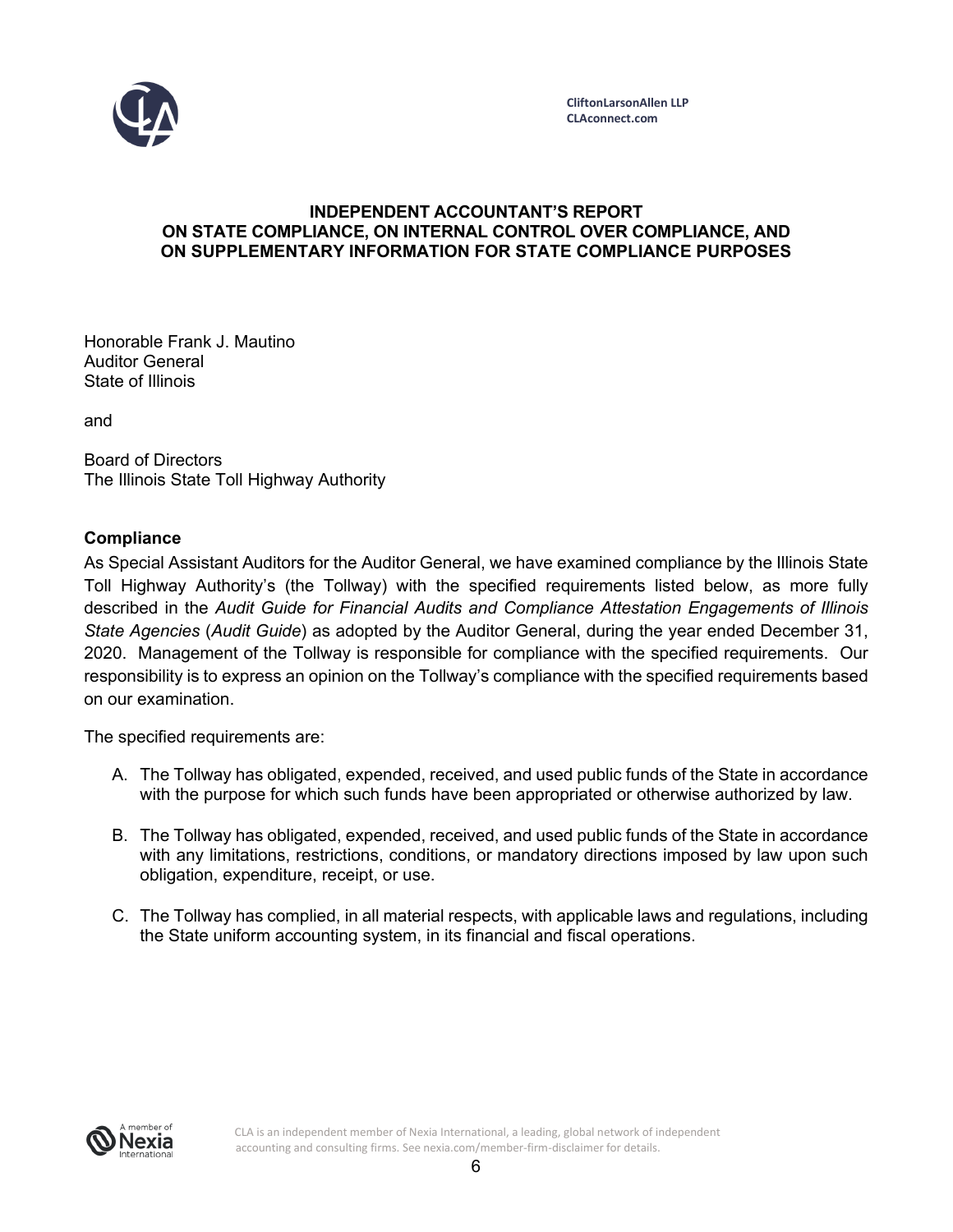- D. State revenues and receipts collected by the Tollway are in accordance with applicable laws and regulations and the accounting and recordkeeping of such revenues and receipts is fair, accurate, and in accordance with law.
- E. Money or negotiable securities or similar assets handled by the Tollway on behalf of the State or held in trust by the Tollway have been properly and legally administered and the accounting and recordkeeping relating thereto is proper, accurate, and in accordance with law.

Our examination was conducted in accordance with attestation standards established by the American Institute of Certified Public Accountants, the standards applicable to attestation engagements contained in *Government Auditing Standards* issued by the Comptroller General of the United States, the Illinois State Auditing Act (Act), and the *Audit Guide*. Those standards, the Act, and the *Audit Guide* require that we plan and perform the examination to obtain reasonable assurance about whether the Tollway complied with the specified requirements in all material respects. An examination involves performing procedures to obtain evidence about whether the Tollway complied with the specified requirements. The nature, timing, and extent of the procedures selected depend on our judgement, including an assessment of the risks of material noncompliance with the specified requirements, whether due to fraud or error. We believe that the evidence we obtained is sufficient and appropriate to provide a reasonable basis for our modified opinion.

Our examination does not provide a legal determination on the Tollway's compliance with the specified requirements.

Our examination disclosed material noncompliance with the following specified requirements applicable to the Tollway during the year ended December 31, 2020.

### Specified Requirement C

As described in the accompanying Schedule of Findings and Questioned Costs as items 2020- 001 and 2020-002, the University had not complied, in all material respects, with applicable laws and regulations, including the State uniform accounting system, in its financial and fiscal operations.

In our opinion, except for the material deviations from the specified requirements described in the preceding paragraph, the Tollway complied with the specified requirements during the year ended December 31, 2020, in all material respects. However, the results of our procedures disclosed instances of noncompliance with the specified requirements, which are required to be reported in accordance with criteria established by the *Audit Guide* and are described in the accompanying Schedule of Findings as items 2020-003 through 2020-008.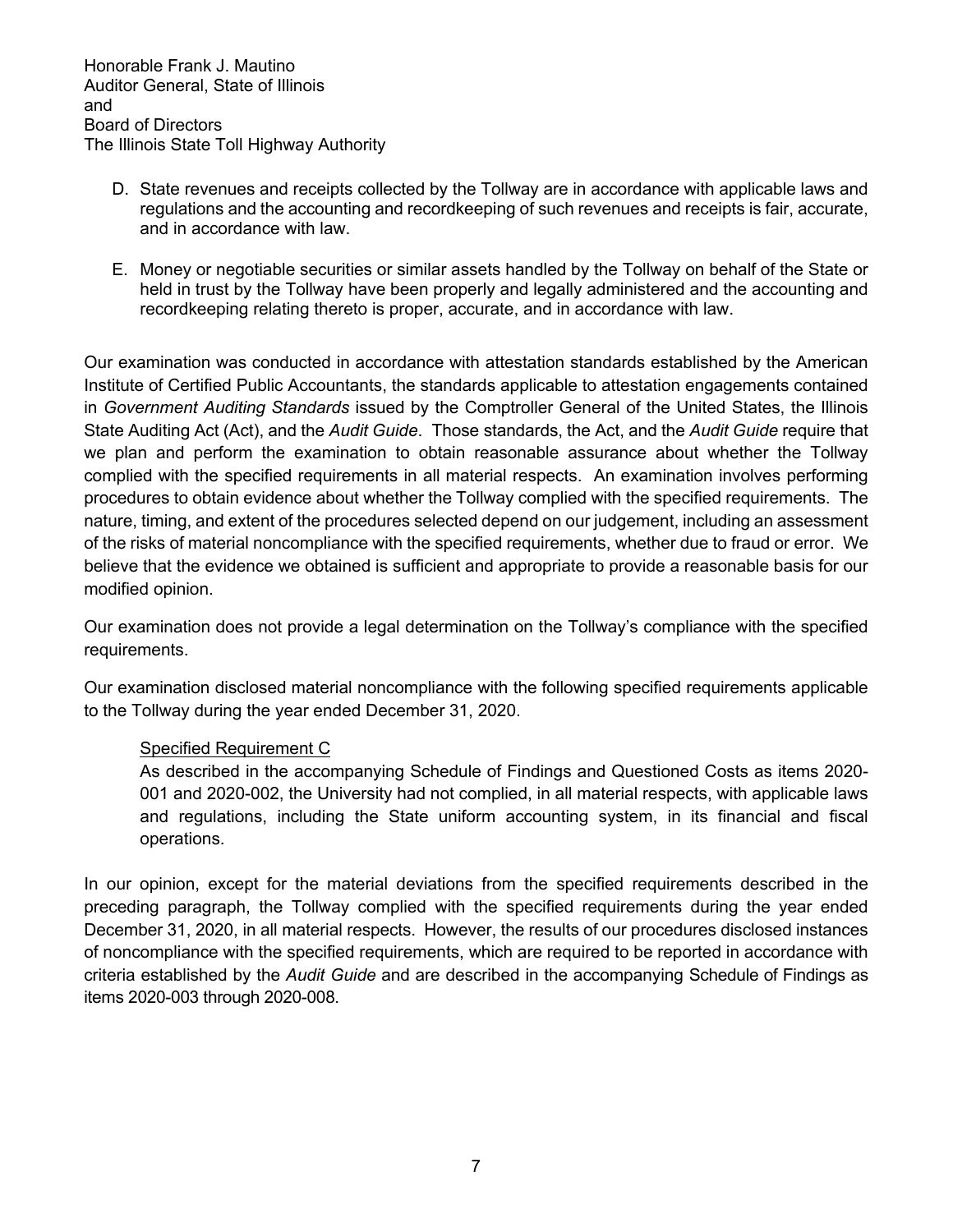The Tollway's responses to the compliance findings identified in our examination are described in the accompanying Schedule of Findings. The Tollway's responses were not subjected to the procedures applied in the examination and, accordingly, we express no opinion on the responses.

The purpose of this report is solely to describe the scope of our testing and the results of that testing in accordance with the requirements of the *Audit Guide*. Accordingly, this report is not suitable for any other purpose.

### **Internal Control Over Compliance**

Management of the Tollway is responsible for establishing and maintaining effective internal control over compliance with the specified requirements (internal control). In planning and performing our examination, we considered the Tollway's internal control to determine the examination procedures that are appropriate in the circumstances for the purpose of expressing our opinion on the Tollway's compliance with the specified requirements and to test and report on the Tollway's internal control in accordance with the *Audit Guide*, but not for the purpose of expressing an opinion on the effectiveness of the Tollway's internal control. Accordingly, we do not express an opinion on the effectiveness of the Tollway's internal control.

Our consideration of internal control was for the limited purpose described in the preceding paragraph and was not designed to identify all deficiencies in internal control that might be material weaknesses or significant deficiencies and, therefore, material weaknesses or significant deficiencies may exist that have not been identified. However, as described in the accompanying Schedule of Findings, we did identify certain deficiencies in internal control that we consider to be material weaknesses and significant deficiencies.

A *deficiency in internal control* exists when the design or operation of a control does not allow management or employees, in the normal course of performing their assigned functions, to prevent, or detect and correct, noncompliance with the specified requirements on a timely basis. A *material weakness in internal control* is a deficiency, or a combination of deficiencies, in internal control, such that there is a reasonable possibility that a material noncompliance with the specified requirements will not be prevented, or detected and corrected, on a timely basis. We consider the deficiencies described in the accompanying Schedule of Findings as items: 2020-001 and 2020-002 to be material weaknesses.

A *significant deficiency in internal control* is a deficiency, or a combination of deficiencies, in internal control that is less severe than a material weakness, yet important enough to merit attention by those charged with governance. We consider the deficiencies described in the accompanying Schedule of Findings as items: 2020-003 through 2020-008 to be significant deficiencies.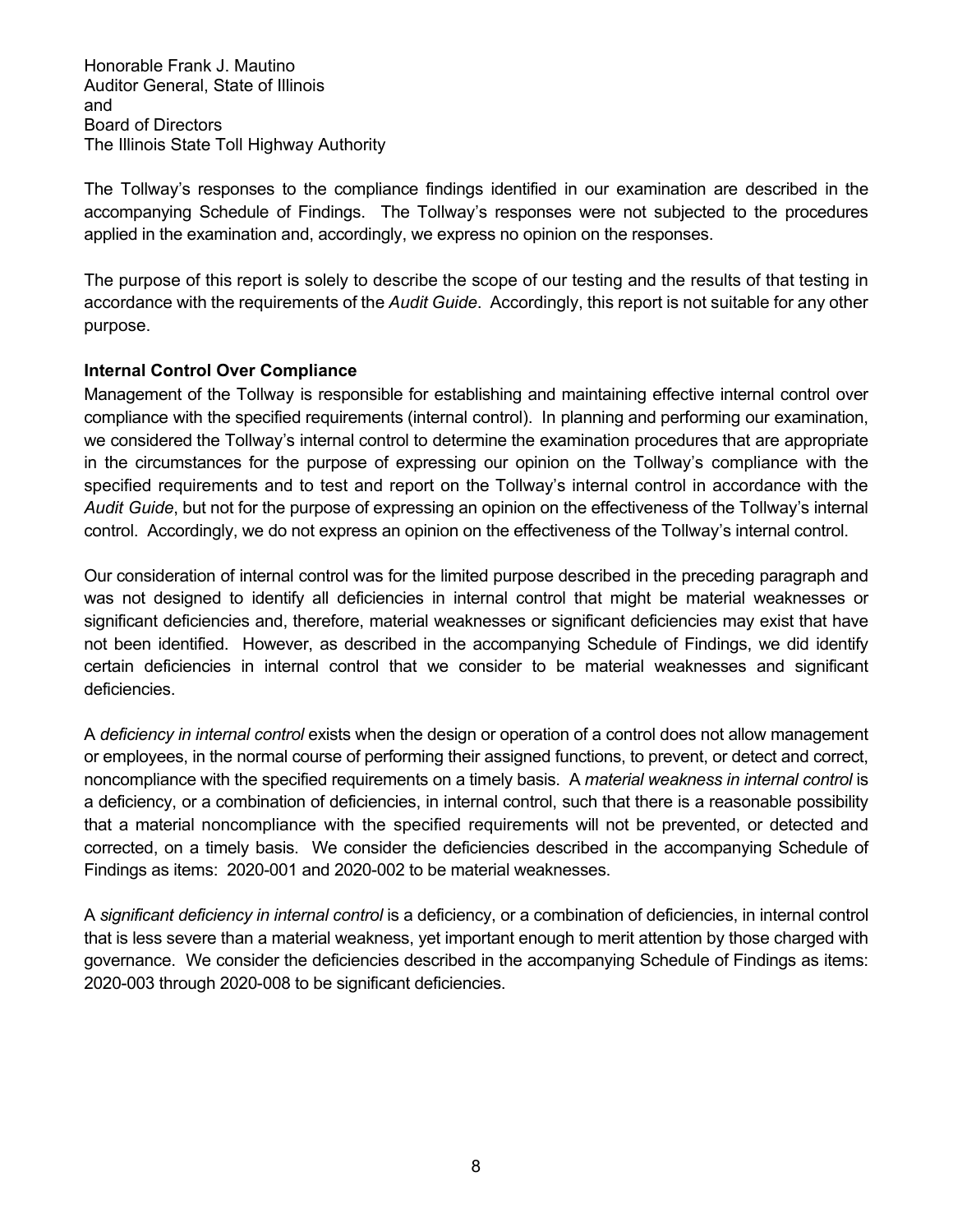As required by the *Audit Guide*, immaterial findings excluded from this report have been reported in a separate letter.

The Tollway's responses to the internal control findings identified in our examination are described in the accompanying Schedule of Findings. The Tollway's responses were not subjected to the procedures applied in the examination and, accordingly, we express no opinion on the responses.

The purpose of this report is solely to describe the scope of our testing of internal control and the results of that testing based on the requirements of the *Audit Guide*. Accordingly, this report is not suitable for any other purpose.

### **Supplementary Information for State Compliance Purposes**

As Special Assistant Auditors for the Auditor General, we have audited the financial statements of the Tollway as of and for the year ended December 31, 2020 not presented herein, and have issued our report thereon dated October 15, 2021, which contained an unmodified opinion on those financial statements. Our audit was conducted for the purpose of forming an opinion on the financial statements that collectively comprise the Tollway's basic financial statements. We have not performed any procedures with respect to the audited financial statements subsequent to October 15, 2021. The accompanying supplementary information for the year ended December 31, 2020, in Schedule 1 is presented for the purpose of additional analysis and is not a required part of the basic financial statements of the Tollway. Such information is the responsibility of Tollway management and was derived from and relates directly to the underlying accounting and other records used to prepare the basic financial statements. The accompanying supplementary information for the year ended December 31, 2020, in Schedule 1 has been subjected to the auditing procedures applied in the audit of the basic financial statements and certain additional procedures, including comparing and reconciling such information directly to the underlying accounting and other records used to prepare the basic financial statements or to the basic financial statements themselves, and other additional procedures in accordance with auditing standards generally accepted in the United States of America. In our opinion, the accompanying supplementary information for the year ended December 31, 2020, in Schedule 1 is fairly stated in all material respects in relation to the basic financial statements as a whole for the year ended December 31, 2020.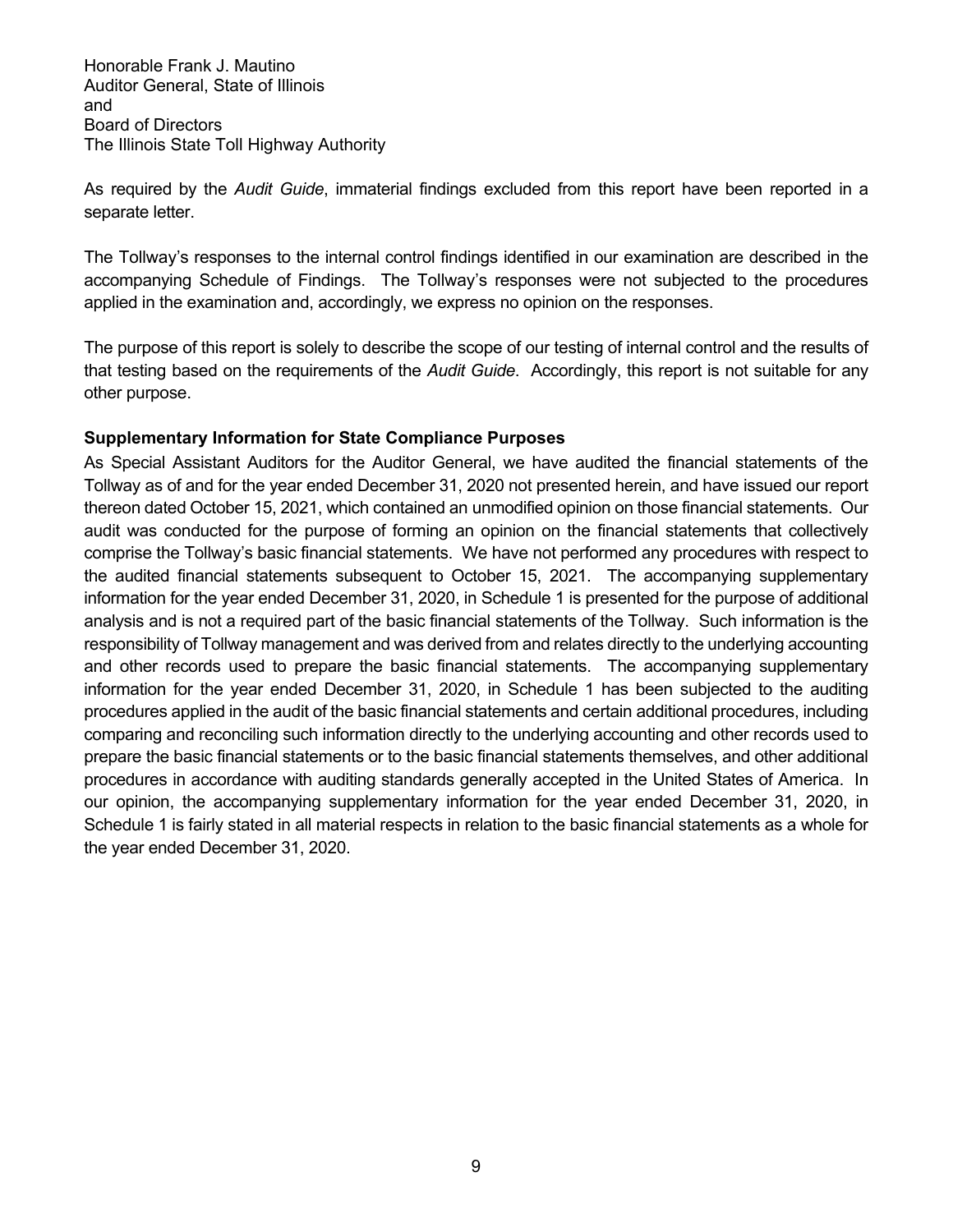The accompanying supplementary information in the Analysis of Operations Section is presented for the purposes of additional analysis and is not a required part of the basic financial statements. Such information has not been subjected to the auditing procedures applied in the audit of the basic financial statements and, accordingly, we do not express an opinion or provide any assurance on it.

# **SIGNED ORIGINAL ON FILE**

**CliftonLarsonAllen LLP**

Oak Brook, Illinois October 22, 2021

.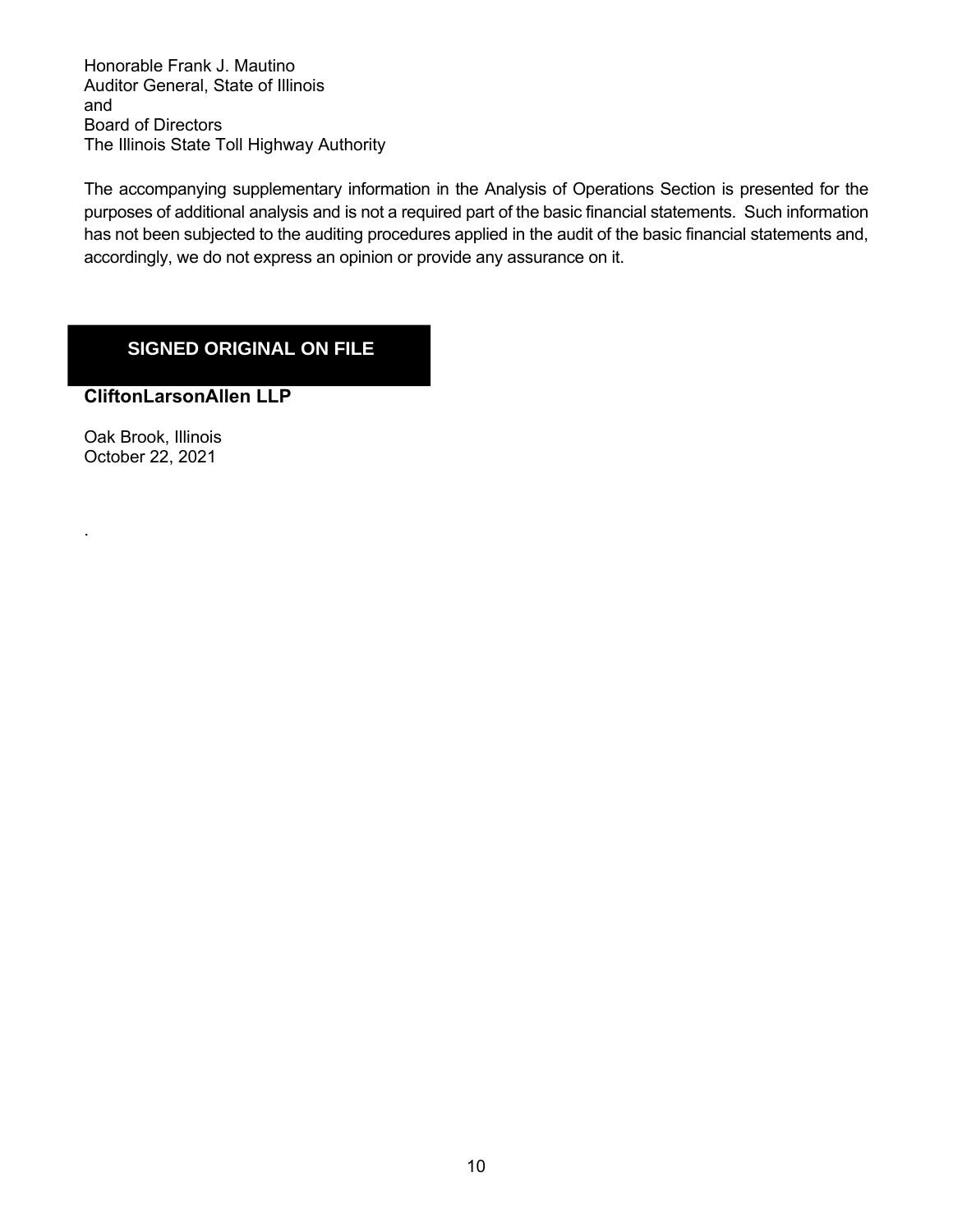

#### **INDEPENDENT AUDITORS' REPORT ON INTERNAL CONTROL OVER FINANCIAL REPORTING AND ON COMPLIANCE AND OTHER MATTERS BASED ON AN AUDIT OF FINANCIAL STATEMENTS PERFORMED IN ACCORDANCE WITH** *GOVERNMENT AUDITING STANDARDS*

Honorable Frank J. Mautino Auditor General, State of Illinois

and

Board of Directors The Illinois State Toll Highway Authority

### **Report on the Financial Statements**

As Special Assistant Auditors for the Auditor General, we have audited, in accordance with the auditing standards generally accepted in the United States of America and the standards applicable to financial audits contained in *Government Auditing Standards* issued by the Comptroller General of the United States, the financial statements of the business-type activities of the Illinois State Toll Highway Authority (the Tollway), a component unit of the State of Illinois, as of and for the year ended December 31, 2020, and the related notes to the financial statements, which collectively comprise the Tollway's basic financial statements, and have issued our report thereon dated October 15, 2021.

### **Compliance and Other Matters**

As part of obtaining reasonable assurance about whether the Tollway's financial statements are free from material misstatement, we performed tests of its compliance with certain provisions of laws, regulations, contracts, and grant agreements, noncompliance with which could have a direct and material effect on the financial statements. However, providing an opinion on compliance with those provisions was not an objective of our audit and, accordingly, we do not express such an opinion. The results of our tests disclosed instances of noncompliance or other matters that are required to be reported under *Government Auditing Standards* and which are described in the accompanying Schedule of Findings as item 2020-003.

### **Internal Control Over Financial Reporting**

Management of the Tollway is responsible for establishing and maintaining effective internal control over financial reporting (internal control).

In planning and performing our audit of the financial statements, we considered the Tollway's internal control for the purposes of designing audit procedures that are appropriate in the circumstances for the purpose of expressing our opinion on the financial statements, but not for the purpose of expressing an opinion on the effectiveness of the Tollway's internal control. Accordingly, we do not express an opinion on the effectiveness of the Tollway's internal control.



CLA is an independent member of Nexia International, a leading, global network of independent accounting and consulting firms. See nexia.com/member-firm-disclaimer for details.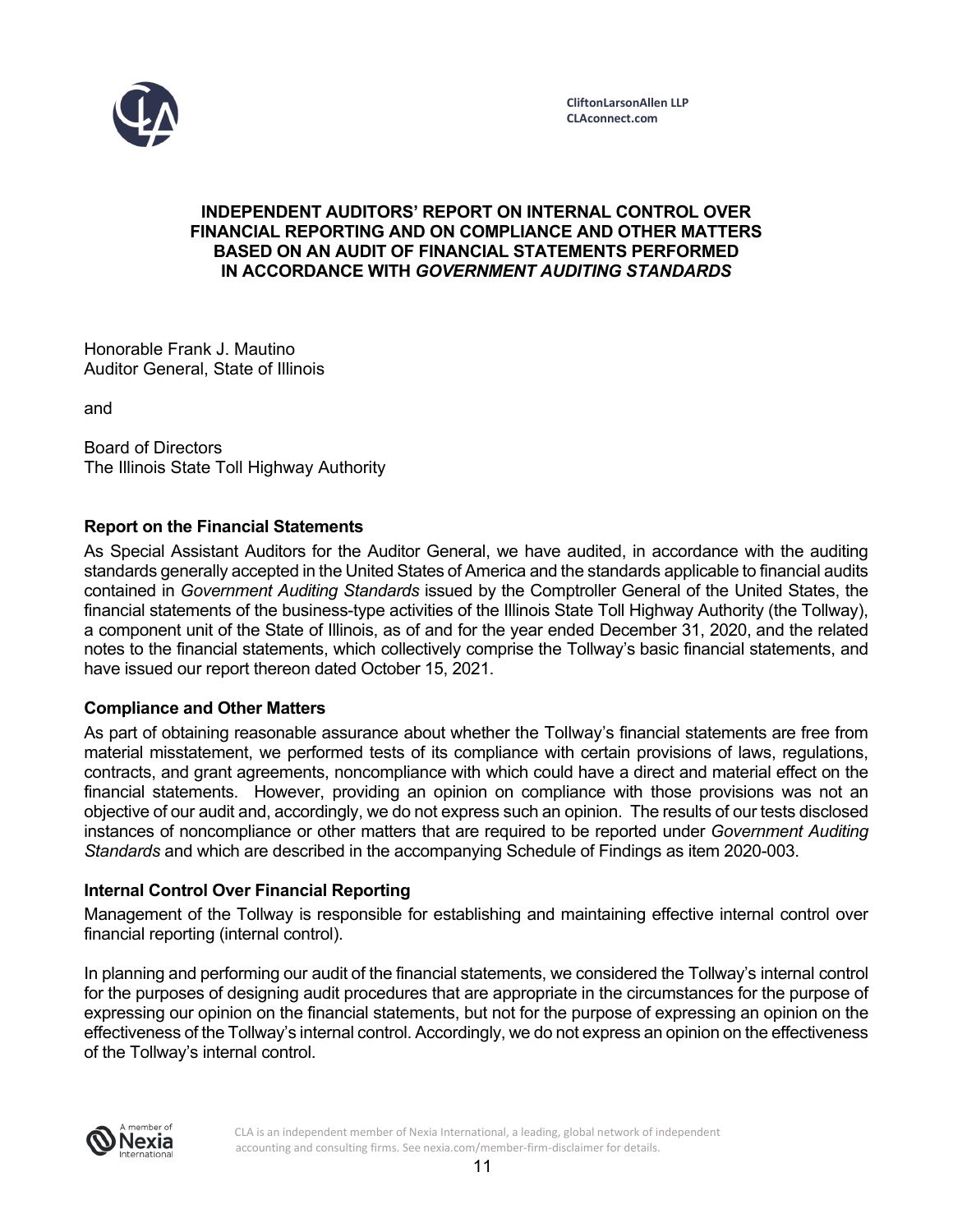Our consideration of internal control was for the limited purpose described in the preceding paragraph and was not designed to identify all deficiencies in internal control that might be material weaknesses or significant deficiencies and, therefore, material weaknesses or significant deficiencies may exist that have not been identified. However, as described in the accompanying Schedule of Findings, we did identify certain deficiencies in internal control that we consider to be material weaknesses and significant deficiencies.

A deficiency in internal control exists when the design or operation of a control does not allow management or employees, in the normal course of performing their assigned functions, to prevent, or detect and correct, misstatements on a timely basis. A material weakness is a deficiency, or a combination of deficiencies, in internal control, such that there is a reasonable possibility that a material misstatement of the entity's financial statements will not be prevented, or detected and corrected, on a timely basis. We consider the deficiencies described in the accompanying Schedule of Findings as items: 2020-001 and 2020-002 to be material weaknesses.

A significant deficiency is a deficiency, or a combination of deficiencies, in internal control that is less severe than a material weakness, yet important enough to merit attention by those charged with governance. We consider the deficiencies described in the accompanying Schedule of Findings as items: 2020-003 and 2020-004 to be significant deficiencies.

#### **Tollway's Responses to the Findings**

The Tollway's responses to the findings identified in our audit are described in the accompanying Schedule of Findings. The Tollway's responses were not subjected to the auditing procedures applied in the audit of the financial statements and, accordingly, we express no opinion on the responses.

#### **Purpose of this Report**

The purpose of this report is solely to describe the scope of our testing of internal control and compliance and the results of that testing, and not to provide an opinion on the effectiveness of the Tollway's internal control or on compliance. This report is an integral part of an audit performed in accordance with Government Auditing Standards in considering the Tollway's internal control and compliance. Accordingly, this communication is not suitable for any other purpose.

## **SIGNED ORIGINAL ON FILE**

**CliftonLarsonAllen LLP**

Oak Brook, Illinois October 15, 2021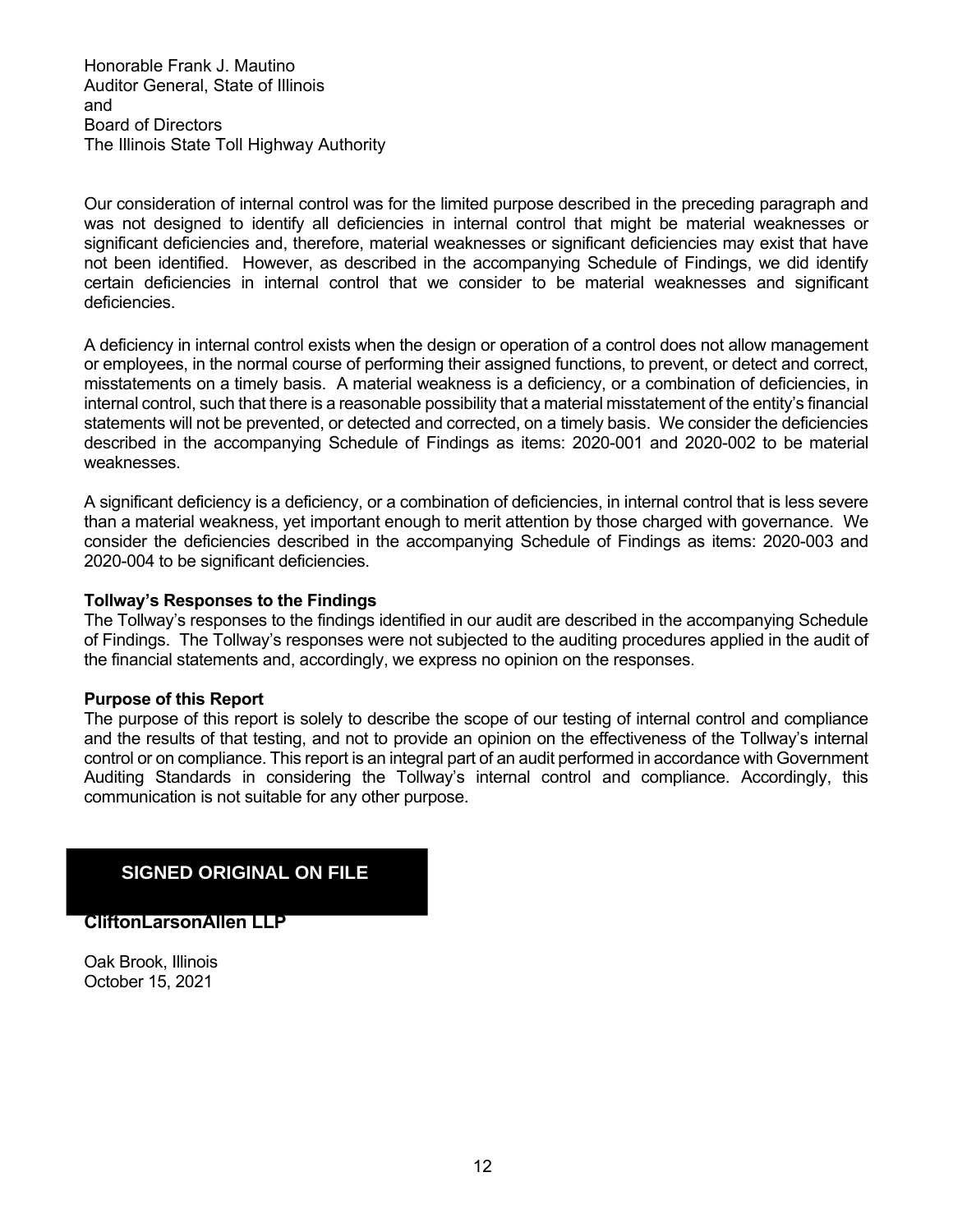### **Finding 2020-001 Significant Understatement of OPEB Balances**

The Illinois State Toll Highway Authority (Tollway) did not identify an allocation error within its other postemployment benefits (OPEB) amounts recorded in its financial statements, resulting in a beginning balance restatement which reduced the Tollway's unrestricted net position by \$505,692,050.

During testing, we noted employee-related costs incurred by the Tollway include both Tollway employees and staff of the Illinois State Police (ISP) consisting of four groups, as defined and further described below:

- 1) *"True Tollway Employees"* work for the Tollway, including its administrative, engineering, traffic, construction, and maintenance staff. These employees are paid on Tollway payroll vouchers and participate in the Tollway's own group insurance program. Upon retirement, they transition to the State Employees Group Insurance Program (SEGIP) administered by the State of Illinois, Department of Central Management Services (CMS) for their OPEB. SEGIP does not receive a "retiree-load" charge (a charge added to contributions for current employees to obtain cash to pay benefit costs for retirees on a pay-as-you-go basis) for these employees' current benefits provided by the Tollway's own group insurance plan.
- 2) *"ISP District 15 State Troopers"* consist of two groups providing personal services within ISP District 15, which patrols the highways and facilities which encompass the Tollway's operations.
	- a. The majority of these employees participate in the SEGIP for both their current employee benefits and OPEB during retirement.
	- b. Master sergeants, however, can opt-out of SEGIP for healthcare benefits and participate in the Teamsters Local No. 727 Health and Welfare Benefits Fund (union plan) for health insurance along with SEGIP for vision, dental, and life insurance benefits as an employee and then transition to SEGIP for all of their OPEB at retirement.

All troopers are paid on ISP's payroll vouchers which are charged against the Tollway's agency number and accounts. These vouchers include contributions to SEGIP for all troopers' SEGIPprovided benefits. In addition, CMS prepares supplemental billings charged to the Tollway's accounts for SEGIP to recover the healthcare costs paid to the union plan along with the associated "retiree-load" for SEGIP.

3) *"ISP District 15 Support Staff"* are Tollway employees supporting the troopers assigned to ISP District 15. These employees are paid on Tollway payroll vouchers and participate in the Tollway's own group insurance program until they transition to SEGIP for their OPEB at retirement. SEGIP does not receive a "retiree-load" charge calculated on these employees' current benefits from the Tollway's own group insurance plan.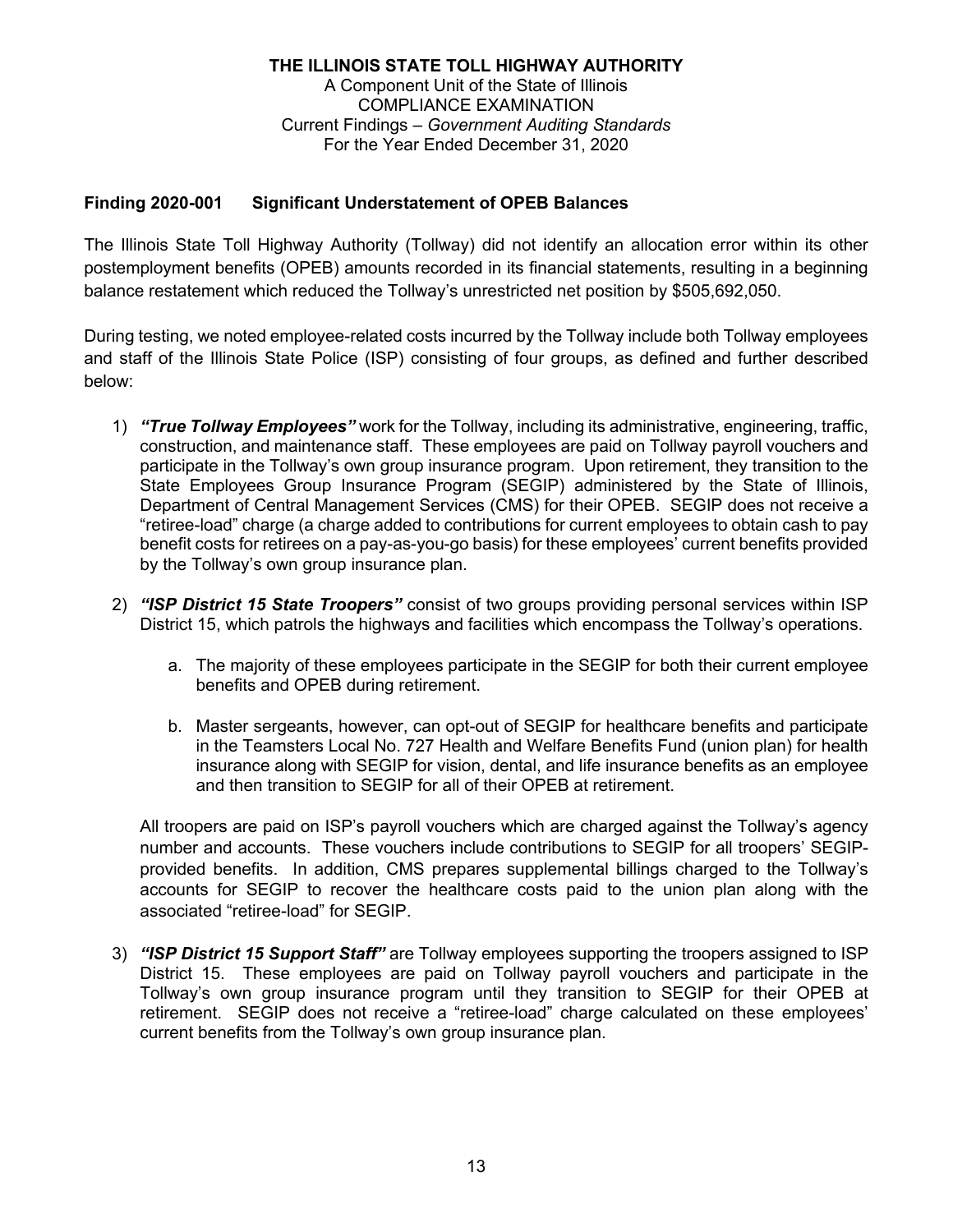Because the "True Tollway Employees" and "ISP District 15 Support Staff" participate in the Tollway's group insurance program until retirement, CMS has not charged the "retiree-load" built into activeemployee SEGIP contributions to fund pay-as-you-go costs associated with retirees participating in SEGIP. Rather, the Tollway reimburses SEGIP for the pro rata share of the cost of providing retiree benefits to those retirees who had service in "True Tollway Employees" and "ISP District 15 Support Staff" positions compared to their total service credit to the State as determined by the State Employees' Retirement System of Illinois (SERS), as required by the State Employees Group Insurance Act of 1971 (Act) (5 ILCS 375/11).

During our review of the SEGIP allocation, we noted CMS only considered current employee contributions (accounted for within detail object code 1180 group insurance contributions) to SEGIP within its allocation methodology. Both CMS and the Tollway failed to identify the pro rata share for "True Tollway Employees" and "ISP District 15 Support Staff" had not been considered in SEGIP's State Fiscal Year 2019 allocation, which supported the Tollway's opening balances for Calendar Year 2020.

After bringing this matter to the attention of officials at both the Tollway and CMS, CMS corrected these errors and reallocated SEGIP's total Fiscal Year 2019 OPEB liability and determined the Tollway's OPEB balances at January 1, 2020, should have been:

Additionally, Tollway officials recalculated the Tollway's subsequent contributions to SEGIP for all four groups after considering each group's unique OPEB characteristics and the impact of the error described in Finding 2020-003, estimating the Tollway's subsequent contributions to SEGIP balance at January 1, 2020, should have been:

OPEB-related Deferred Outflows of Resources.........................................................\$19,180,890

Tollway officials are responsible for understanding SEGIP's allocation methodology and communicating with CMS officials about how the Tollway's unique group insurance program and governing provision within Section 11 of the Act impact SEGIP's allocation and Tollway's OPEB balances. In addition, the Fiscal Control and Internal Auditing Act (30 ILCS 10/3001) requires the Tollway to establish and maintain a system, or systems, of internal fiscal and administrative controls to provide assurance resources and funds applicable to operations are properly recorded and accounted for to permit the preparation of accounts and reliable financial reports. Additionally, the Government Accountability Office's *Standards for Internal Control in the Federal Government* (*Green Book*) (§ 15.02 and § 15.03) endorses an entity's management having open communication with, and obtaining quality information from, external parties using established reporting lines to help achieve management's objectives and address related risks.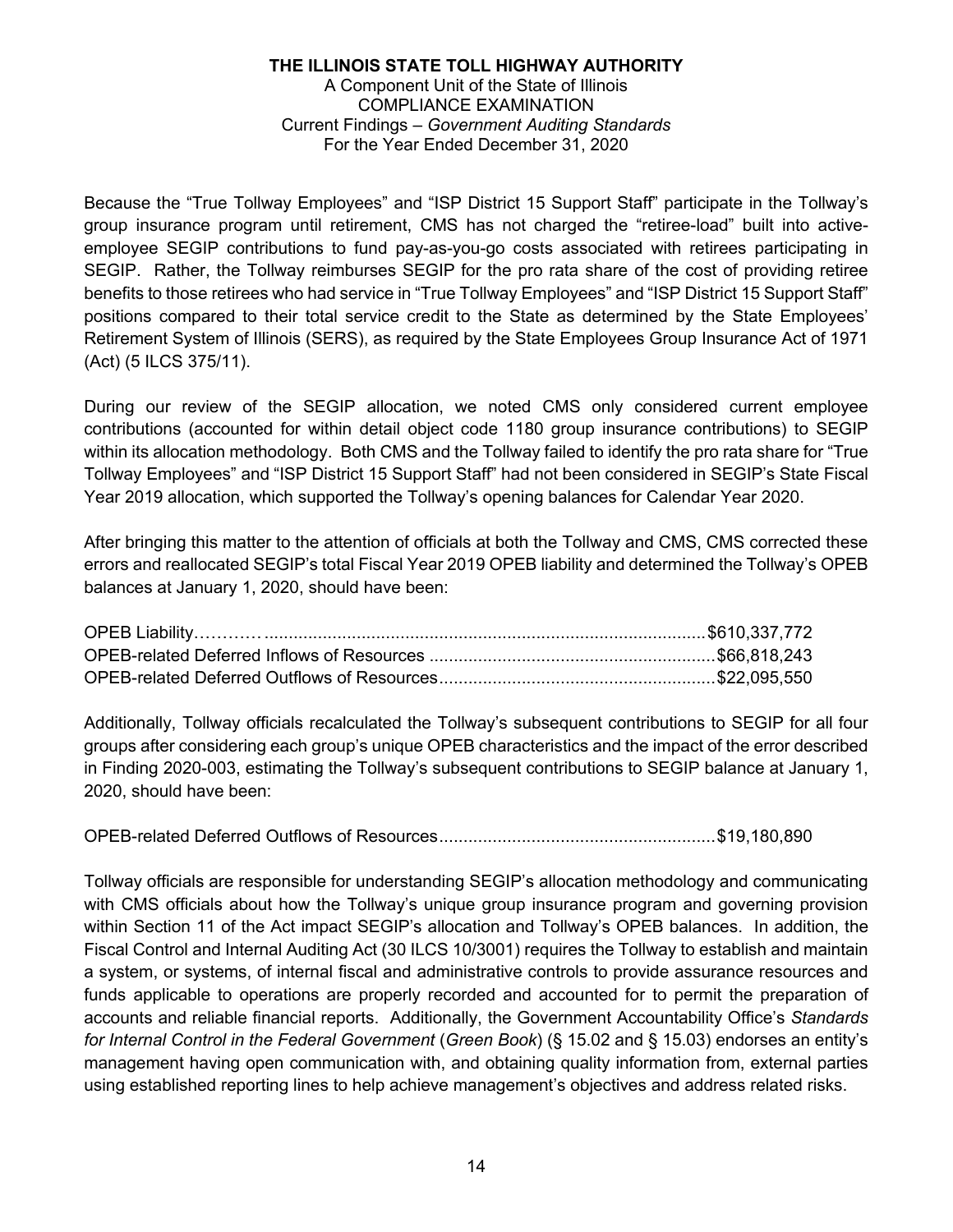Tollway officials indicated Governmental Accounting Standards Board Statement No. 75, *Accounting and Financial Reporting for Postemployment Benefits Other Than Pensions*, was a complex pronouncement where, upon initial implementation, they did identify the "True Tollway Employees" and "ISP District 15 Support Staff" groups had contributions included in the SEGIP allocation which should not have been, but did not identify the need to separately state OPEB balances associated with these two groups.

Failure to identify an error in the allocation of SEGIP's OPEB activity to the Tollway resulted in a material misstatement of the Tollway's Annual Comprehensive Financial Report (ACFR) and negatively impacted the allocation of the State's OPEB balances among the governmental activities, business-type activities, and component units reported in the State's ACFR. (Finding Code No. 2020-001)

### **Recommendation:**

We recommend the Tollway communicate with CMS so both parties have a complete understanding of the Tollway's various employee groups so the factors unique to each group can be considered in preparing SEGIP's separately-stated liability for "True Tollway Employees" and "ISP District 15 Support Staff" and proportionate allocation of OPEB balances related to "ISP District 15 State Troopers" among the State's other funds and public universities. In addition, the Tollway and CMS should develop internal controls to reconcile the active and inactive "True Tollway Employees" and "ISP District 15 Support Staff" recorded within the SERS' records to the Tollway's records by focusing on the incremental changes from the prior reconciliation to ensure SEGIP's separately-stated OPEB balances associated with the Tollway are determined using complete and accurate data. Finally, the Tollway and CMS should implement internal controls to ensure the pro rata share estimate of future retiree benefits for "True Tollway Employees" and "ISP District 15 Support Staff" is prepared using a three-year rolling average of the pro rata share of current retirees and this average is complete and accurate (for more information, please see Finding 2020-003).

### **Tollway Response:**

The Tollway concurs with the auditor's recommendation. At all times on and after the OPEB standard was established, the Tollway utilized an audited allocation report provided by CMS, the SEGIP plan administrator, and relied upon external auditors. Also, the Tollway advised CMS of its group insurance arrangements and of the fact that the Tollway was not contributing to SEGIP for active employees. Further, based upon historical contributions for Tollway retirees, the OPEB liability allocated to the Tollway appeared reasonable. The Tollway will work with CMS to develop an ongoing reconciliation process to ensure the Tollway's share of the net OPEB liability is properly allocated.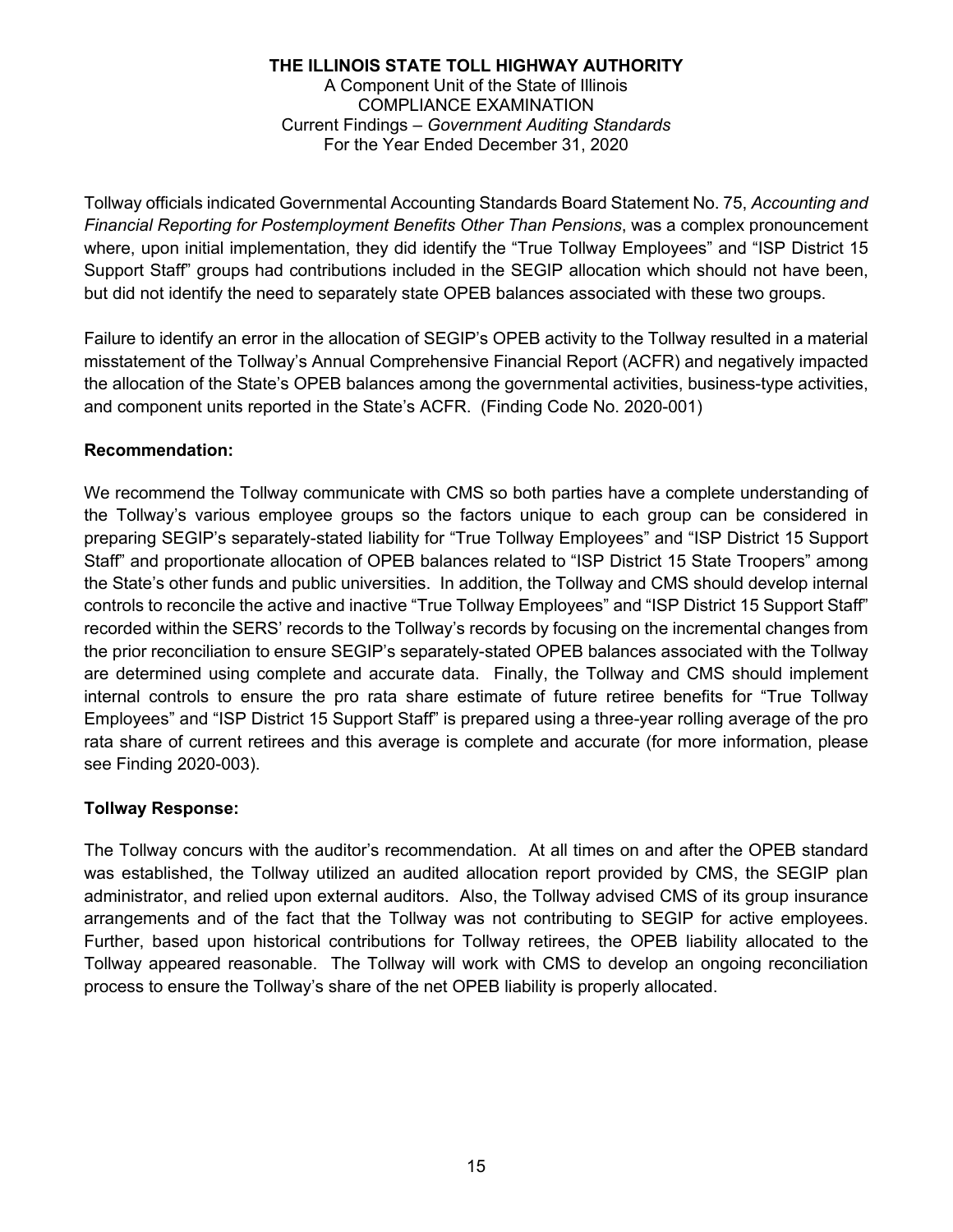### **Auditor Comment:**

The *Clarified Statements on Auditing Standards* (AU-C § 200.05) published by the American Institute of Certified Public Accountants states:

The financial statements subject to audit are those of the entity, prepared and presented by management of the entity with oversight from those charged with governance. … The audit of the financial statements does not relieve management or those charged with governance of their responsibilities.

As noted in the finding, Tollway officials were responsible for understanding SEGIP's allocation methodology and communicating with CMS officials about how the Tollway's unique group insurance program and governing provision within Section 11 of the Act impacted SEGIP's allocation and Tollway's OPEB balances. Meanwhile, CMS officials were solely responsible for preparing a complete and accurate allocation schedule for SEGIP, and the Tollway's governing board and management were solely responsible for preparing complete and accurate financial statements for the Tollway.

The fact audits occurred, which were only designed to obtain a high, but not absolute, level of assurance SEGIP's schedules and the Tollway's financial statements were not materially misstated, does not relieve the Tollway's governing board and management nor CMS' officials of their responsibilities under the professional standards.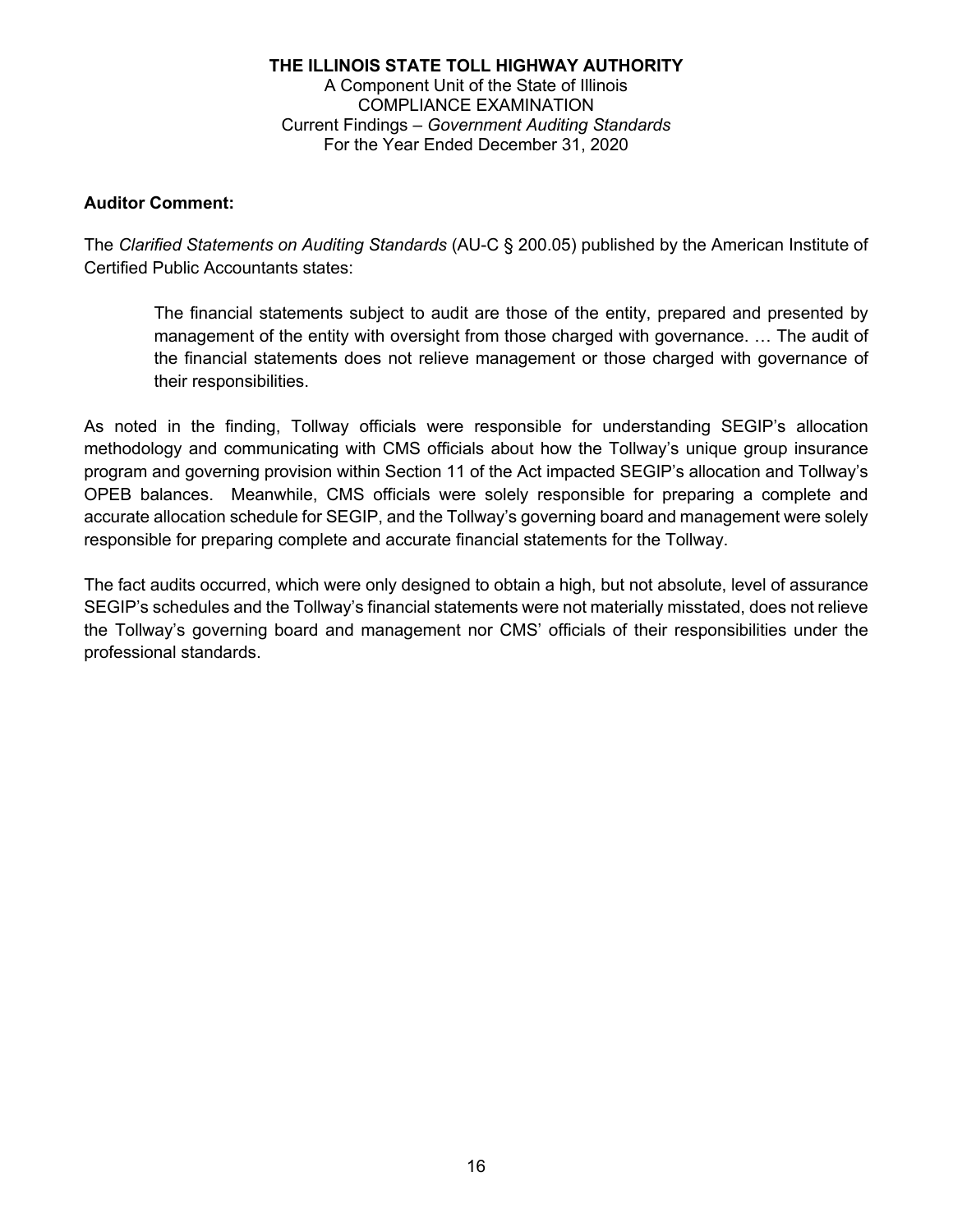### **Finding 2020-002 Need to enhance Relationship with the Illinois State Police**

The Illinois State Toll Highway Authority (Tollway) needs to update the duties, roles, functions, and responsibilities within its Intergovernmental Agreement (IGA) with the Illinois State Police (ISP).

The State Police Act (20 ILCS 2610/20) notes ISP and the Tollway may enter into an IGA to provide for policing of toll highways, including remuneration of police services, which comprise of (1) compensation and training of troopers and clerical employees, (2) uniforms, equipment, and supplies used by the ISP in patrolling the Tollway, and (3) reimbursements for injuries or occupational illnesses suffered by ISP personnel in the line of duty. In accordance with this IGA, ISP has assigned troopers to District 15 who police the Tollway's highways and facilities, while also allowing for troopers to be diverted to or from District 15 in emergency situations. This IGA was last updated on July 17, 2012.

During testing, we noted the following:

- The IGA does not address how the Tollway and ISP will implement a census data reconciliation process for the troopers directly paid for by the Tollway to provide assurance census data submitted to the State Employees' Retirement System of Illinois (SERS) for pension benefits and the State Employees Group Insurance Program administered by the State of Illinois, Department of Central Management Services (CMS) for the troopers' other postemployment benefits (OPEB) is complete and accurate. Under the current process, we noted:
	- 1) ISP maintains each trooper's personnel records;
	- 2) ISP is responsible for updating each trooper's personnel records;
	- 3) the Tollway is responsible for transmitting the census data within each trooper's personnel records to SERS and CMS through the Tollway's transmission of payroll data to the Office of the Comptroller to actually pay the troopers for their work; and,
	- 4) the Tollway is responsible for subsequently ensuring the information transmitted to SERS and CMS agrees with the records maintained by ISP which support the pension and OPEB balances recorded in the Tollway's financial statements.

The IGA (Part III, Section A) requires the Tollway directly pay the salaries and benefits of troopers assigned to District 15 in accordance with any applicable contract between the ISP and the ISP's unions, making the troopers effectively Tollway employees for financial reporting purposes. For employers where their employees participate in plans with multiple-employer and cost-sharing features, the American Institute of Certified Public Accountants' *Audit and Accounting Guide: State and Local Governments* (AAG-SLG) (§ 13.177 for pensions and § 14.184 for OPEB) notes the determination of net pension/OPEB liability, pension/OPEB expense, and the associated deferred inflows and deferred outflows of resources depends on employer-provided census data reported to the plan being complete and accurate along with the accumulation and maintenance of this data by the plan being complete and accurate. To help mitigate against the risk of a plan's actuary using incomplete or inaccurate census data within similar agent multiple-employer plans, the AAG-SLG (§ 13.181 (A-27) for pensions and § 14.141 for OPEB) recommends an employer annually reconcile its active members' census data to a report from the plan of census data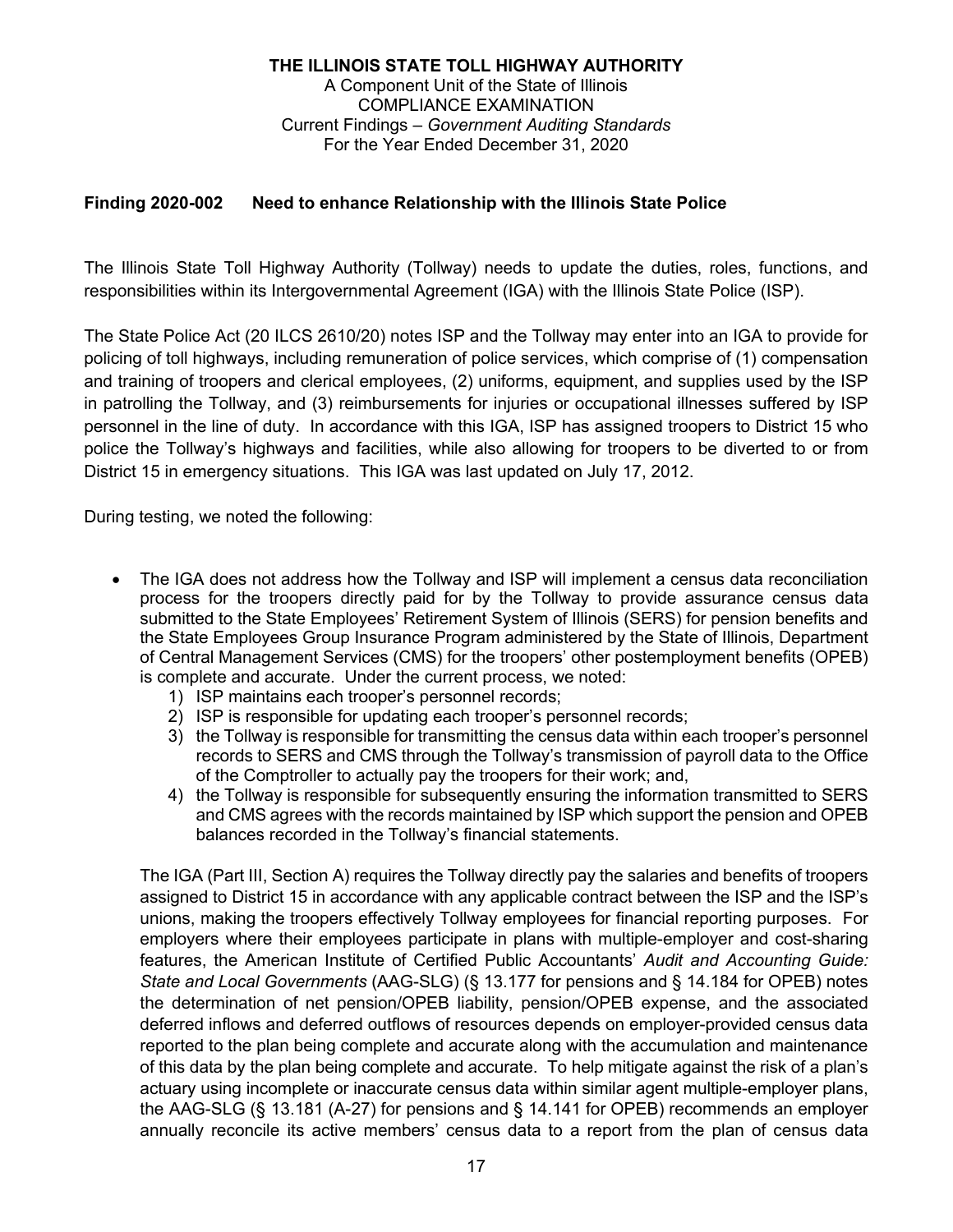submitted to the plan's actuary, by comparing the current year's census data file to both the prior year's census data file and its underlying records for changes occurring during the current year.

Tollway officials indicated they do not consider it their responsibility to ensure ISP officials reconcile their census data.

ISP officials indicated they were not aware of the need to perform annual reconciliations.

 The Tollway and ISP have not fully established proper procedures and mutual understanding of what books and records should be shared between the Tollway and ISP to enable complete and accurate financial reporting within the IGA. For example, we noted an instance where Tollway requests for ISP to produce records necessary to determine the completeness and accuracy of OPEB amounts as part of the Tollway's efforts to correct the conditions noted in Finding 2020- 001 was denied by ISP. After follow-up by the Office of the Auditor General and the Governor's Office of Management and Budget, the ISP would only provide this requested information to us and not to the Tollway's officials. Ultimately, we had to design alternative procedures to address not receiving this request. This type of routine interaction should be addressed by the IGA as opposed to requiring intervention by other State officials.

While the IGA (Part IV, Section B) notes ISP shall supply, upon the request of the Tollway, additional books and records related to the cost or efficiency of providing police services to the Tollway, the IGA does not establish what and how financial and non-financial records needed to prepare financial information are to be supplied between Tollway and ISP officials.

Tollway officials indicated they believe ISP officials should have fulfilled this request pursuant to their obligations under the IGA and they did not.

ISP officials indicated the protection of the troopers' personal information is extremely important and they did not want to have information they believed was only needed by the auditors also in the hands of Tollway officials. This position was incorrect, as management – in this case, Tollway officials – needed the data to perform the reconciliation to prepare the Tollway's financial information, while our responsibility as the auditors was to audit management's work.

 The Tollway and ISP do not appear to have active communication protocols to address financial matters within the IGA. We identified several instances of confusion about the responsibilities of the parties and no clear assigned point of contact at both the Tollway and ISP who would oversee their respective party's interactions with the other party within the IGA.

The Government Accountability Office's *Standards for Internal Control in the Federal Government* (*Green Book*) (§ 15.02 and § 15.03) endorses an entity's management having open communication with, and obtaining quality information from, external parties using established reporting lines to help achieve management's objectives and address related risks. A good system of internal control would include these protocols within the written IGA.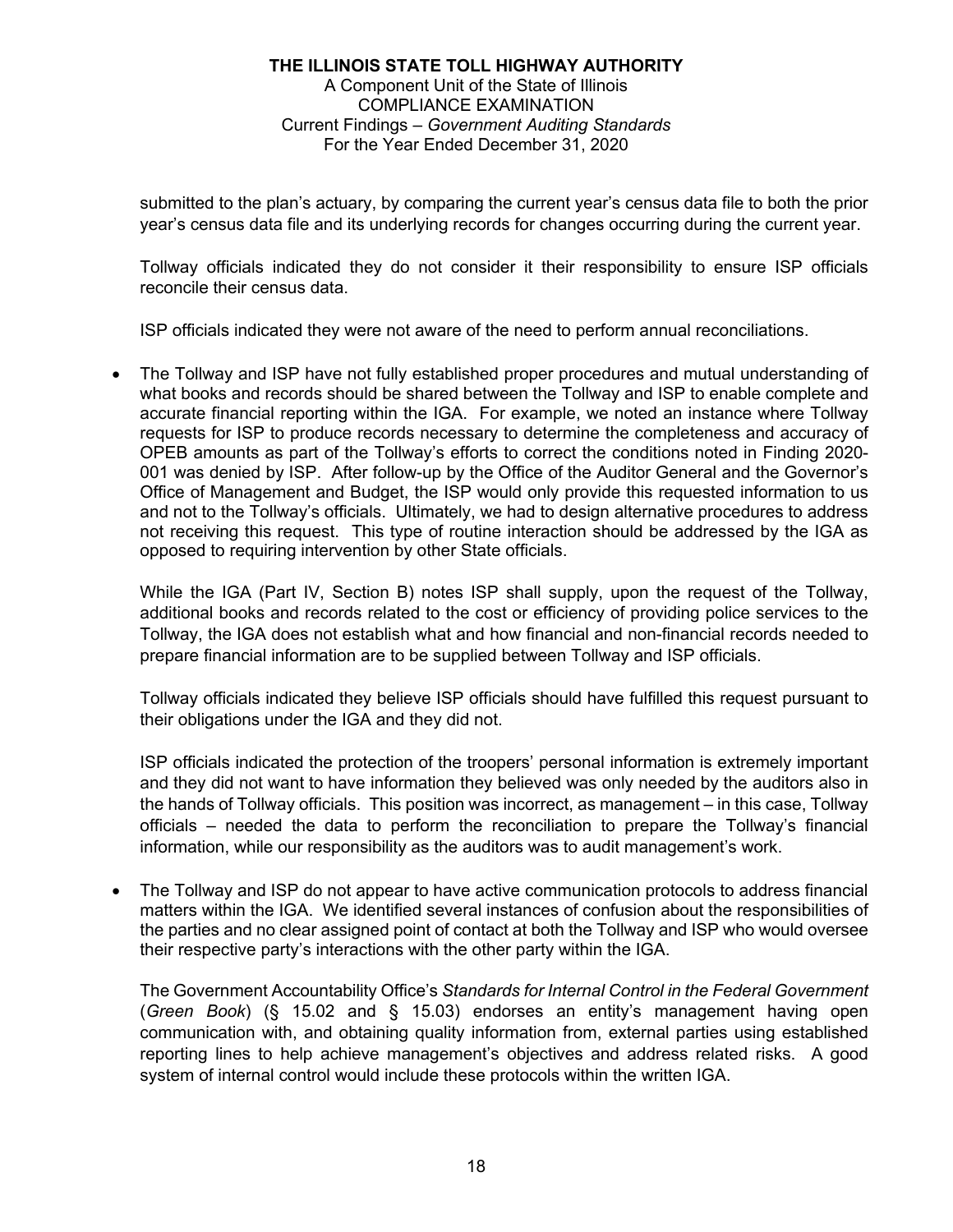Tollway and ISP officials indicated each group believed, prior to this audit, that the lines of communication were adequate.

 The ISP did not timely respond to our inquiries regarding census data testing. We provided the ISP with problems noted from our testing on June 7, 2021, and ISP officials provided responses to these matters over several weeks with the last response to all of the matters on August 18, 2021, 72 days later.

The IGA does not address the Tollway's need for promptness in responses by the ISP, which can negatively impact the Tollway's ability to have its financial statements audited and posted on the Municipal Securities Rulemaking Board's Electronic Municipal Market Access system by the deadlines established within the Tollway's continuing disclosure agreements for its bond issues. Further, Concepts Statement No. 1 of the Governmental Accounting Standards Board, *Objectives of Financial Reporting* (paragraph 66), states, "If financial reports are to be useful, they must be issued soon enough after the reported events to affect decisions." Finally, Government Finance Officers Association guidance notes governments should complete and file their Annual Comprehensive Financial Report (ACFR) no later than six months after the end of a government's fiscal year to be eligible to receive a Certificate of Excellence in Financial Reporting award.

Tollway officials indicated they believe ISP officials should have fulfilled our request timelier pursuant to their obligations under the IGA and they did not.

ISP officials indicated these delays were due to (1) other competing priorities of staff during the busiest time of the fiscal year, (2) payroll staff working on the new human resources system scheduled to go-live later this fiscal year, (3) additional time needed by staff to review issues that arose from this testing that had not previously been performed by the auditors at ISP, and (4) limited staff numbers.

 The ISP has not been able to maintain a minimum staffing level of 175 troopers assigned to District 15.

The IGA (Part II, Section K) requires, subject to budget availability and certain reassignments and/or diversions allowed for by the IGA, the ISP maintain, at least, 175 troopers with a goal of 196 troopers assigned to District 15.

Tollway officials indicated they disagree that the IGA establishes a minimum staffing level due to the express statements that the minimum staffing level is subject to budget availability and certain reassignments and/or diversions.

ISP officials indicated shortages are an ISP-wide issue due to several factors including, but not limited to, (1) retirements, (2) troopers seeking promotions and changes in job assignments as agreed to through collective bargaining agreements, and (3) the low response rate from the public of individuals seeking to become a trooper.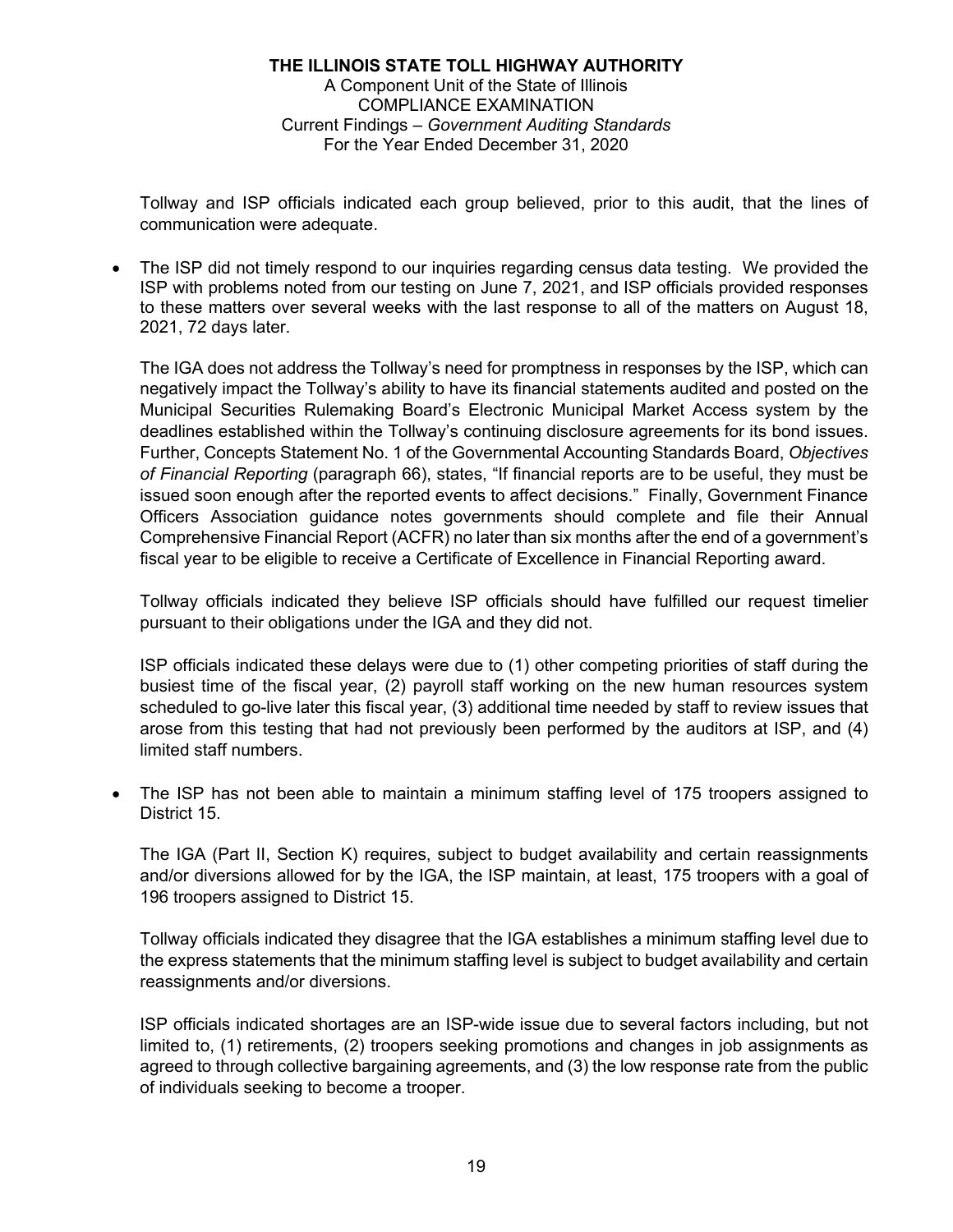In addition, the Fiscal Control and Internal Auditing Act (30 ILCS 10/3001) requires the Tollway establish and maintain a system, or systems, of internal fiscal and administrative controls to provide assurance resources and funds applicable to operations are properly recorded and accounted for to permit the preparation of accounts and reliable financial reports. Further, the *Green Book* (§ 16.09 and § 17.06) endorses an entity's management conducting ongoing monitoring of operations to identify internal control deficiencies to remediate those deficiencies by implementing timely and appropriate corrective action.

Failure to ensure the IGA between the Tollway and ISP reflects up-to-date duties, roles, functions, and responsibilities and covers all areas of internal control hinders the ability of the Tollway to timely prepare its ACFR and could result in noncompliance with the Tollway's continuing disclosure requirements for its bond issues. Further, failure to ensure compliance with the minimum number of troopers could hinder efforts to provide timely police services and adequate protection of the Tollway's highways and facilities. (Finding Code No. 2020-002)

### **Recommendation:**

We recommend the Tollway work with ISP to update its IGA to allow for:

- 1) performing an initial complete reconciliation of ISP's census data recorded by SERS and CMS to ISP's internal records to establish a base year of complete and accurate census data;
- 2) developing a process to annually obtain from SERS and CMS the incremental changes recorded by SERS and CMS in their census data records and reconcile these changes back to ISP's internal supporting records;
- 3) establishing proper procedures and mutual understanding of what books and records can be shared between the Tollway and ISP to facilitate each party's operations;
- 4) establishing active communication protocols to address financial matters; and,
- 5) establishing deadlines for responses reflective of the Tollway's need to release its ACFR within six months after the end of its fiscal year.

Further, we recommend the Tollway and ISP work together to ensure District 15 has, at least, the minimum number of troopers assigned as required by the IGA.

### **ISP Response:**

The ISP is currently working with the Tollway to update the IGA and will ensure the recommendations are addressed accordingly. Additionally, there is a cadet class in process for the Tollway which will increase the number of officers above the minimum number of troopers assigned to District 15.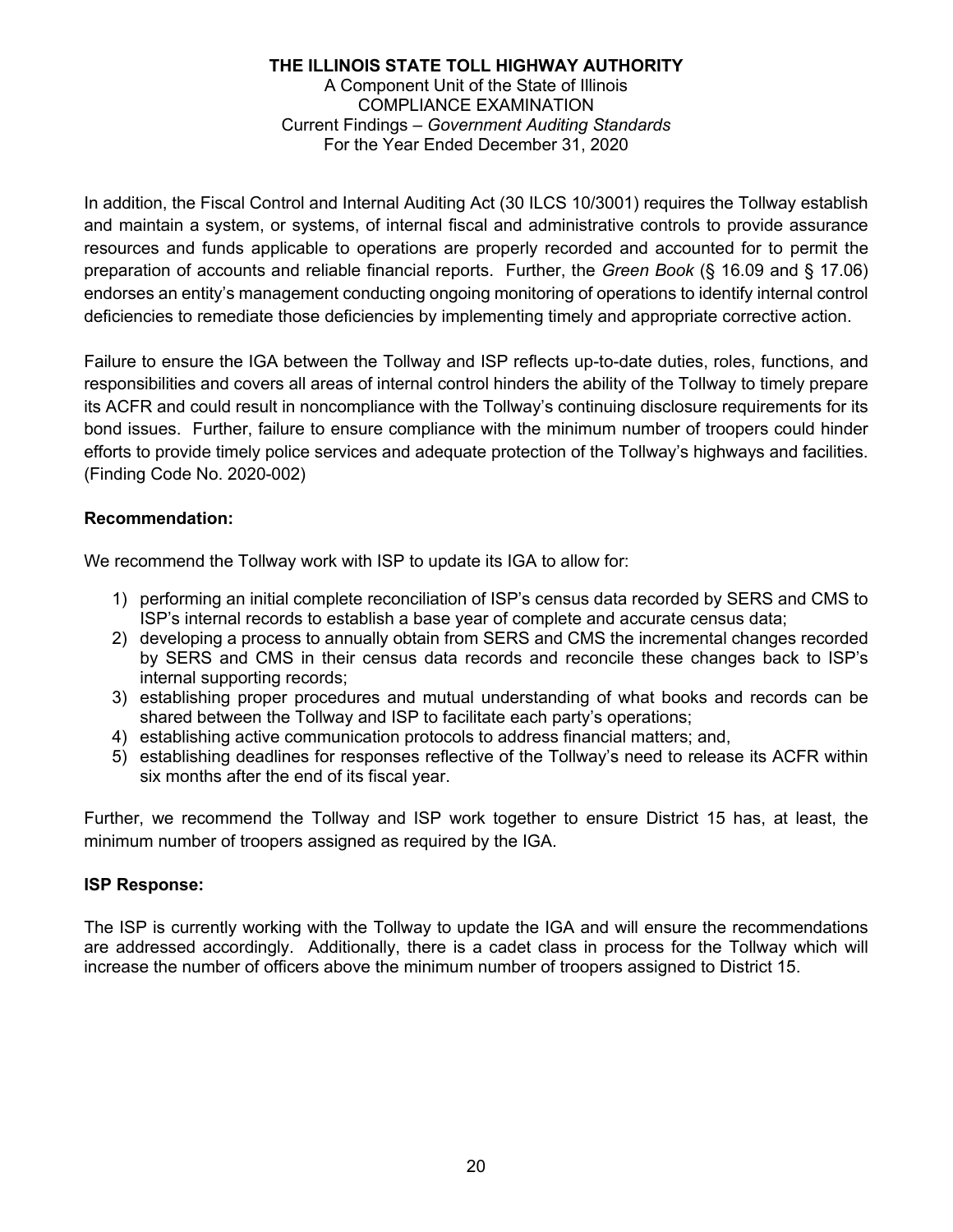### **Tollway Response:**

The Tollway agrees with recommendations 1 through 5, but disagrees that the IGA unconditionally requires a minimum staffing level.

- As expressly stated in the IGA and agreed by the Tollway and ISP, "ISP District 15 State Troopers" are not Tollway employees. Accordingly, personnel data regarding "ISP District 15 State Troopers" is maintained by ISP rather than the Tollway, and ISP is ultimately responsible for reconciling its census data. The Tollway will work with ISP to ensure the IGA appropriately reflects ISP's duty to reconcile its census data.
- The IGA compels ISP to make books and records relating to the IGA available for review or audit by representatives of the Tollway, the Auditor General, the Executive Inspector General, the Tollway Inspector General, State of Illinois' internal auditors, and other governmental entities with monitoring authority. Prior to this audit, the Tollway believed that the lines of communication between Tollway and ISP officials were adequate. Nonetheless, the Tollway will work with ISP to ensure that the IGA more specifically (i) addresses the need for ISP to provide timely responses to requests for books and records, and (ii) identifies necessary lines of communication.
- Regarding District 15 staffing, the IGA expressly states that ISP's duty to maintain a minimum staffing level is subject to budget availability, reassignments and/or diversions as provided for in the IGA, and agreements of the parties. Thus, for any of these reasons, the staffing level at District 15 may be below the stated minimum, and the deficiency would not violate the IGA. Accordingly, as set forth in the IGA, ISP does not have an unconditional duty to maintain the minimum staffing level identified in the IGA, and it is the Tollway's understanding that retirements, changes in job assignments as authorized by ISP collective bargaining agreements and low recruitment levels, among other things, adversely impacted ISP's ability to provide the minimum staffing level identified in the IGA. The Tollway disagrees with the finding that the IGA requires a minimum number of troopers, unconditionally and without exception. The Tollway currently is funding a cadet class which should enable ISP to assign additional troopers to District 15 and potentially achieve the minimum staffing level identified in the IGA.

### **Auditor Comment:**

The Tollway has not provided any evidence to indicate Tollway officials had a separate agreement with ISP officials or that budget availability, reassignments, or diversions as allowed for by the IGA occurred during the period resulting in less than 175 troopers being assigned to ISP's District 15. In fact, as noted in the finding, ISP officials pointed to several ISP-wide issues as being the root cause of not having 175 troopers assigned to District 15, which did not include any of the conditions noted in the response from the Tollway's officials. We continue to recommend the Tollway work with the ISP to maintain the minimum number of troopers at District 15.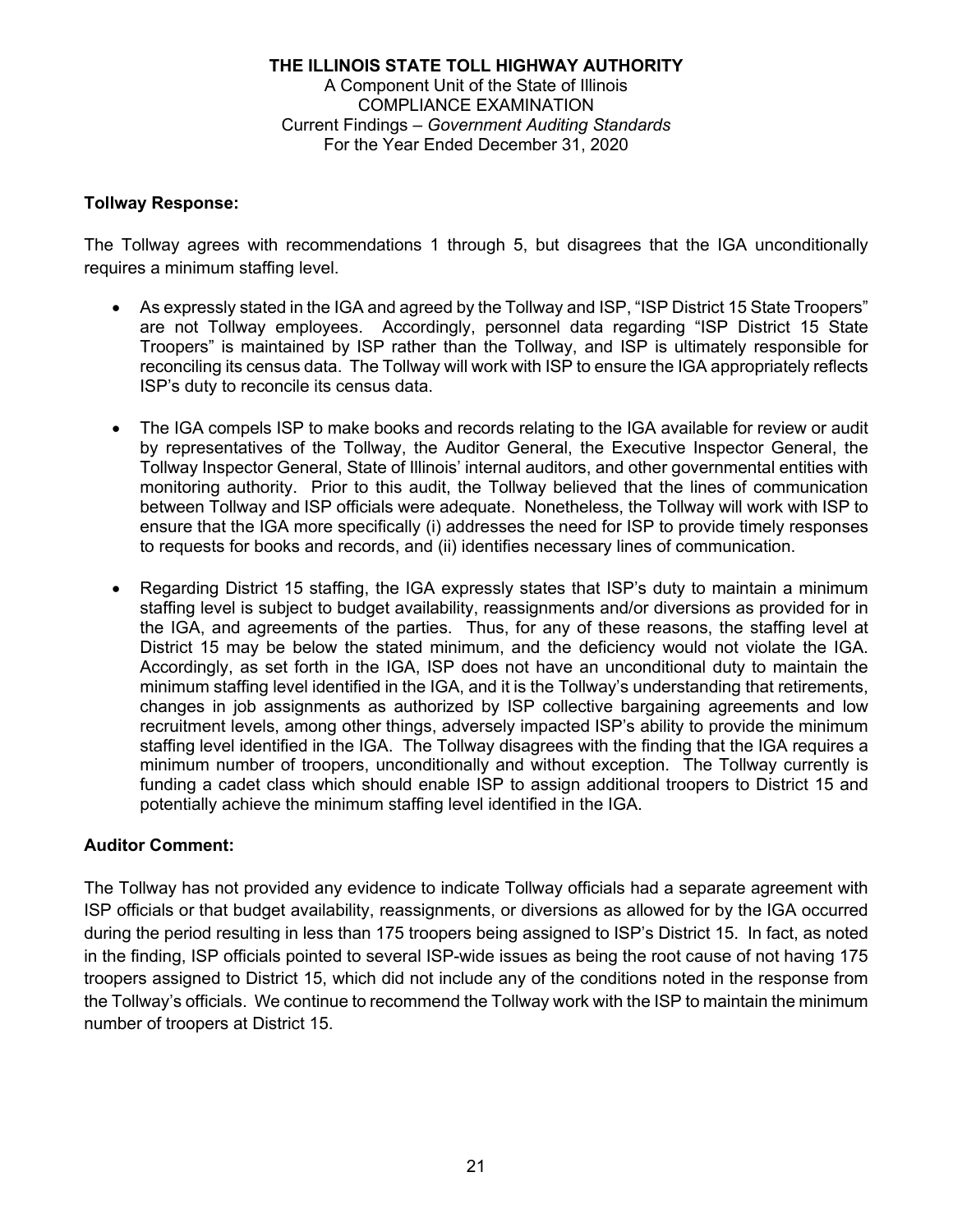### **Finding 2020-003 Noncompliance with the State Employees Group Insurance Act of 1971**

The Illinois State Toll Highway Authority (Tollway) did not ensure its repayment of the pro rata share of certain retiree costs incurred by the State Employees Group Insurance Program (SEGIP) administered by the State of Illinois, Department of Central Management Services (CMS) was complete and accurate.

As further described in Finding 2020-001, employee-related costs incurred by the Tollway include both Tollway employees and staff of the Illinois State Police (ISP) and consist of four groups. The "True Tollway Employees" and "ISP District 15 Support Staff" groups are paid on Tollway payroll vouchers and participate in the Tollway's group insurance program until they transition to SEGIP for their OPEB at retirement. As these groups participate in the Tollway's group insurance program until retirement, CMS has not collected the "retiree-load" charge (a charge added to contributions for current employees to obtain cash to pay benefit costs for retirees on a pay-as-you-go basis) built into active-employee SEGIP contributions to fund costs associated with retirees participating in SEGIP. Rather, the State Employees Group Insurance Act of 1971 (Act) (5 ILCS 375/11) requires the Tollway reimburse SEGIP for the pro rata share of the cost of providing retiree benefits to those retirees who had service in "True Tollway Employees" and "ISP District 15 Support Staff" positions compared to their total service to the State.

To enable the Tollway and CMS to accomplish this mandate during Calendar Year 2020, the State Employees' Retirement System of Illinois (SERS) sent the Tollway a monthly extraction of Tollwayassociated retirees along with each retiree's total SERS' service credit months and months of total service at the Tollway from SERS' records. Further, this extraction included the State-paid OPEB costs for retirees, except for the State's costs for "CMS Direct Bill" retirees, which SERS had previously extracted from the Department's third-party administrator of SEGIP benefits for another purpose. The totality of this report was imported into the Tollway's systems to generate a monthly invoice, which was sent to and approved by CMS. These monthly invoices were then aggregated together across the calendar year for one cash contribution to SEGIP by the Tollway in February 2021.

Under Section 11 of the Act, the Tollway and CMS are solely responsible for ensuring compliance with this mandate. While SERS has some of the historical records necessary for the Tollway and CMS to fulfill this mandate, neither CMS nor the Tollway have communicated with nor entered into a written agreement with SERS so SERS officials could understand the information needs of the Tollway and CMS. As a result, the following occurred:

 Each retiree's service months to the Tollway were not calculated on the same basis as SERS' total months of service credit. After consultation with officials at CMS with input from SERS officials, it was determined SEGIP benefits are processed based on the service credit granted by SERS. As such, a month of Tollway service should only be included on the monthly extraction if SERS also granted service credit with the associated month of service.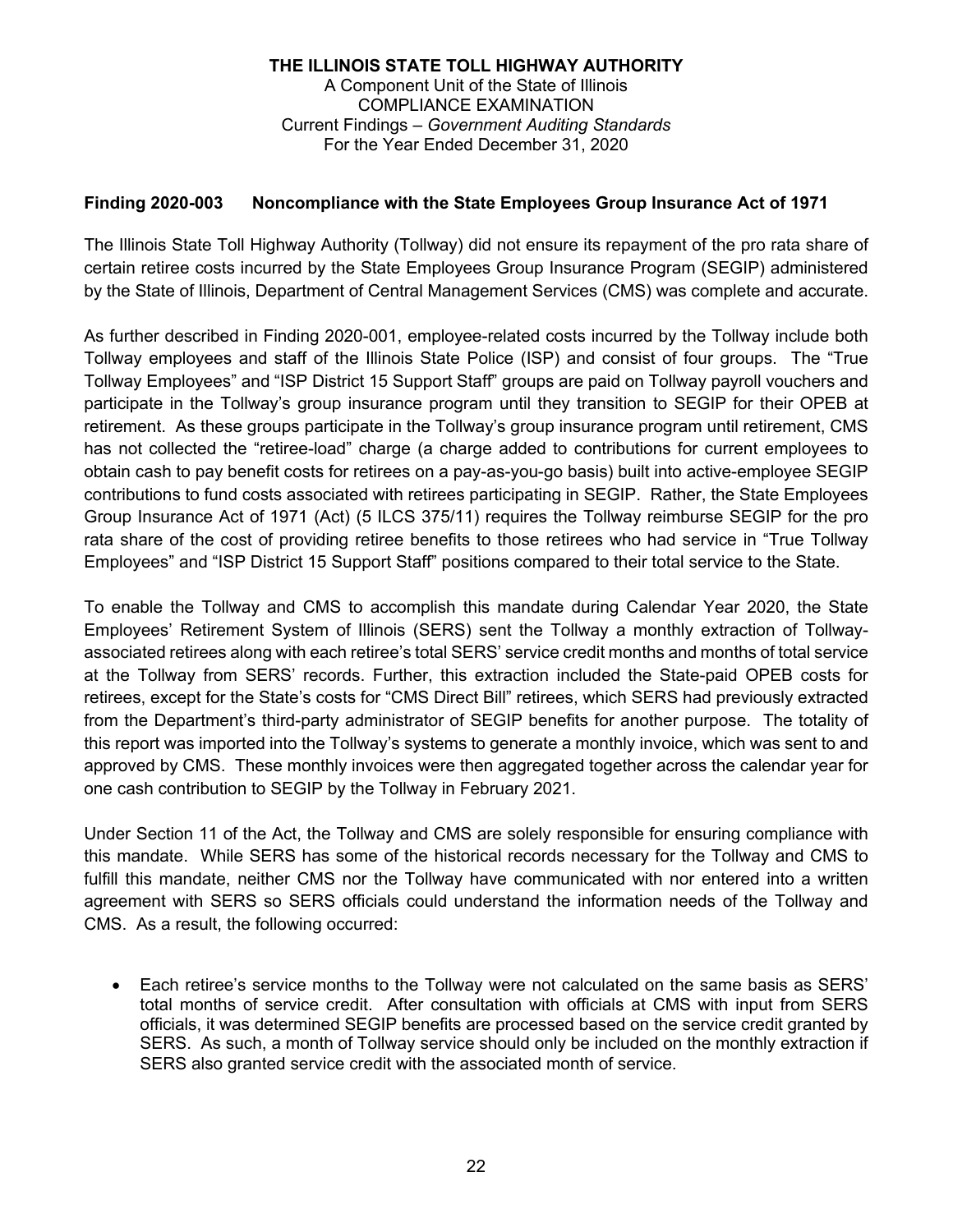- The monthly extraction from SERS did not include all retirees from the "True Tollway Employees" and "ISP District 15 Support Staff" groups, while some retirees from the Tollway's other groups were incorrectly included within the monthly extraction.
- The monthly extraction from SERS did not include the State's costs for "CMS Direct Bill" retirees. These retirees, as their pension is too small to cover their retiree contribution to SEGIP for their benefits, receive a supplemental billing from the Department for balance due.
- Officials at the Tollway and CMS failed to demonstrate the amounts remitted by the Tollway for the pro rata share of its retirees from the "True Tollway Employees" and "ISP District 15 Support Staff" groups to SEGIP were complete and accurate.

After bringing these problems to the attention of officials at the Tollway, SERS, and CMS, SERS prepared a new data extraction of OPEB costs associated with retirees from the "True Tollway Employees" and "ISP District 15 Support Staff" groups for the months of June 2018, June 2019, and June 2020. The amounts due to SEGIP from these months were used to estimate the total amount due to SEGIP from the 42-month period starting on July 1, 2017, through December 31, 2020. This 42-month period was selected as OPEB records were not timely made available from SERS due to a system conversion at CMS for periods which occurred before July 1, 2017. Tollway officials estimated the Tollway had a net underpayment of contributions to SEGIP for the retirees from the "True Tollway Employees" and "ISP District 15 Support Staff" groups during this 42-month period of \$18,438,839. The Tollway recorded an adjustment for this error in the Tollway's final financial statements. In addition, the impact of this change on the estimated OPEB-related deferred outflows of resources for subsequent contributions to SEGIP was considered in calculating the adjustment further described in Finding 2020-001.

Tollway and CMS officials are jointly-responsible for understanding and complying with the retiree cost repayment provisions of Section 11 of the Act. In addition, the Fiscal Control and Internal Auditing Act (30 ILCS 10/3001) requires the Tollway to establish and maintain a system, or systems, of internal fiscal and administrative controls to provide assurance resources and funds applicable to operations are properly accounted for to permit the preparation of accounts and reliable financial reports. Finally, the Government Accountability Office's *Standards for Internal Control in the Federal Government* (Green Book) (§ 15.02 and § 15.03) endorses an entity's management having open communication with, and obtaining quality information from, external parties using established reporting lines to help achieve management's objectives and address related risks.

Tollway officials indicated they were unaware of the problems within the file, including the two different bases of monthly service, provided in the extraction by SERS, and they believed the report was accurate because (1) they noticed new retirees appeared on the listing, and (2) CMS approved and returned the monthly reports to the Tollway.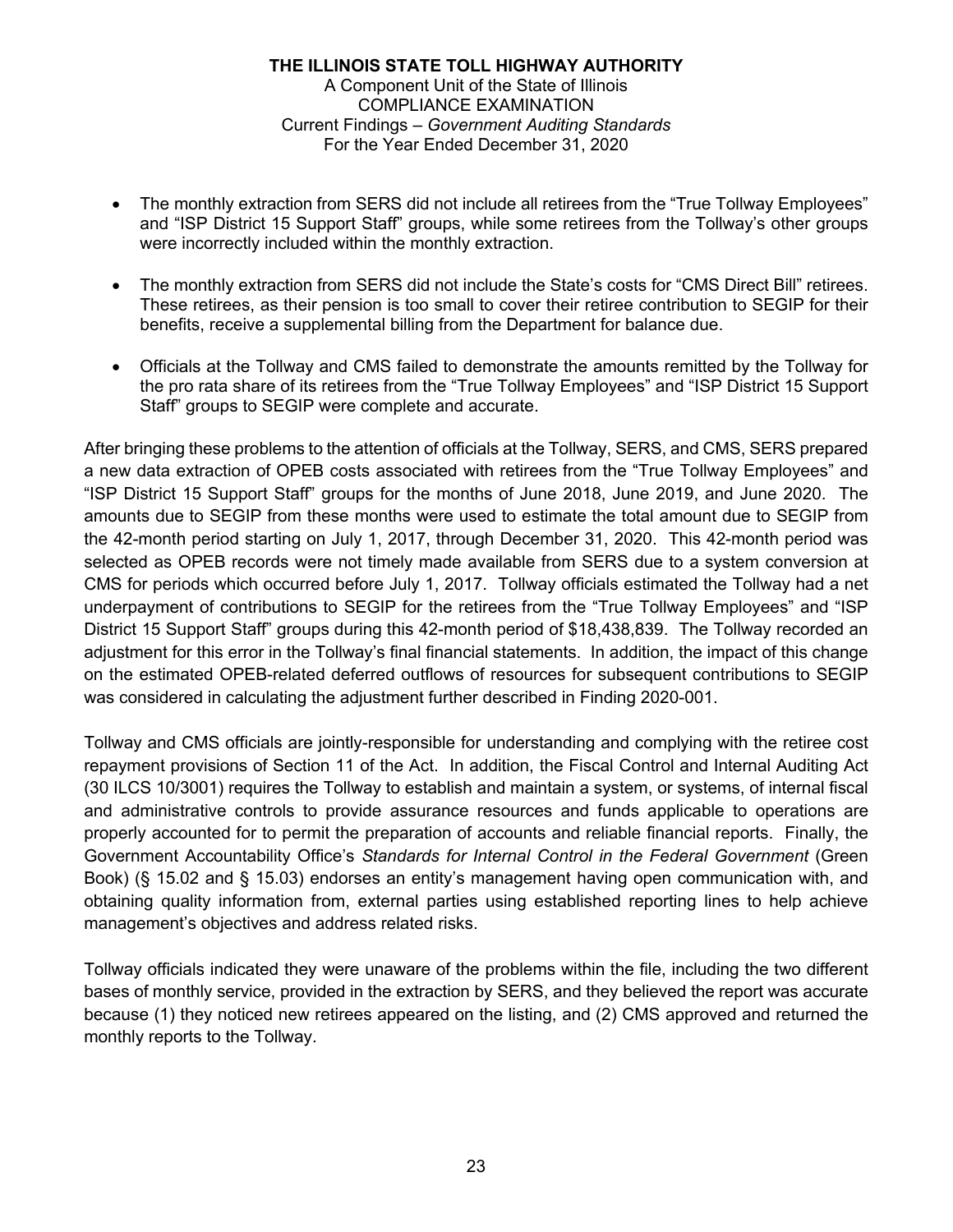Failure to properly calculate reimbursements to SEGIP for the pro rata share of the cost of providing retiree benefits to those retirees who had service in "True Tollway Employees" and "ISP District 15 Support Staff" positions compared to their total service to the State hindered the accuracy of the Tollway's financial reporting, delayed SEGIP's receipt of cash and prolonged SEGIP's payment delays to vendors, and represents noncompliance with State law. (Finding Code No. 2020-003)

### **Recommendation:**

We recommend the Tollway communicate with CMS and SERS so all parties have a complete understanding of both the overall process and Tollway's various employee groups so the factors unique to each group can be considered in calculating the Tollway's monthly retiree OPEB cost repayment pursuant to Section 11 of the Act. When an understanding has been reached, the parties should enter into a formal, written interagency agreement to memorialize each party's roles and responsibilities to fulfill this mandate. At a minimum, officials at the Tollway and the Department should agree their records for the amount due to SEGIP at June 30 and December 31 each year.

In addition, the Tollway should work with CMS and SERS to calculate the total amount past due to SEGIP which can be ascertained or, if necessary, soundly estimated based on available records and contribute this amount to SEGIP as soon as practicable.

If, after investigation, the Tollway and CMS determine it is not possible and/or not practicable to comply with Section 11 of the Act both for past periods and future periods, the Tollway and CMS should work with the Governor and the General Assembly to develop a legislative remedy that addresses both the financing needs of SEGIP and facilitates financial reporting in accordance with generally accepted accounting principles.

### **Tollway Response:**

The Tollway concurs with the auditor's recommendation. The Tollway will work with CMS and SERS to develop an acceptable method to determine the annual payment due to SEGIP for Tollway retirees.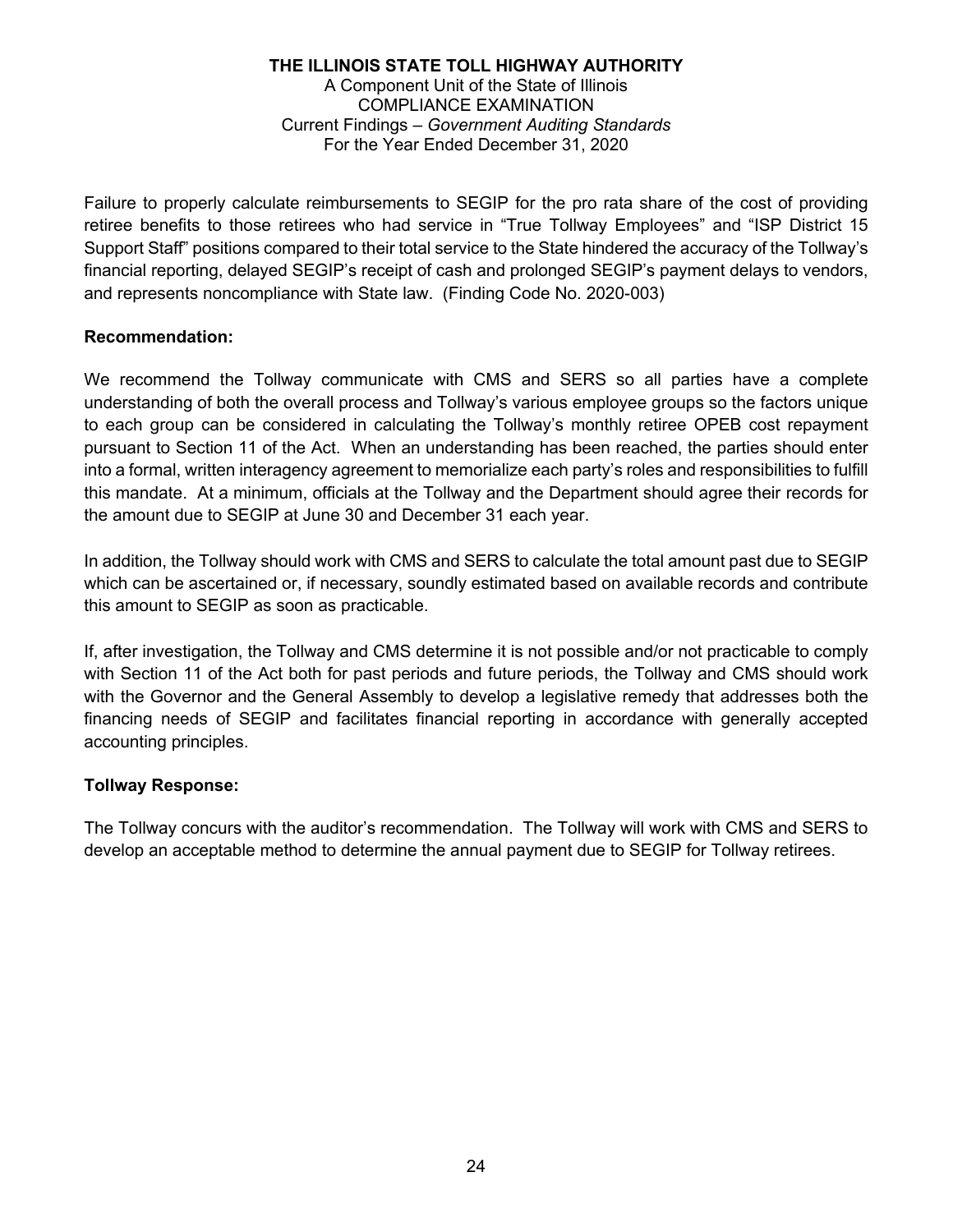### **Finding 2020-004 Inadequate Internal Controls over Census Data**

The Illinois State Toll Highway Authority (Tollway) did not have a reconciliation process to provide assurance census data submitted to its pension and other postemployment benefits (OPEB) plans was complete and accurate.

Census data is demographic data (date of birth, gender, years of service, etc.) of the active, inactive, or retired members of a pension or OPEB plan. The accumulation of inactive or retired members' census data occurs before the current accumulation period of census data used in the plan's actuarial valuation (which eventually flows into each employer's financial statements), meaning the plan is solely responsible for establishing internal controls over these records and transmitting this data to the plan's actuary. In contrast, responsibility for active members' census data during the current accumulation period is split among the plan and each member's current employer(s). Initially, employers must accurately transmit census data elements of their employees to the plan. Then, the plan must record and retain these records for active employees and then transmit this census data to the plan's actuary.

We noted the Tollway's employees are members of both the State Employees' Retirement System of Illinois (SERS) for their pensions and the State Employees Group Insurance Program administered by the State of Illinois, Department of Central Management Services (CMS) for their OPEB. In addition, we noted these plans have characteristics of different types of pension and OPEB plans, including single employer plans and cost-sharing multiple-employer plans.

During testing, we noted the following:

- 1) The Tollway had not performed an initial complete reconciliation of its census data recorded by SERS and CMS to its internal records to establish a base year of complete and accurate census data.
- 2) After establishing a base year, the Tollway had not developed a process to annually obtain from SERS and CMS the incremental changes recorded by SERS and CMS in their census data records and reconcile these changes back to the Tollway's internal supporting records.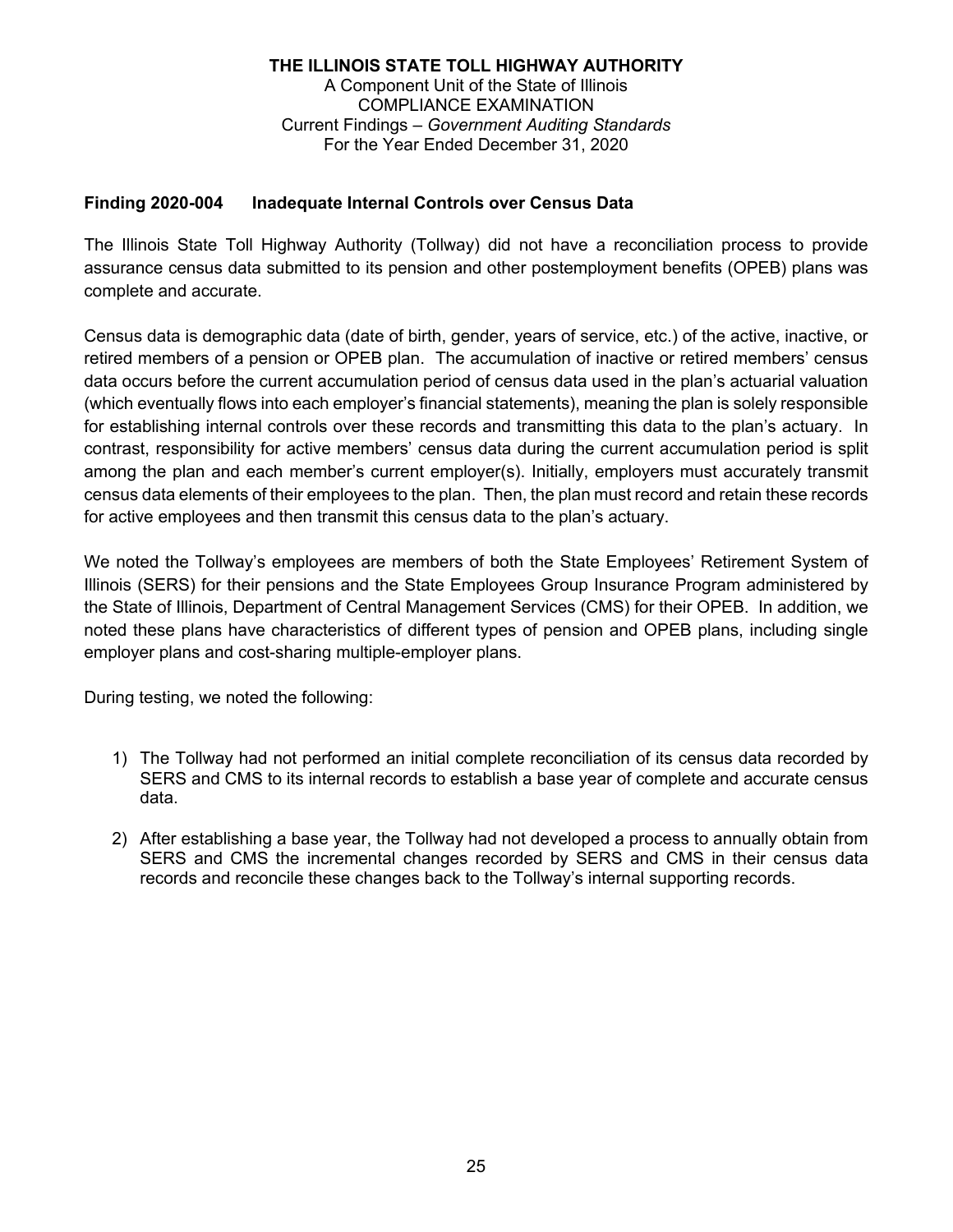For employers where their employees participate in plans with multiple-employer and cost-sharing features, the American Institute of Certified Public Accountants' *Audit and Accounting Guide: State and Local Governments* (AAG-SLG) (§ 13.177 for pensions and § 14.184 for OPEB) notes the determination of net pension/OPEB liability, pension/OPEB expense, and the associated deferred inflows and deferred outflows of resources depends on employer-provided census data reported to the plan being complete and accurate along with the accumulation and maintenance of this data by the plan being complete and accurate. To help mitigate against the risk of a plan's actuary using incomplete or inaccurate census data within similar agent multiple-employer plans, the AAG-SLG (§ 13.181 (A-27) for pensions and § 14.141 for OPEB) recommends an employer annually reconcile its active members' census data to a report from the plan of census data submitted to the plan's actuary, by comparing the current year's census data file to both the prior year's census data file and its underlying records for changes occurring during the current year.

Further, the Fiscal Control and Internal Auditing Act (30 ILCS 10/3001) requires the Tollway establish and maintain a system, or systems, of internal fiscal and administrative controls to provide assurance resources and funds applicable to operations are properly recorded and accounted for to permit the preparation of accounts and reliable financial reports.

Tollway officials indicated they were not aware of the need to perform the annual reconciliations so they did not request the census data from SERS and CMS to perform the reconciliation.

Failure to reconcile active members' census data reported to and held by SERS and CMS to the Tollway's records could result in each plan's actuary relying on incomplete or inaccurate census data in the calculation of the Tollway's pension and OPEB balances, which may result in a misstatement of these amounts. (Finding Code No. 2020-004)

### **Recommendation:**

We recommend the Tollway work with SERS and CMS to develop an annual reconciliation process of its active members' census data from its underlying records to a report from each plan of census data submitted to the plan's actuary. After completing an initial full reconciliation, the Tollway may limit the annual reconciliations to focus on the incremental changes to the census data file from the prior actuarial valuation, provided no risks are identified that incomplete or inaccurate reporting of census data may have occurred during prior periods.

### **Tollway Response:**

The Tollway concurs with the auditor's recommendation. The Tollway has instituted a process to reconcile active employee census data with SERS' census data. This has been performed in cooperation with SERS for the period ended June 30, 2021, with a plan to reconcile retiree and incremental changes annually going forward.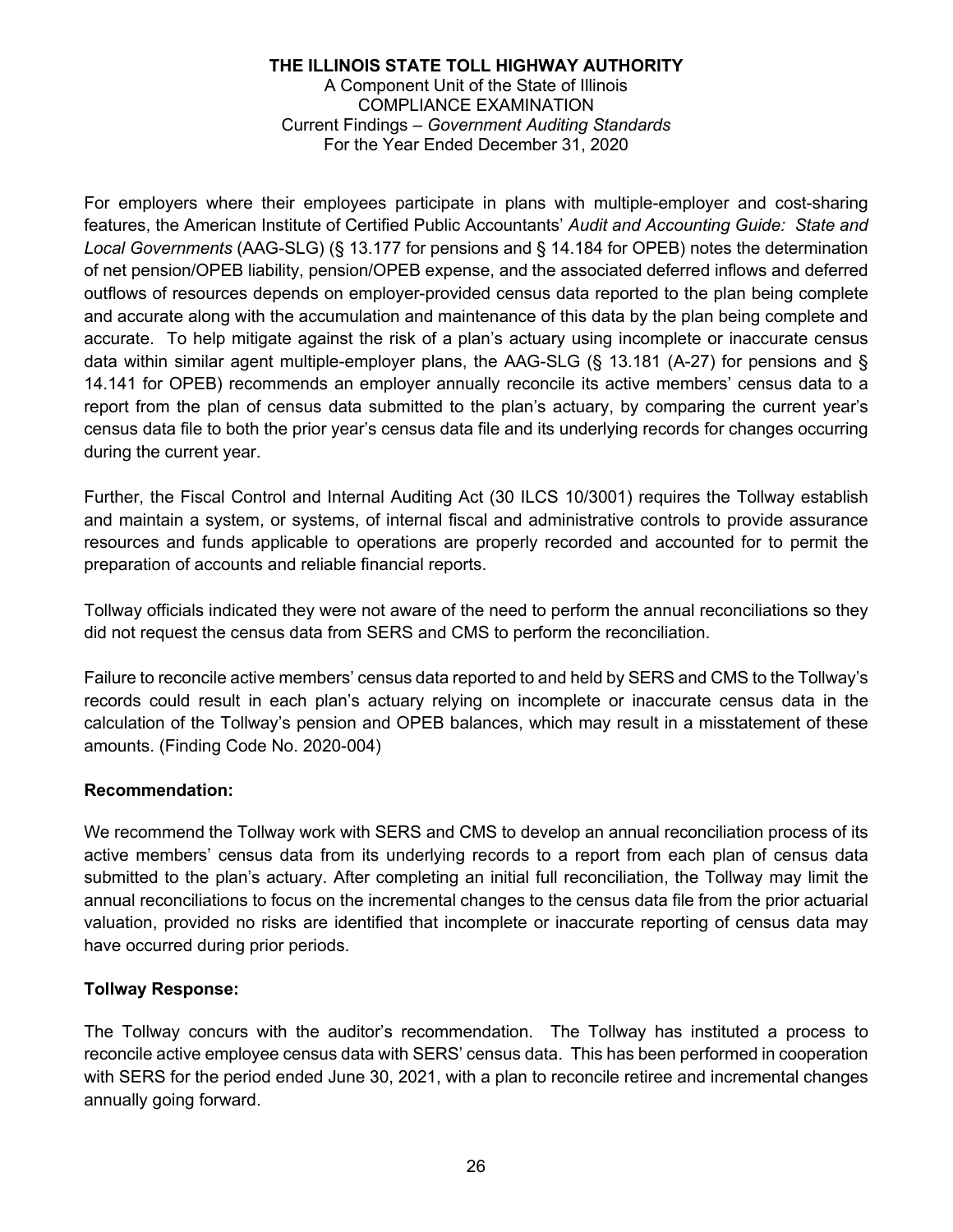### **Finding 2020-005 Inadequate Controls over Completion of I-9 Forms**

The Illinois State Toll Highway Authority (the Tollway) has not established adequate controls over completion of the U.S. Citizenship and Immigration Services (USCIS) I-9 Employment Eligibility Verification Forms (I-9) for the employees hired by the Tollway.

During our sample testing of 40 employees' personnel files, we noted the following:

- Thirteen employees (33%) failed to date section 1 of the I-9 Form by their respective hire date.
- Eleven employees (28%) did not fully complete section 1 of the I-9 Form as there was no indication as to whether the employee used a preparer, translator, or other individual to assist in completing Form I-9 on or before their respective hire date.
- For one employee (3%) the Tollway did not complete section 2 of the I-9 Form.

U.S. Citizen and Immigration Services (USCIS) instructions for I-9 Forms require Section 1 to be completed no later than the first day of employment. After completing Section 1, the employee is to sign their name and document the date signed. Additionally, Section 1 of the I-9 Form requires the employee to indicate whether a preparer, translator, or other individual provided assistance in completing the I-9 Form. The employer is to complete and sign Section 2 of the I-9 Form within 3 days of the employees' first day of employment.

The Fiscal Control and Internal Auditing Act (30 ILCS 10/3001) requires the Tollway to establish and maintain a system, or systems, of internal fiscal and administrative controls. Effective internal controls should ensure that employee I-9 forms are properly completed, adequately reviewed by the Tollway, and retained in employee personnel files to ensure compliance.

In discussing this condition with Tollway management, they stated the missing review of the I-9 form and the incomplete I-9 forms were due to human error.

Failure to complete I-9 forms within the required timeframe is a violation of USCIS requirements and could expose the Tollway to penalties. (Finding Code No. 2020-005, 2019-001, 2018-002)

### **Recommendation:**

We recommend the Tollway review their current procedures to prepare, review, and retain I-9 forms and make any necessary changes to ensure compliance with USCIS requirements.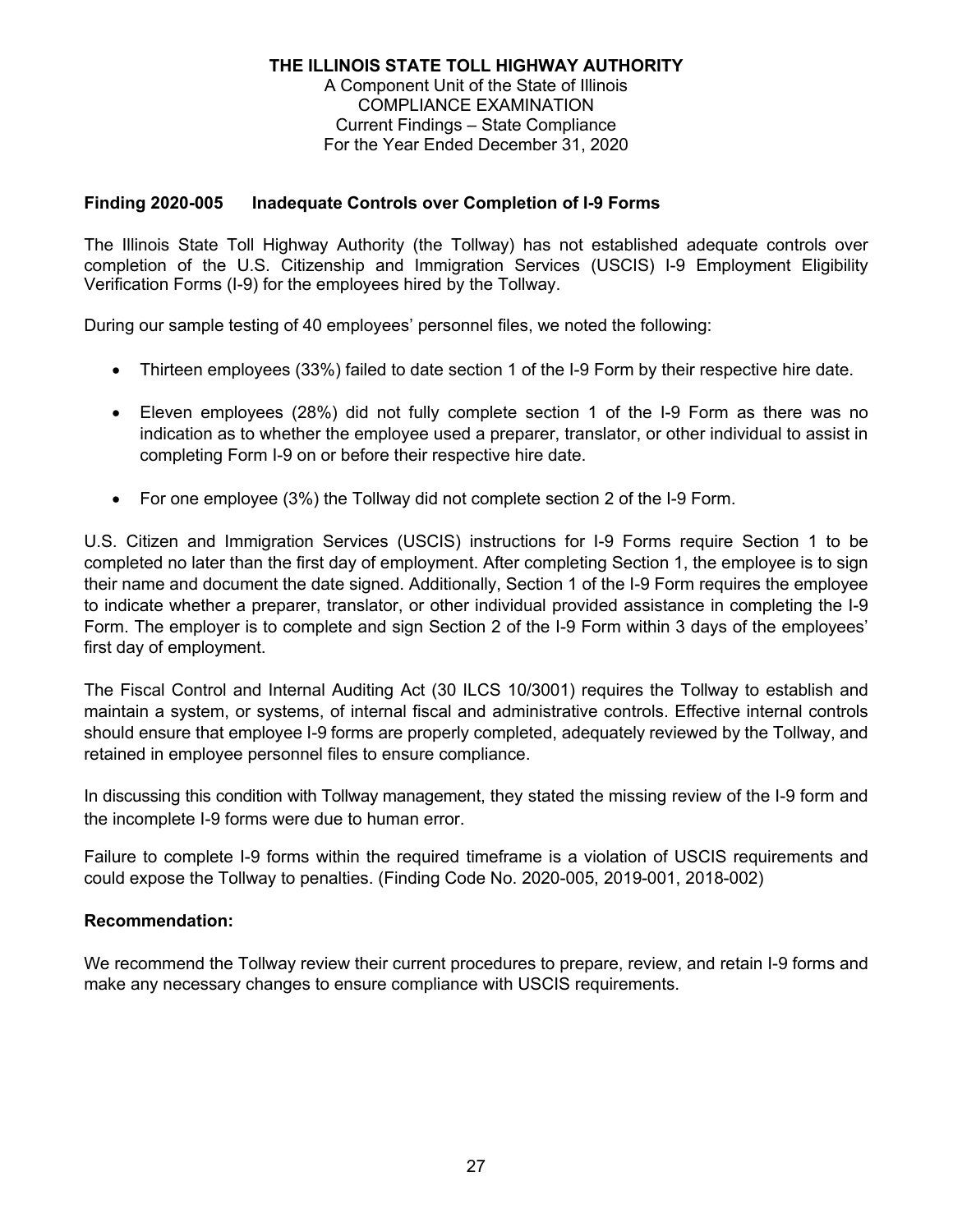#### **Tollway Response:**

The Tollway concurs with the auditors' recommendation and will reinforce training to staff of current procedures. We will continue the process of auditing all active employee files to verify that I-9 forms are completed and filed appropriately.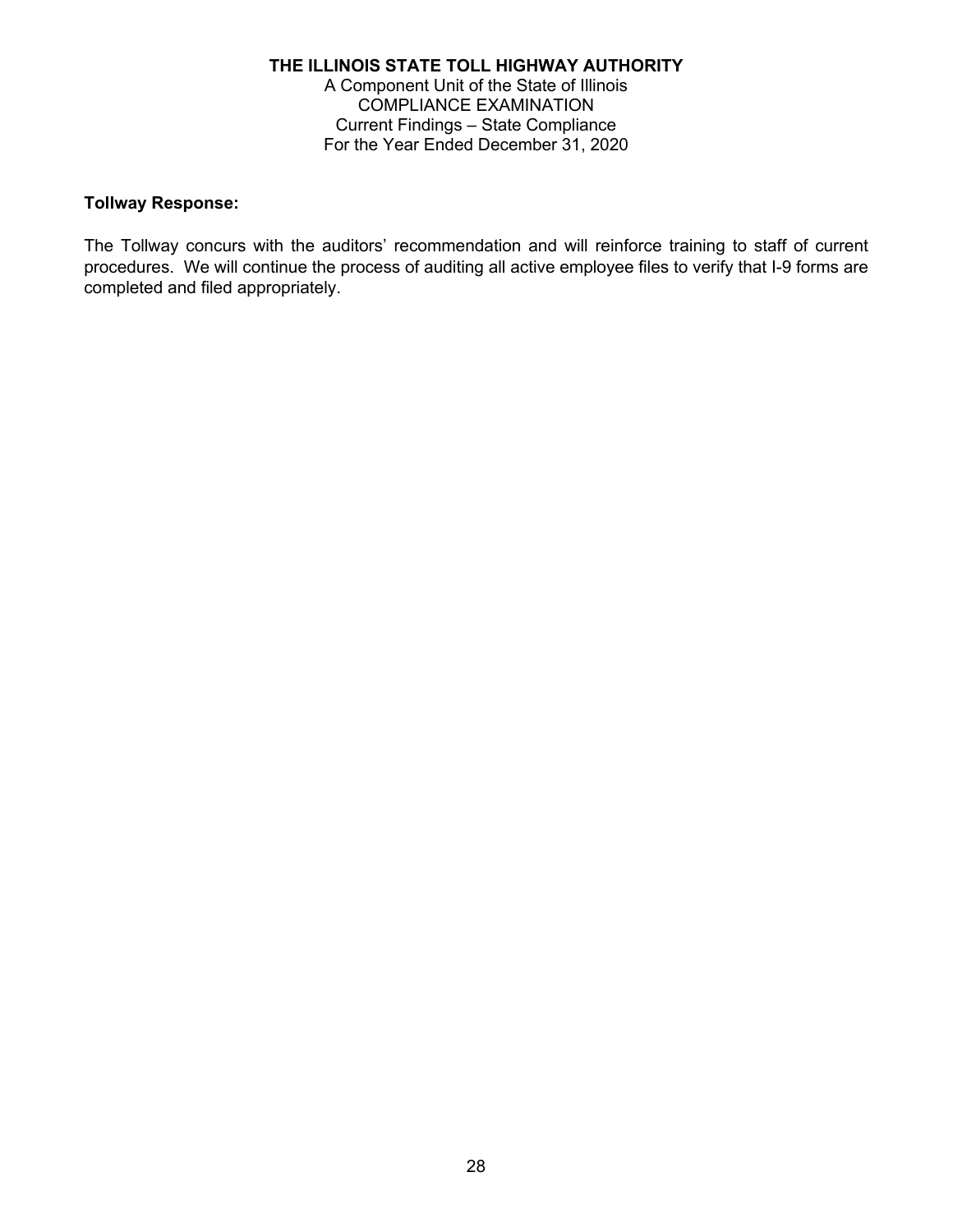### **Finding 2020-006 Inadequate Procedures to Approve Timecards**

The Illinois State Toll Highway Authority (the Tollway) did not ensure all employee timecards were properly approved in accordance with its formal policies and procedures.

The Tollway utilizes an electronic time reporting system that requires all employees to clock-in at the beginning of each shift and clock-out at the end of each shift. Prior to the COVID-19 pandemic, electronic time punches were supported by biometric verification of the employee's identity; however, during the pandemic beginning mid-March 2020 thru year-end, the biometric verification portion of the time punch was disabled for safety purposes. The electronic reporting system was still utilized and accessed daily by employees and supervisors to record time entries and was used each pay cycle when the payroll was processed to calculate the hourly earnings. In addition to this daily time reporting, the Tollway's formal policies and procedures require each timecard to be certified by the employee and approved by the employees' respective supervisor to ensure the accuracy of the time reported, and to ensure any personal, vacation, sick, or overtime was properly included and reported.

During our sample testing over 40 timecards, we noted four (10%) timecards were not approved by the respective employee's supervisor/manager.

The Tollway's Employee Policies and Procedures Manual (Chapter 5, Section C) states the supervisor must review and approve the time record in a timely manner.

Furthermore, the Fiscal Control and Internal Auditing Act (30 ILCS 10/3001) requires the Tollway to establish and maintain a system, or systems, of internal fiscal and administrative controls. Effective internal controls should include procedures to ensure timecards are approved in accordance with Tollway policies and procedures.

This finding was first noted during the examination for the year ended December 31, 2014. In subsequent years, the Tollway has been unsuccessful in implementing a corrective action plan.

In discussing this condition with Tollway management, they stated the missing approvals were due to human error.

Failure to review and approve timecards results in noncompliance with the Tollway's established internal control procedures. (Finding Code No. 2020-006, 2019-002, 2018-003, 2017-004, 2016-006, 2015-006, 2014-006)

### **Recommendation:**

We recommend the Tollway review its current procedures for reviewing timecards and make any necessary changes to ensure timecards are properly approved in accordance with its formal policies and procedures.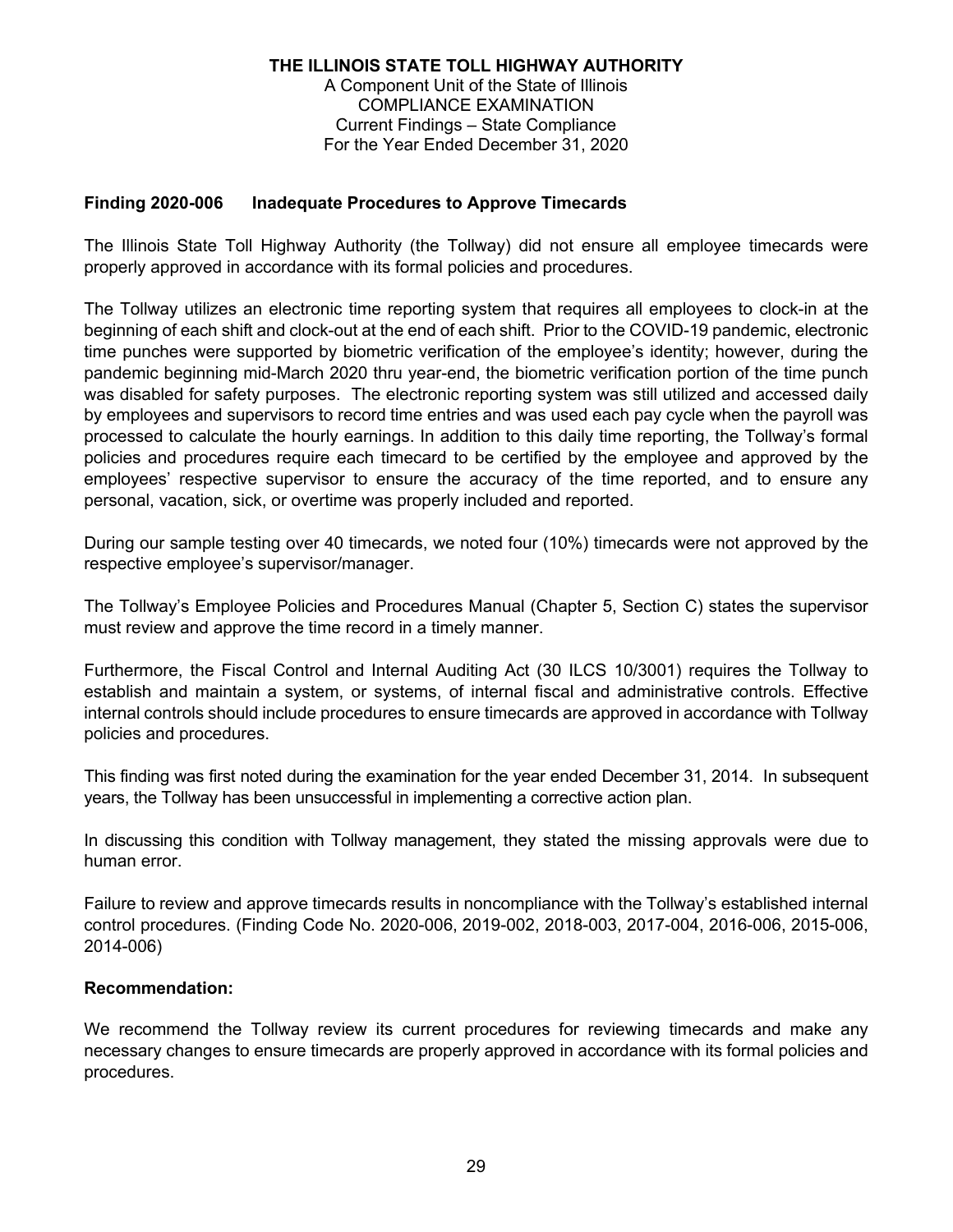#### **Tollway Response:**

The Tollway concurs with the auditors' recommendation. The Tollway will review current policies and procedures to ensure adequacy and we will continue to reinforce procedures to ensure timely approval of timecards.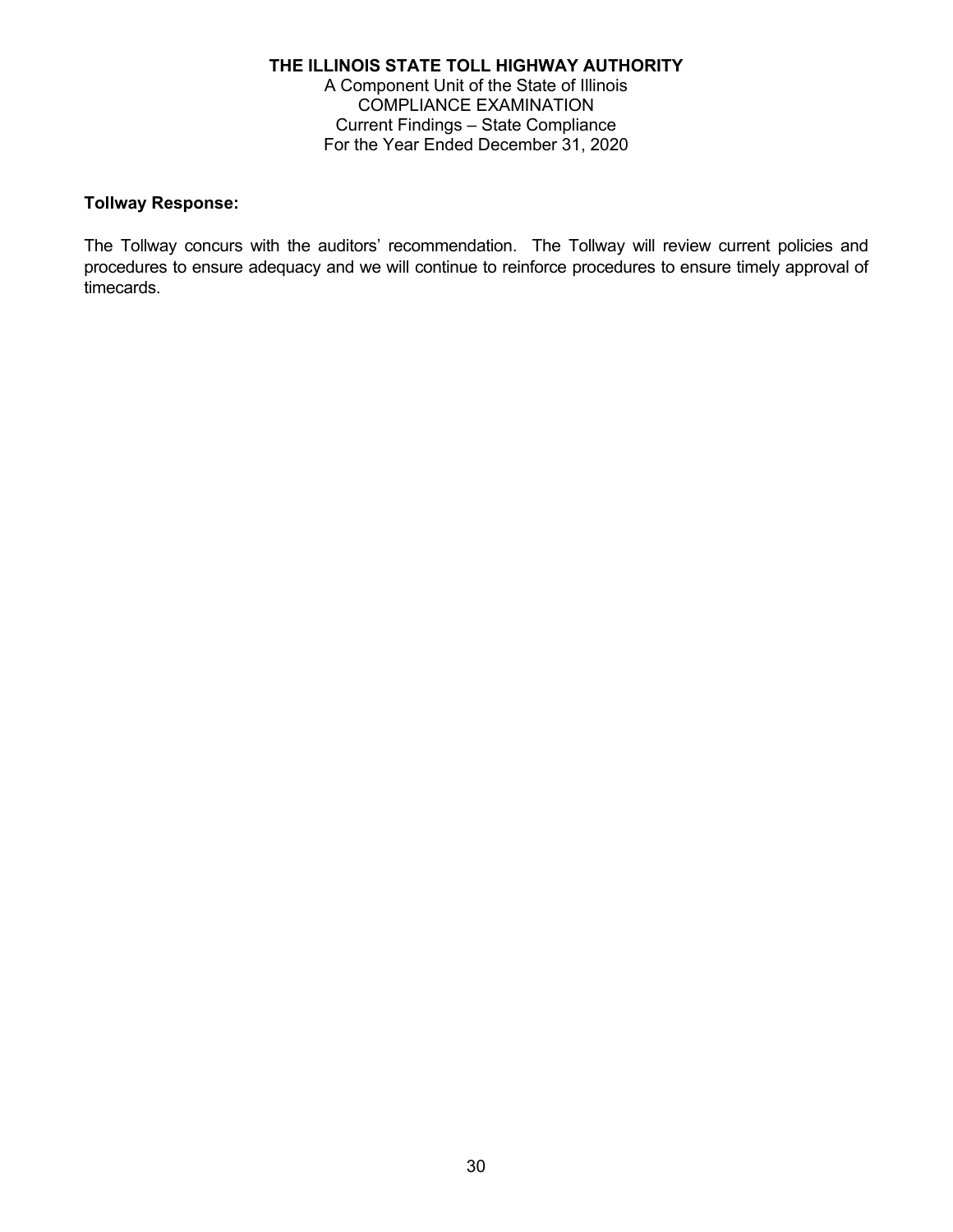### **Finding 2020-007 Failure to Fully Comply with the Toll Highway Act**

The Illinois State Toll Highway Authority (the Tollway) did not comply with the electric vehicle charging station requirements of the Toll Highway Act.

The Tollway did not construct and maintain at least one electric vehicle charging station at each location in which Tollway has contracted with third parties to provide auto and truck fueling stations, garages, stores, or restaurants, as required. During our testing, we noted three of six Tollway oasis locations (50%) did not have electric vehicle charging stations installed and operating as of December 31, 2020.

The Toll Highway Act (605 ILCS 10/11(e)) requires the Tollway to construct and maintain at least one electric vehicle charging station at any location where the Tollway has entered into an agreement with any entity pursuant to subsection (e) for the purpose of providing motor fuel service stations and facilities, garages, stores, or restaurants by January 1, 2016.

In addition, the Fiscal Control and Internal Auditing Act (30 ILCS 10/3001) requires the Tollway to maintain a system, or systems, of internal fiscal and administrative controls. Effective internal controls should include procedures to ensure the Tollway is in compliance with state mandates.

This finding was first noted during the examination for the year ended December 31, 2016. In subsequent years, the Tollway has been unsuccessful in implementing a corrective action plan.

In discussing this condition with Tollway management, they stated compliance with the statute has proven difficult because the Tollway has leased its oasis facilities to private third parties. The terms of these leases grant the lessees control over the business operations, including whether or not they install electric charging stations. The original legislation requiring electric vehicle charging stations was passed subsequent to the execution of the lease agreements.

Failure to construct and maintain electric vehicle charging stations results in noncompliance with the Toll Highway Act. (Finding Code No. 2020-007, 2019-003, 2018-004, 2017-005, 2016-007)

### **Recommendation:**

We recommend the Tollway fully comply with the requirements of the Toll Highway Act, or seek legislative remedy.

### **Tollway Response:**

The Tollway concurs with the auditors' recommendation. As of early 2021, the Tollway has fully complied with this requirement in the Toll Highway Act. Electric vehicle charging stations have been installed and are operating at all Tollway oasis locations.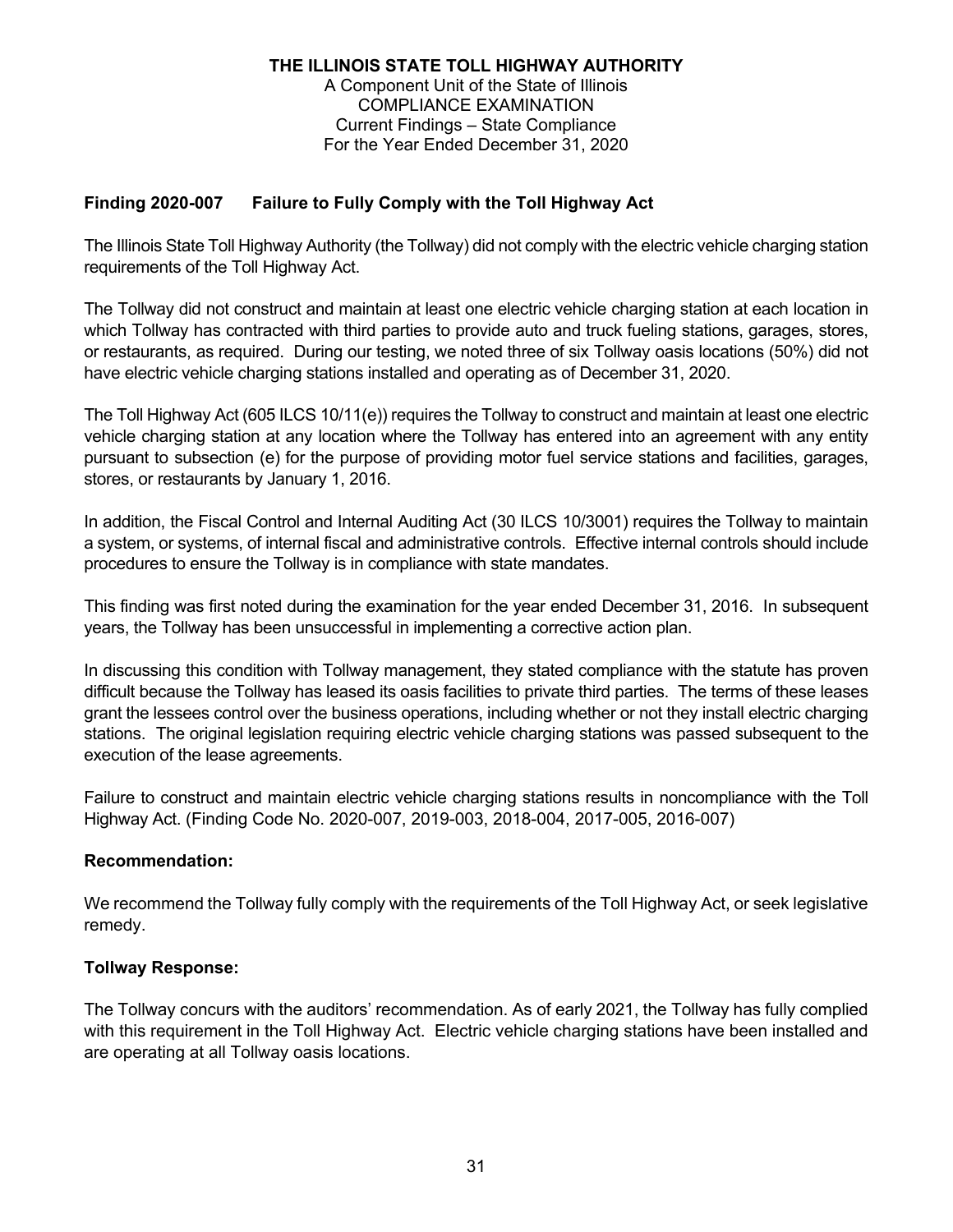### **Finding 2020-008 Inadequate Controls over Hiring Forms**

The Illinois State Toll Highway Authority (the Tollway) has not established adequate controls to complete and retain hiring forms in accordance with the Tollway's formal policies and procedures.

The Tollway's hiring and personnel practices are required to be consistent with the U.S. Supreme Court's 1990 decision in the Rutan v. Republican Party of Illinois (Rutan) case which states that hiring, promotion, transfer, and recall decisions are not to be decided on the basis of party affiliation or support. Pursuant to this decision, the Tollway follows different hiring processes depending on whether the positions to be filled are Rutan-covered or Rutan-exempt.

During our review of hiring forms for 10 employees hired by the Tollway during 2020, we noted two employees' (20%) employment decision forms and memos to the Executive Director could not be located.

The Tollway's standard operating procedures require all new employees to have memos to the Executive Director and employment decision forms reviewed and signed by the Executive Director documenting the approval to hire the recommended candidate.

In addition, the Fiscal Control and Internal Auditing Act (30 ILCS 10/3001) requires the Tollway to establish and maintain a system, or systems, of internal fiscal and administrative controls. Effective internal controls should include procedures to ensure required forms are completed and retained in accordance with the Tollway's policies and procedures.

In discussing this condition with Tollway management, they stated the missing forms and memos were due to staff turnover.

Failure to complete required forms results in noncompliance with the Tollway's policies and procedures. (Finding Code No. 2020-008)

### **Recommendation:**

We recommend the Tollway fully comply with the existing policies and procedures to complete and retain hiring forms.

#### **Tollway Response:**

The Tollway concurs with the auditors' recommendation. We will continue to ensure that all hiring forms are completed and retained in accordance with established hiring policies and procedures.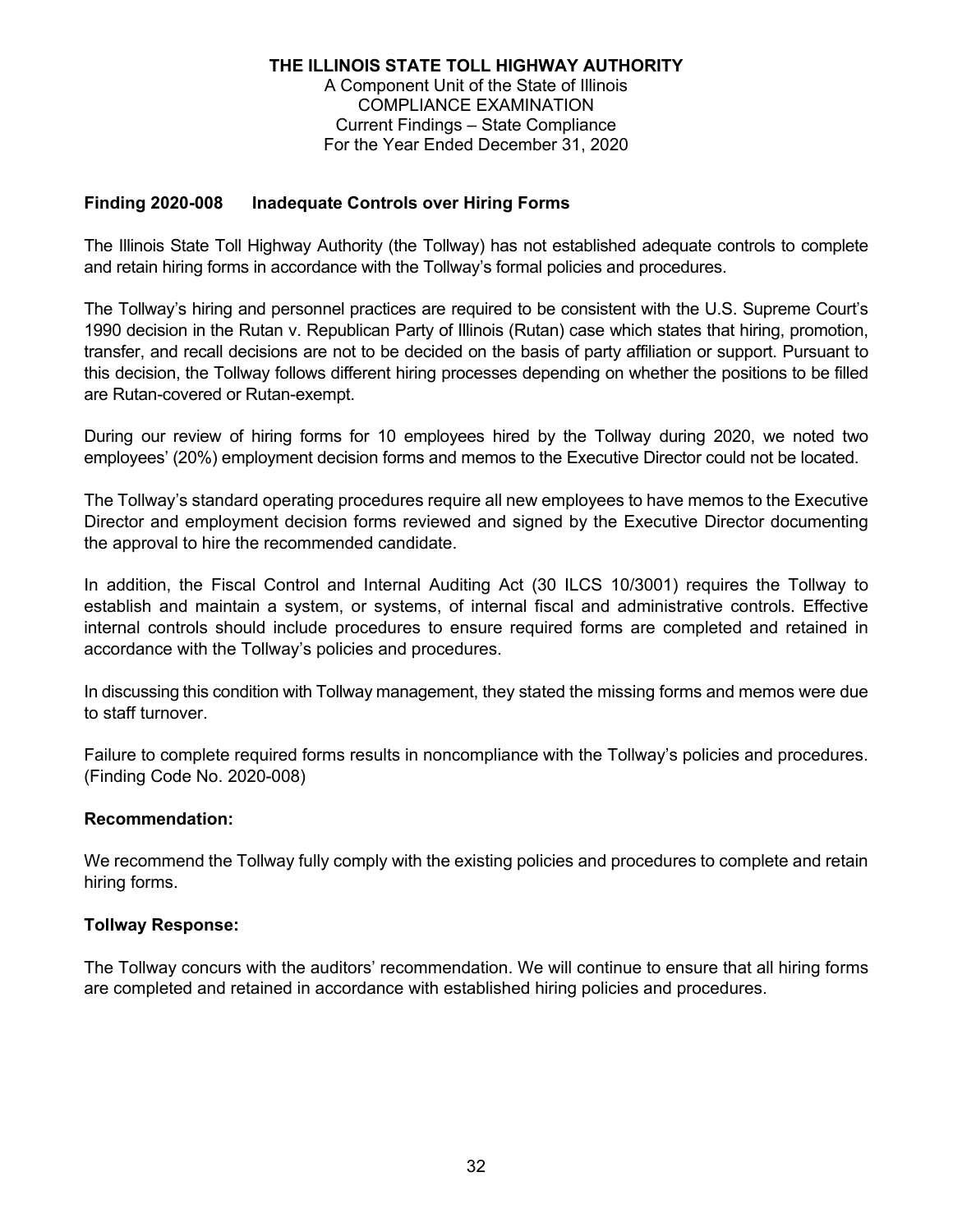### State Compliance

### **A. Noncompliance with Toll Highway Act Reporting Requirements**

During the prior year examination, the Illinois State Toll Highway Authority (the Tollway) did not comply with the reporting requirements of the Toll Highway Act.

During the current year examination, we noted the Tollway strengthened its controls over reporting requirements. Similar exceptions were not noted during our current year testing. (Finding Code No. 2019-004, 2018-005, 2017-006)

#### **B. Inadequate Procedures for Approval of Vendor Invoices**

During the prior year examination, the Illinois State Toll Highway Authority (the Tollway) did not have adequate procedures to approve, process, and pay vendor invoices.

During the current year examination, the number of exceptions noted was significantly less than in the prior year. This finding has been moved to the immaterial findings letter as finding number IM2020-001. (Finding Code No. 2019-005, 2018-008)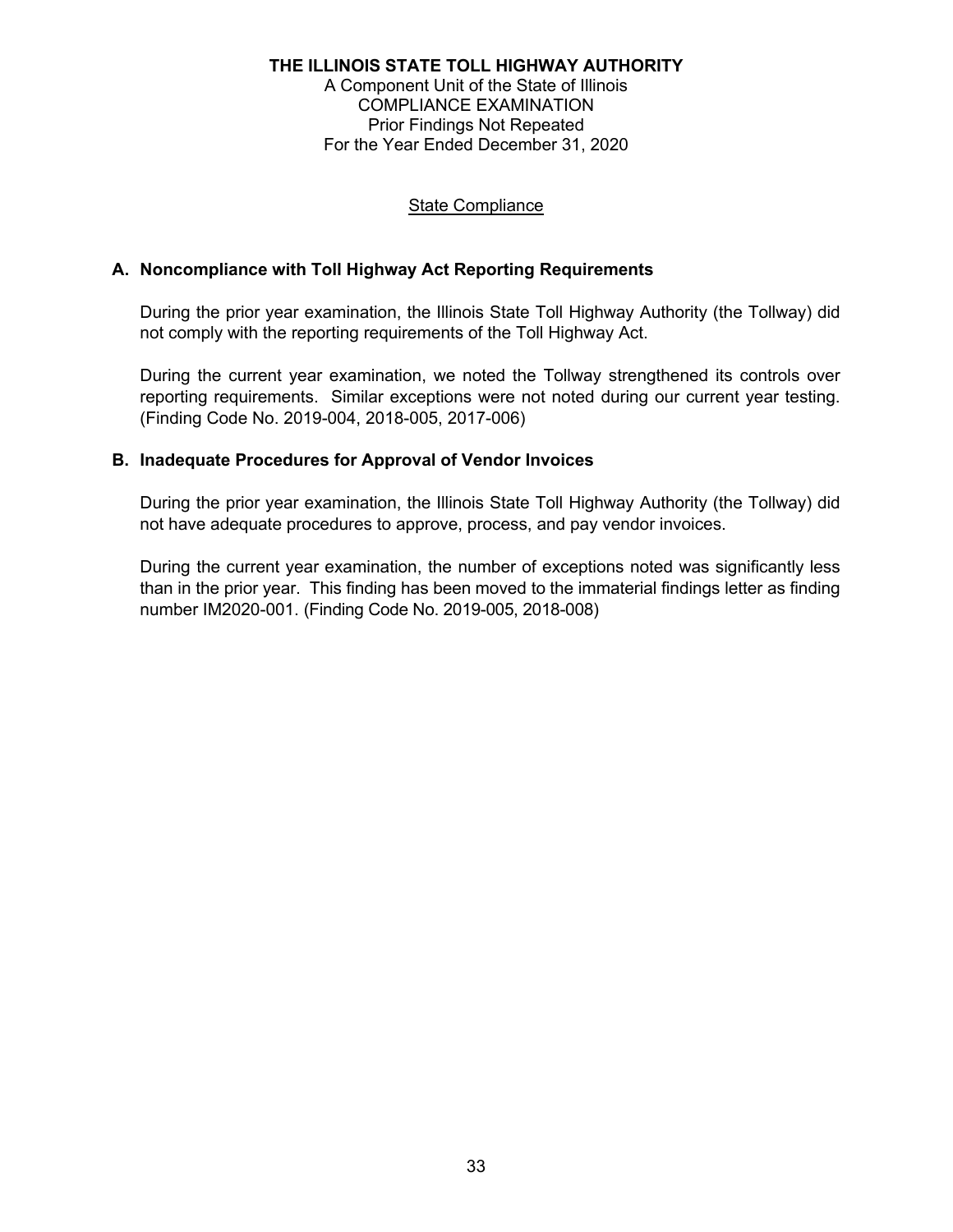A Component Unit of the State of Illinois

Comparative Schedule of Cash Receipts and Deposits into the State Treasury For the Year Ended December 31, 2020

Schedule 1

| <b>Receipt Source:</b>                     |                     |
|--------------------------------------------|---------------------|
| Tolls                                      | \$<br>1,176,029,284 |
| <b>Bond Proceeds</b>                       | 499,783,000         |
| <b>Miscellaneous</b>                       | 108,661,124         |
| Petty Cash Fund Returned                   | 100                 |
| <b>Prior Year Warrant Voided</b>           | 1,572               |
| Total Receipts per the Agency's Records    | \$<br>1,784,475,080 |
| Receipts per the Agency's Records:         | \$<br>1,827,262,497 |
| Deposits in Transit, Beginning of Year     | 45,414,764          |
| Deposits in Transit, End of Year           | (88, 202, 181)      |
| Deposits Recorded by the State Comptroller | \$<br>1,784,475,080 |
|                                            |                     |

See accompanying independent auditors' report.

State Treasury Fund 455: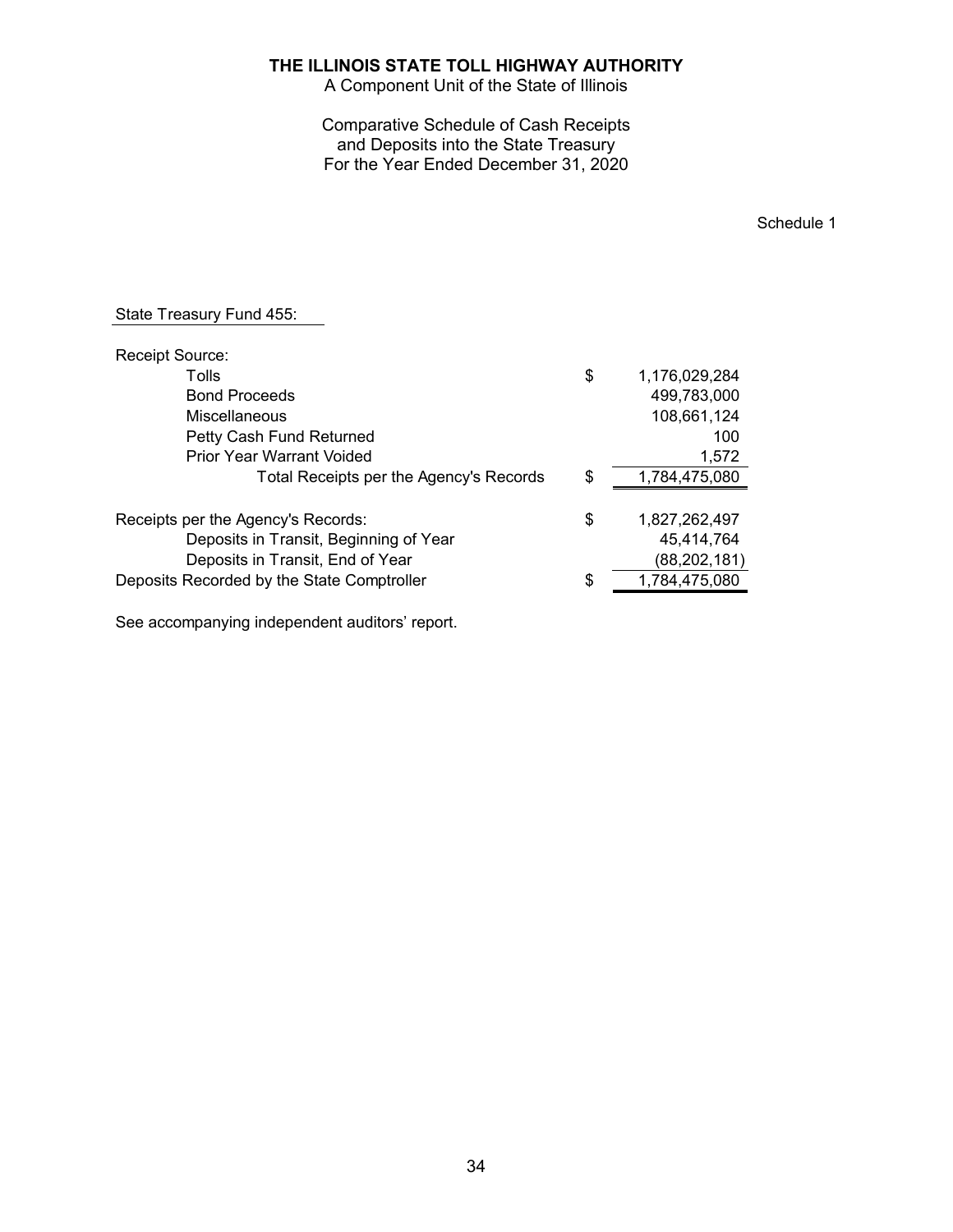A Component Unit of the State of Illinois

Supplementary Information for State Compliance Purposes Analysis of Operations Tollway Functions and Planning Program (Unaudited) For the Year Ended December 31, 2020

### *Tollway Functions and Planning Program*

The Tollway was established in 1968 as an instrumentality and administrative agency of the State of Illinois. The Tollway was created to provide for construction, operation, regulation, and maintenance of toll highways to accommodate the traveling public through and within the State of Illinois.

The Tollway's predecessor, the Illinois State Toll Highway Commission established in 1953, issued revenue bonds totaling \$493,250,000 to finance the original three toll highways. During 1974, the Tollway completed the westward extension of the Ronald Reagan Memorial Tollway (formerly the East-West Extension) of the toll highway system. In 1992, the Tollway completed the Veterans Memorial Tollway (formerly the North-South). In 2007, the Tollway completed the South extension of the Veterans Memorial Tollway. In 2017, the Tollway completed the Illinois Route 390 Tollway. Since 1985, the following bonds have been issued:

- 1985, \$167,200,000, Refunding revenue bonds to advance refund \$204,354,000 of the 1955 series bonds.
- 1986, \$400,825,000, Priority revenue bonds to pay the cost of construction of the North-South Tollway, an expansion of the State toll highway system;
- 1987, \$139,145,000, Refunding revenue bonds to advance refund \$117,115,000 of the 1985 refunding bonds;
- 1992, \$459,650,000, Priority revenue bonds to pay the cost of construction of the Tri-State Tollway Widening Project;
- 1993, \$387,345,000, Refunding revenue bonds to advance refund \$342,290,000 of 1985, 1986, and 1992 series bonds;
- 1996, \$148,285,000, Refunding revenue bonds to advance refund \$144,300,000 of 1986 and 1987 series bonds;
- 1998, \$325,135,000, Refunding revenue bonds to advance refund \$313,105,000 of 1992 series bonds;
- 2005 A, \$770,000,000, Senior Priority Revenue Bonds to pay a portion of the costs of the Congestion Relief Program.
- 2006 A, \$1,000,000,000, Senior Priority Revenue Bonds to pay a portion of the costs of the Congestion Relief Program.
- 2007 A, \$700,000,000, Variable Rate Senior Priority Revenue Bonds to pay a portion of the costs of the Congestion Relief Program.
- 2008 A, \$766,200,000, Variable Rate Senior Refunding Revenue Bonds to advance refunds all of the \$500,000,000 2006 Series A-2 Bonds and \$208,340,000 of the 2006 Series A-1 Bonds.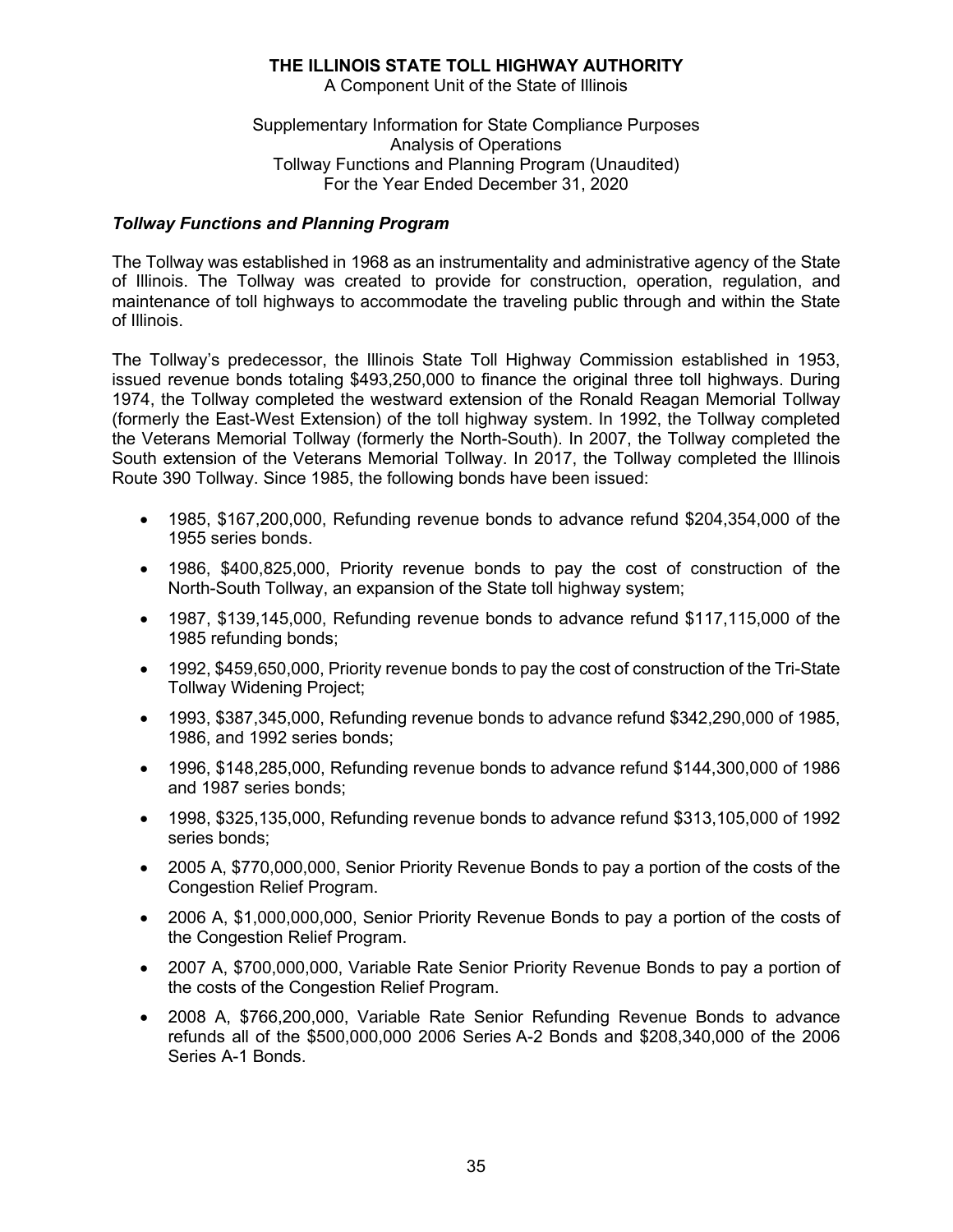A Component Unit of the State of Illinois

Supplementary Information for State Compliance Purposes Analysis of Operations Tollway Functions and Planning Program (Unaudited) For the Year Ended December 31, 2020

- 2008 B, \$350,000,000, Senior Priority Revenue Bonds to pay a portion of the costs of the Congestion Relief Program.
- 2009 A, \$500,000,000, Senior Priority Revenue Bonds (Taxable) to pay a portion of the costs of the Congestion Relief Program.
- 2009 B, \$280,000,000, Senior Priority Revenue Bonds (Taxable) to pay the costs of the Congestion Relief Program.
- 2010 A-1, \$279,300,000, Senior Revenue Bonds (Refunding) to advance refund \$287,300,000 2008 Series A-2 Bonds.
- 2013 A, \$500,000,000, Senior Revenue Bonds to pay a portion of costs of the "Move Illinois" Program.
- 2013 B-1, \$217,390,000, Senior Revenue Bonds (Refunding) to advance refund \$228,195,000 2005 Series A Bonds.
- 2014 A, \$378,720,000, Senior Revenue Bonds (Refunding) to advance refund \$436,545,000 2005 Series A Bonds.
- 2014 B, \$500,000,000, Senior Revenue Bonds to pay a portion of costs of the "Move Illinois" Program.
- 2014 C, \$400,000,000, Senior Revenue Bonds to pay a portion of costs of the "Move Illinois" Program.
- 2014 D, \$264,555,000, Senior Revenue Bonds (Refunding) to advance refund \$291,660,000 2006 A-1 Series Bonds.
- 2015 A, \$400,000,000, Senior Revenue Bonds to pay a portion of costs of the "Move Illinois" Program.
- 2015 B, \$400,000,000, Senior Revenue Bonds to pay a portion of costs of the "Move Illinois" Program.
- 2016 A, \$333,060,000, Senior Revenue Bonds (Refunding) to advance refund \$350,000,000 2008 B Series Bonds.
- 2016 B, \$300,000,000, Senior Revenue Bonds to pay a portion of costs of the "Move Illinois" Program.
- 2017 A, \$300,000,000, Senior Revenue Bonds to pay a portion of costs of the "Move Illinois" Program.
- 2018 A, \$515,250,000, Senior Revenue Bonds (Refunding) to advance refund \$262,500,000 2007 Series A-2 Bonds, \$189,600,000 2008 Series A-1a Bonds and \$78,060,000 2009 Series A Bonds and two variable -to-fixed interest rate exchange agreements.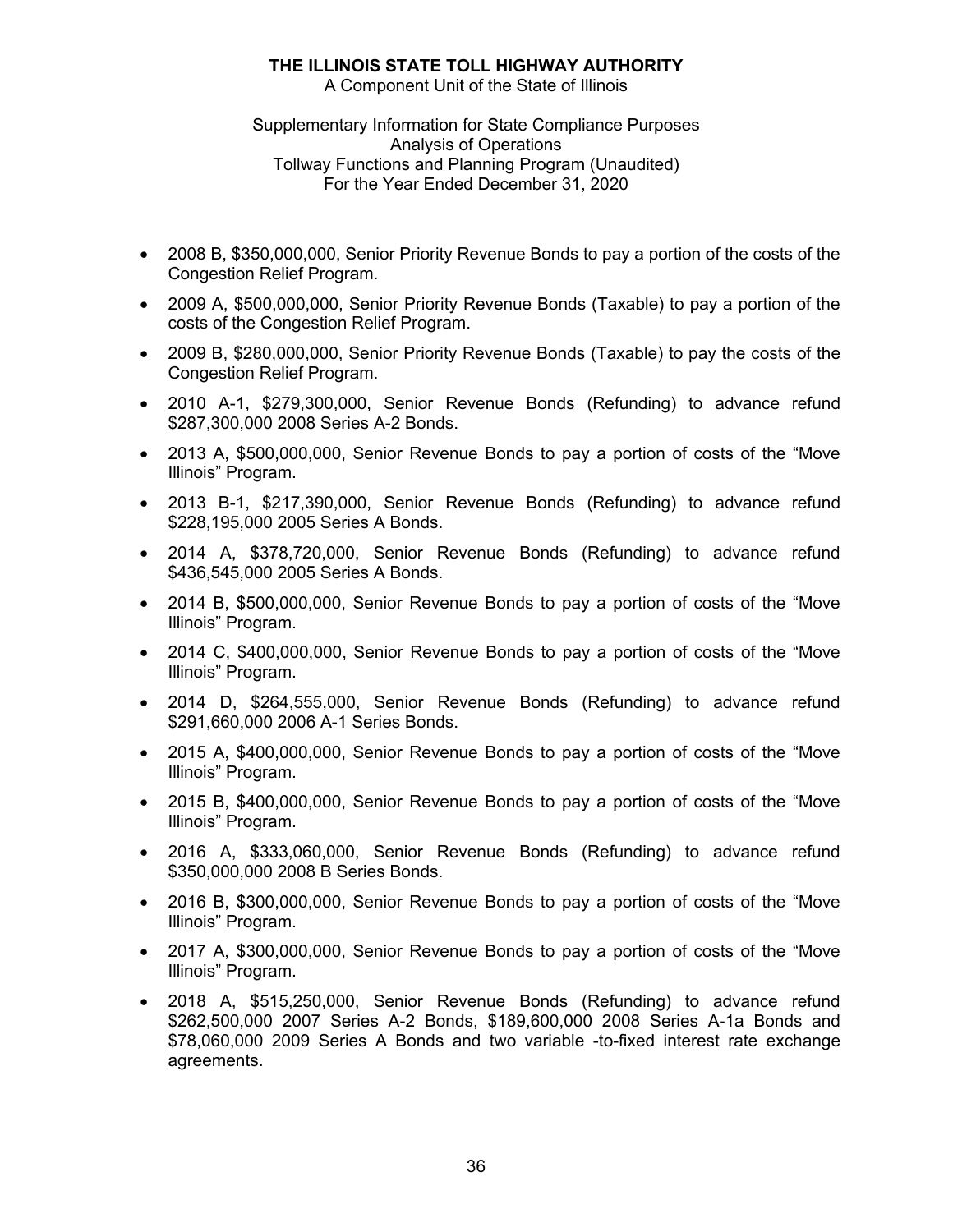A Component Unit of the State of Illinois

Supplementary Information for State Compliance Purposes Analysis of Operations Tollway Functions and Planning Program (Unaudited) For the Year Ended December 31, 2020

- 2019 A, \$300,000,000 Senior Revenue Bonds to pay a portion of costs of the "Move Illinois" Program.
- 2019 B, \$225,245,000 Senior Revenue Bonds (Refunding) to advance refund \$276,560,000 2010 Series A-1 Bonds.
- 2019 C, \$697,870,000 Senior Revenue Bonds (Refunding) to advance refund \$350,000,000 2007 Series A-1 Bonds, \$87,500,000 2007 Series A-2d Bonds, \$189,600,000 2008 Series A-1b Bonds and \$94,825,000 2008 Series A-2 Bonds and five variable-to-fixed interest rate exchange agreements.
- 2020 A, \$500,000,000 Senior Revenue Bonds to pay a portion of costs of the "Move Illinois" Program.

The operations of the Tollway are administered by a Board of Directors, which includes the Governor of the State of Illinois and Secretary of the Illinois Department of Transportation as Ex-Officio members.

The Tollway has the power and responsibility to establish and collect tolls sufficient to pay for maintenance, repairs, regulation, and operation of the toll highway system and to meet its debt service funding requirements. The Tollway does not receive any State government appropriations. No federal grants were received in 2020.

The Tollway's accounting records are maintained in accordance with the Tollway's Trust Indenture. The Tollway's Trust Indenture prescribes investment and accounting requirements, which differ in some instances from GAAP. The Tollway prepares quarterly and annual Trust Indenture financial reporting. At fiscal year-end, management makes accounting entries to convert the Tollway's accounting records to GAAP for annual financial reporting purposes. The Trust Indenture also requires the Tollway to prepare a tentative budget of the operating expenditures for the ensuing calendar year on or before October 31. The budget is required to include the recommendation of the consulting engineers as to the renewal and replacement deposit for the budget year. The final budget must be approved by the Board of Directors of the Tollway prior to January 31 of the calendar year budgeted. The Tollway complied with these budgetary requirements for this fiscal year.

Annual detailed departmental budgets are prepared for all Tollway expenditures. The Chief Financial Officer, Controller, Budget Manager, and each department manager monitor expenditures and analyze budgetary variances.

The Tollway works with the consulting engineers to develop long-range improvement programs for the toll highway system. The Chief Engineer of the Tollway uses the long-range plan with traffic studies and physical inspections to develop annual improvement programs and budgets.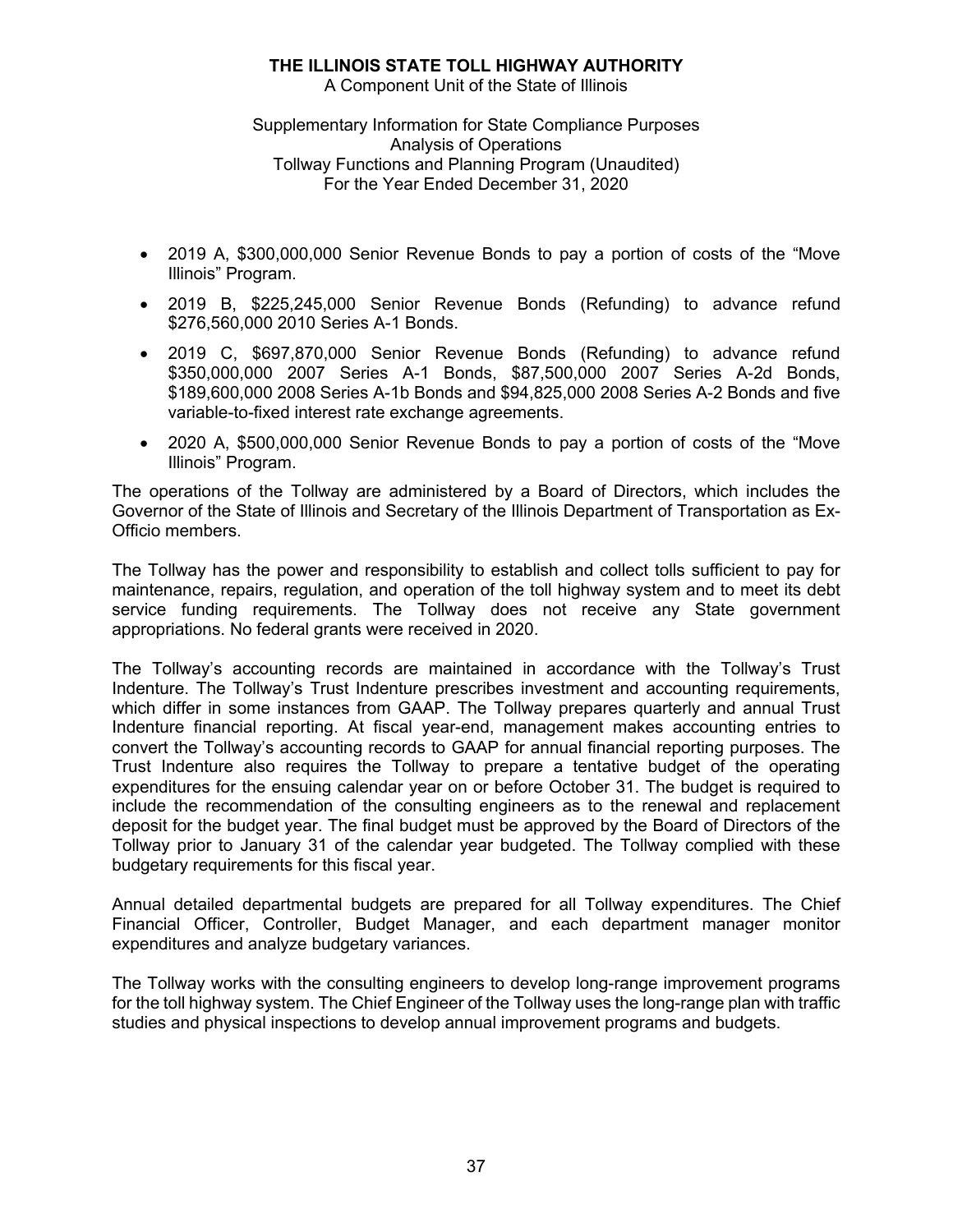A Component Unit of the State of Illinois

Supplementary Information for State Compliance Purposes Analysis of Operations Tollway Functions and Planning Program (Unaudited) For the Year Ended December 31, 2020

The Tollway has developed an adequate and comprehensive planning program to meet its objectives of providing for the construction, operation, regulation, and maintenance of the toll highway system. The Tollway believes that its monitoring of its expenditures and its monitoring of the physical condition of the roads is adequate to meet Tollway goals related to its operating expenditures and improvement programs.

The office of the Tollway's Executive Director is located at the Tollway's Central Administration Building, 2700 Ogden Avenue, Downers Grove, Illinois, 60515.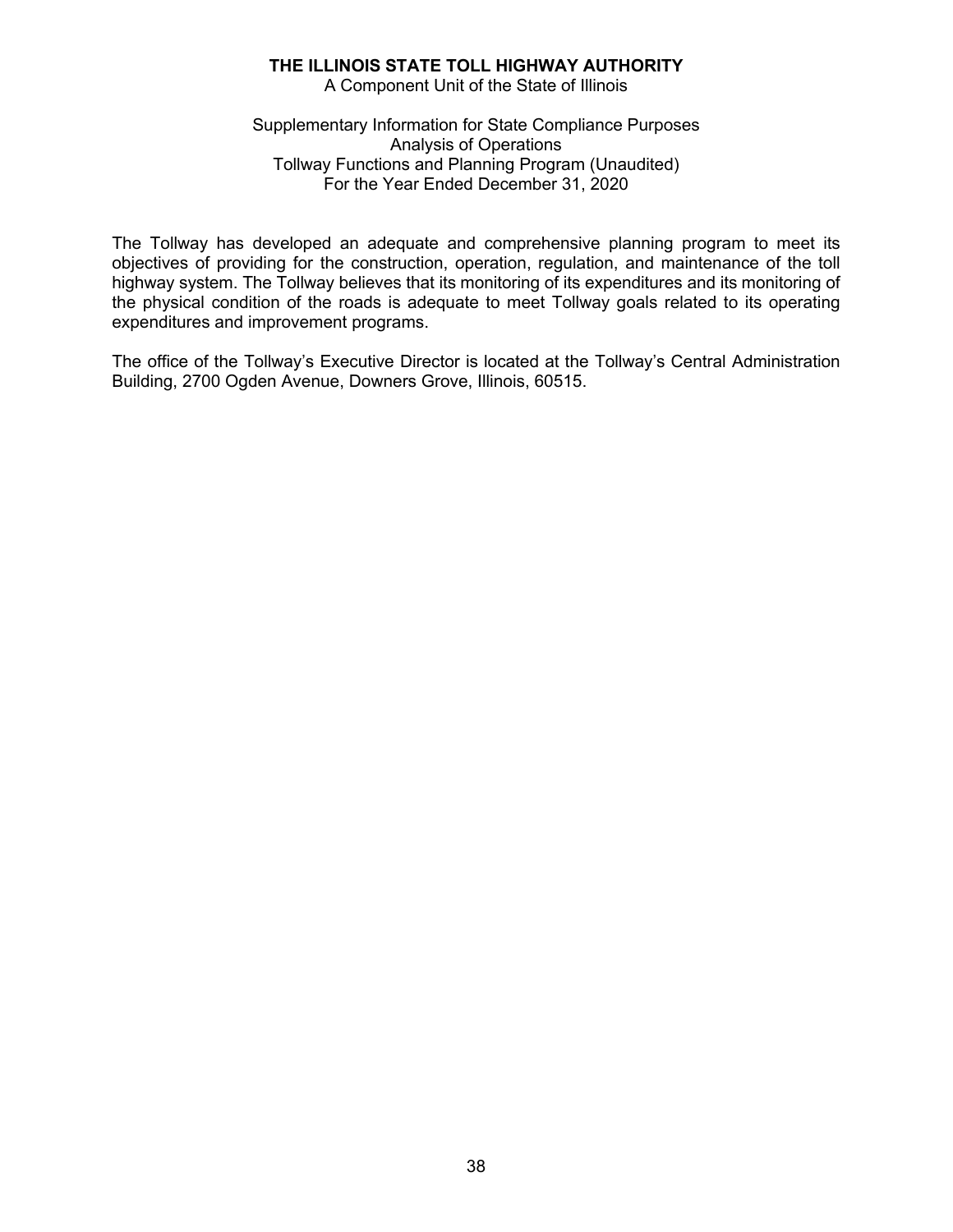A Component Unit of the State of Illinois

#### Explanation of Significant Variations in Asset Accounts and Deferred Outflow of Resources\* (Unaudited) For the Year Ended December 31, 2020

|                                                                                     |                                                                                                                                                          | December 31   |      |                | Increase/  |                                                                                       | Percentage |  |
|-------------------------------------------------------------------------------------|----------------------------------------------------------------------------------------------------------------------------------------------------------|---------------|------|----------------|------------|---------------------------------------------------------------------------------------|------------|--|
| Assets and Deferred Outflows of Resources                                           |                                                                                                                                                          | 2020          |      | 2019           | (decrease) |                                                                                       | change     |  |
| Cash and cash equivalents - unrestricted, current                                   | \$                                                                                                                                                       | 1,022,766,480 | - \$ | 319,647,195 \$ |            | 703,119,285                                                                           | 220%       |  |
| Accounts receivable, net of allowance for doubtful accounts - unrestricted, current |                                                                                                                                                          | 60,617,559    |      | 30,711,519     |            | 29,906,040                                                                            | 97%        |  |
| Intergovernmental agreements receivable - unrestricted, current                     |                                                                                                                                                          | 52,775,634    |      | 105,305,602    |            | (52, 529, 968)                                                                        | $-50%$     |  |
| Investments - unrestricted, current                                                 |                                                                                                                                                          | 49,996,900    |      | 896,465,630    |            | (846, 468, 730)                                                                       | $-94%$     |  |
| Land, improvements and construction in progress                                     |                                                                                                                                                          | 2,406,810,049 |      | 1,936,209,441  |            | 470,600,608                                                                           | 24%        |  |
| Cash and cash equivalents - debt reserve, restricted, noncurrent                    |                                                                                                                                                          | 330,190,001   |      | 75.213.731     |            | 254,976,270                                                                           | 339%       |  |
| Investments - debt reserve - restricted, noncurrent                                 |                                                                                                                                                          | 95,000,000    |      | 325,000,000    |            | (230,000,000)                                                                         | $-71%$     |  |
| Cash and cash equivalents - construction fund                                       |                                                                                                                                                          | 124,935,561   |      |                |            | 124,935,561                                                                           | 100%       |  |
| Deferred outflow of resources - OPEB                                                |                                                                                                                                                          | 43,550,286    |      | 34,084,814     |            | 9,465,472                                                                             | 28%        |  |
| <b>Explanation:</b>                                                                 |                                                                                                                                                          |               |      |                |            |                                                                                       |            |  |
| Cash and cash equivalents - unrestricted, current                                   |                                                                                                                                                          |               |      |                |            | Dependent on timing of payments. Maintained liquidity due to uncertainty of pandemic. |            |  |
| Accounts receivable, net of allowance for doubtful accounts - unrestricted, current | There was an increase in accounts receivable for evasion recovery in 2020 due to<br>implementation of Tolling 2020 initiative of all electronic tolling. |               |      |                |            |                                                                                       |            |  |

Cash and cash equivalents - debt reserve, restricted, noncurrent Funds Funds were moved into money market funds.

Investments - debt reserve - restricted, noncurrent Funds were moved into money market funds.

\* Variances over \$5 million and +/- 20% are considered significant.

Intergovernmental agreements - unrestricted, current There was an amendment to an intergovernmental agreement which provided for the early pay off in 2019 of the receivable from Northwest Suburban Municipal Joint Action Water Agency (NSMJAWA) which caused this balance to be classified as current in 2019, which was subsequently paid.

Investments - unrestricted, current Maintained liquidity due to uncertainty of pandemic.

Land, improvements and construction in progress The Move of the Move Illinois capital program continued with additional investments in infrastructure.

Cash and cash equivalents - construction fund Construction funds remained on hand at the end of 2020.

Deferred outflow of resources - OPEB The Tollway's net OPEB liability was restated as of 1/1/20 and increased significantly.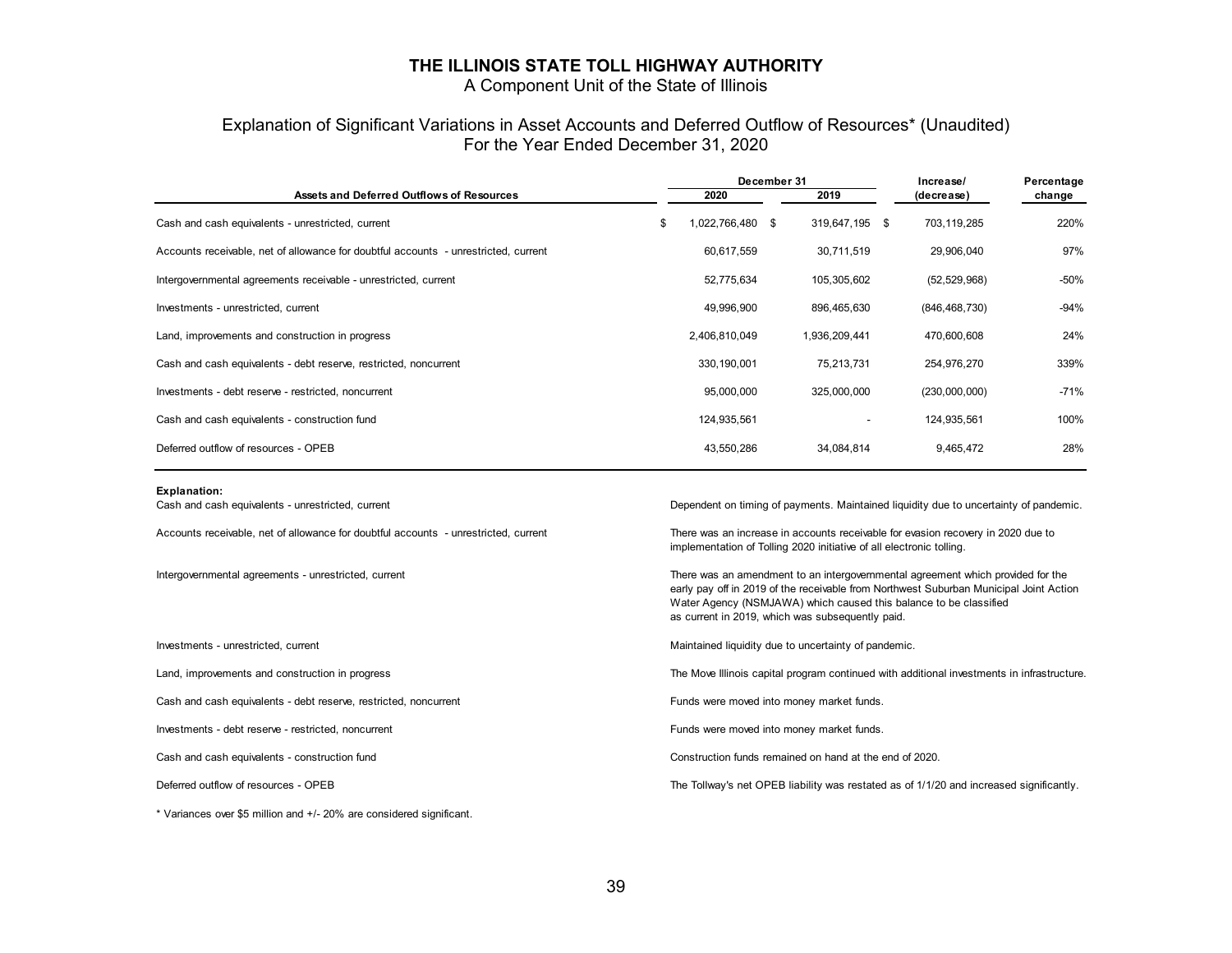A Component Unit of the State of Illinois

### Explanation of Significant Variations in Liability Accounts and Deferred Inflow of Resources\* (Unaudited) For the Year Ended December 31, 2020

|                                                              | December 31 |             |    |             |    | <b>Increase</b> | Percentage |  |
|--------------------------------------------------------------|-------------|-------------|----|-------------|----|-----------------|------------|--|
| Liabilities and Deferred Inflows of Resources                |             | 2020        |    | 2019        |    | (decrease)      | change     |  |
| Accounts payable                                             | \$          | 15.365.144  | \$ | 22.810.970  | \$ | (7,445,826)     | $-33%$     |  |
| Net OPEB liability, current                                  |             | 24.417.291  |    | 2,388,009   |    | 22.029.282      | 922%       |  |
| Unearned revenue, less accumulated amortization - noncurrent |             | 23.625.478  |    | 13.090.610  |    | 10.534.868      | 80%        |  |
| Net OPEB liability, non-current                              |             | 555.600.990 |    | 129.060.032 |    | 426.540.958     | 330%       |  |
| Deferred inflows, pension related                            |             | 33.054.063  |    | 58.557.894  |    | (25, 503, 831)  | $-44%$     |  |
| Deferred inflows - OPEB related                              |             | 87.490.495  |    | 45.494.180  |    | 41.996.315      | 92%        |  |

#### **Explanation:**

Unearned revenue, less accumulated amortization - noncurrent There were additional fiber optic contracts signed in 2020.

\* Variances over \$5 million and +/- 20% are considered significant.

See accompanying independent auditors' report.

Accounts Payable **Dependent on timing of purchases and payments**.

Net OPEB liability, current The allocation of the Tollway's share of the State unfunded OPEB liability was corrected in 2020.

Net OPEB liability, non-current The allocation of the Tollway's share of the State unfunded OPEB liability was corrected in 2020.

Deferred inflows, pension related Deferred inflows decreased in 2020.

Deferred inflows - OPEB related Deferred inflows increased in 2020 as a result of the restatement as of 1/1/2020 to OPEB liability.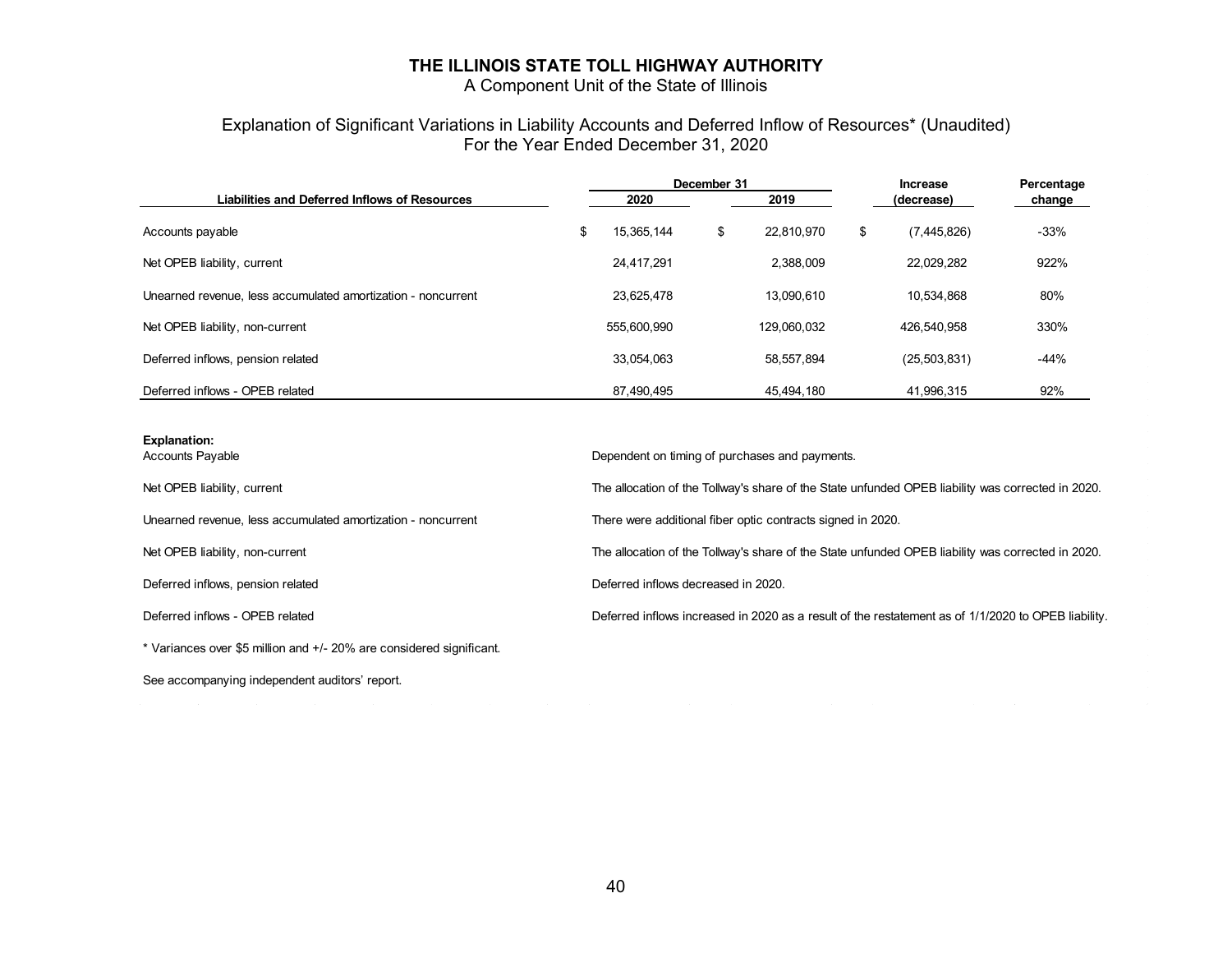A Component Unit of the State of Illinois

### Explanation of Significant Variations in Revenues and Expenses\* (Unaudited) For the Year Ended December 31, 2020

| Revenues/expenses                                                  |                                                                                                                                                                                                                                        | 2020                                            |    | 2019        |    | Increase/<br>(decrease) | Percentage<br>change |  |
|--------------------------------------------------------------------|----------------------------------------------------------------------------------------------------------------------------------------------------------------------------------------------------------------------------------------|-------------------------------------------------|----|-------------|----|-------------------------|----------------------|--|
| Procurement, IT finance and administration                         | \$                                                                                                                                                                                                                                     | 75,211,820                                      | \$ | 55,443,876  | \$ | 19,767,944              | 35.65%               |  |
| Investment income                                                  |                                                                                                                                                                                                                                        | 13,726,188                                      |    | 39,833,676  |    | (26, 107, 488)          | -65.54%              |  |
| Change in net position                                             |                                                                                                                                                                                                                                        | 124,176,542                                     |    | 374,627,224 |    | (250, 450, 682)         | -66.85%              |  |
| <b>Explanation:</b><br>Procurement, IT, finance and administration |                                                                                                                                                                                                                                        | Increase in consulting services and IT expense. |    |             |    |                         |                      |  |
| Investment income                                                  | Investment returns declined in 2020.                                                                                                                                                                                                   |                                                 |    |             |    |                         |                      |  |
| Change in net position                                             | Due to the COVID-19 pandemic, toll revenue dropped by approximately \$200 million, or<br>17%, in 2020, while additional investments in infrastructure resulted in depreciation expense<br>approximately \$19 million higher than 2019. |                                                 |    |             |    |                         |                      |  |

\* Variances over \$5 million and +/- 20% are considered significant.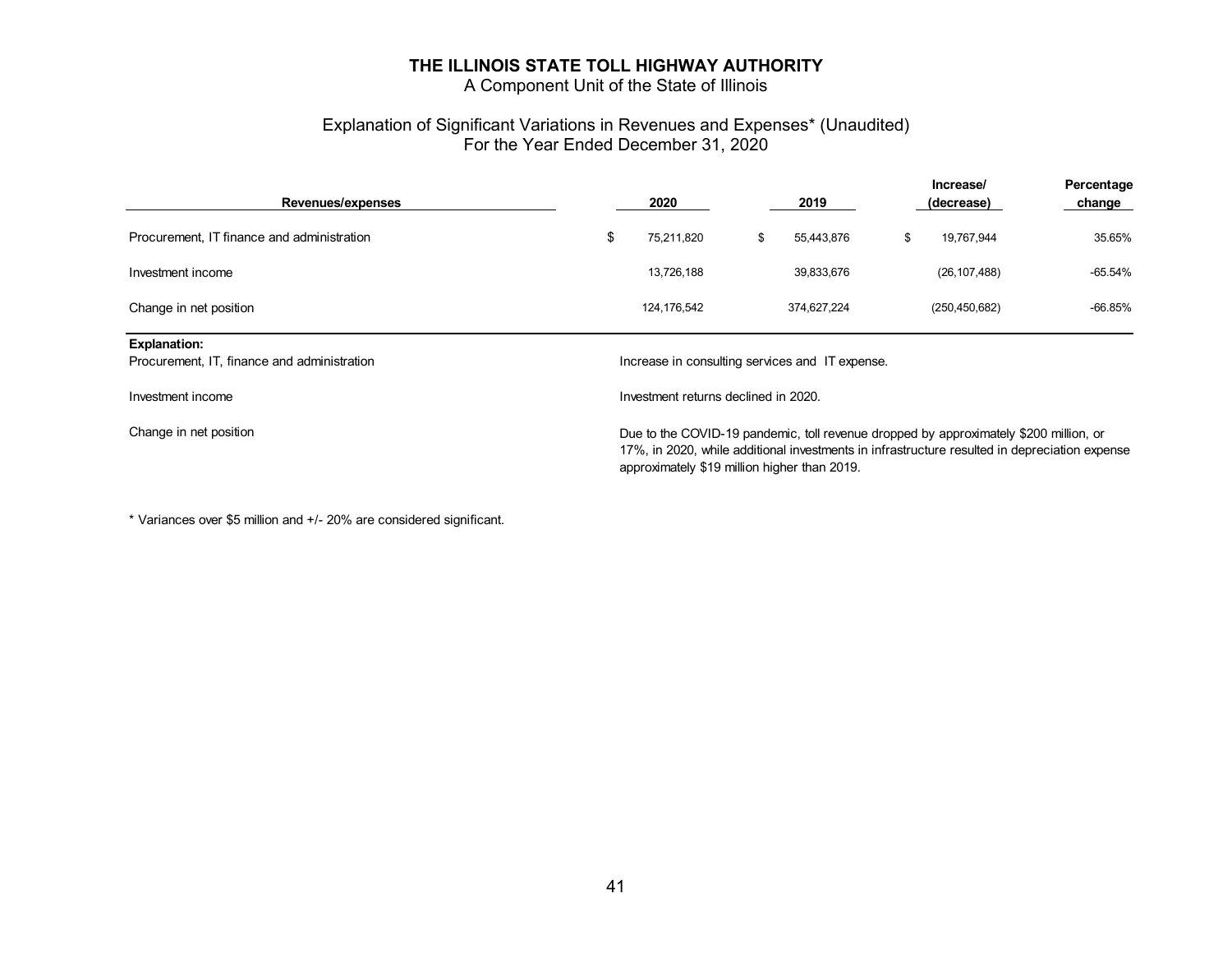A Component Unit of the State of Illinois

### Analysis of Operations Average Number of Employees by Function (Unaudited) For the Years Ended December 31, 2020 and 2019

|                                        | 2020              | 2019           |
|----------------------------------------|-------------------|----------------|
| <b>Tollway Employees:</b>              |                   |                |
| Executive office                       | 12                | 9              |
| <b>Directors</b>                       | 9                 | 9              |
| Inspector General                      | 5                 | 5              |
| Internal audit                         | 8                 | 3              |
| Legal                                  | 6                 | 8              |
| State police-civilian employees        | 12                | 13             |
| Finance                                | 58                | 61             |
| Administration                         | 29                | 23             |
| Operations:                            |                   |                |
| <b>Toll collectors</b>                 | 248               | 268            |
| Plaza managers                         |                   |                |
| and assistants                         | 22                | 23             |
| Other                                  | 81                | 108            |
| Information Technology                 | 27                | 38             |
| Engineering:                           |                   |                |
| Maintenance:                           |                   |                |
| Roadway                                | 356               | 390            |
| Transportation                         | 80                | 72             |
| Engineers                              | 29                | 36             |
| <b>Others</b>                          | 178               | 65             |
| Planning                               | 27                | 24             |
| Procurement                            | 46                | 53             |
| Diversity & strategic development      | 10                | 6              |
| Communications                         | 9                 | 10             |
| <b>Business Systems</b>                | 15                | 56             |
|                                        | 1,267             | 1,280          |
|                                        |                   |                |
| <b>State Troopers</b>                  | 164               | 153            |
| <b>Total Personnel</b>                 | 1,431             | 1,433          |
|                                        |                   |                |
|                                        | <b>Amount</b>     | <b>Percent</b> |
| Collective bargaining unit payroll     | \$<br>61,237,610  | 56.41%         |
| Non-collective bargaining unit payroll | 37, 327, 243      | 34.39%         |
| Overtime                               | 9,992,668         | 9.20%          |
| 2020 Total payroll                     | \$<br>108,557,521 | 100.00%        |
| Collective bargaining unit payroll     | \$<br>62,627,820  | 58.52%         |
| Non-collective bargaining unit payroll | 34,733,141        | 32.45%         |
| Overtime                               | 9,667,192         | 9.03%          |
| 2019 Total payroll                     | \$<br>107,028,153 | 100.00%        |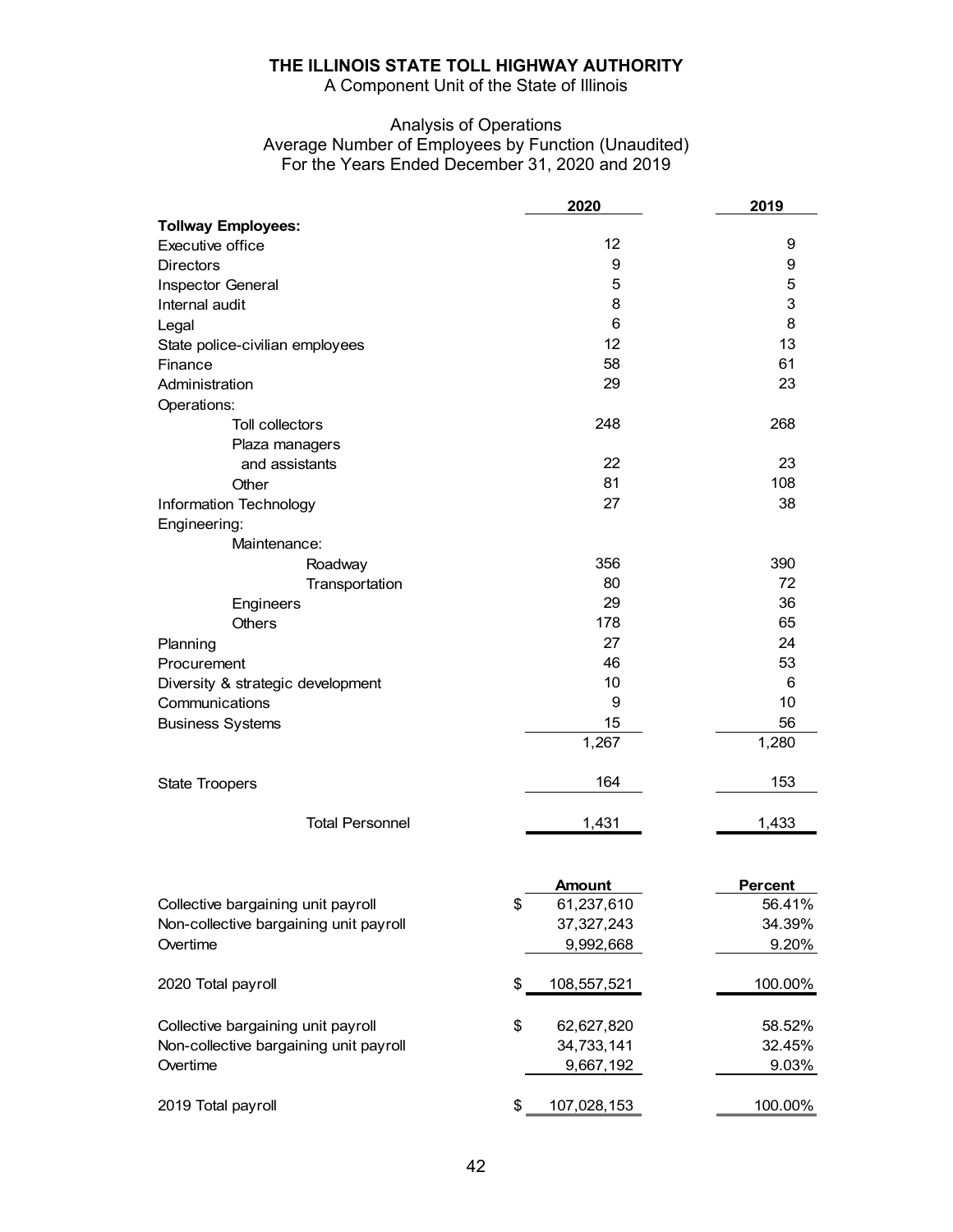A Component Unit of the State of Illinois

### Analysis of Operations Analysis of Overtime (Unaudited) For the Year Ended December 31, 2020

| <b>Functional Category:</b>         | Engineering,<br><b>Maintenance</b> | Services and           | <b>Traffic Control.</b><br><b>Safety Patrol, and</b> |    | Procurement, IT,<br><b>Finance and</b> |            |
|-------------------------------------|------------------------------------|------------------------|------------------------------------------------------|----|----------------------------------------|------------|
|                                     | of Roadway and Structures          | <b>Toll Collection</b> | Radio Communications <sup>(1)</sup>                  |    | <b>Administration</b>                  | Total      |
| Overtime Hours Paid                 | 112.952                            | 9.976                  | 8,270                                                | -S | 3.190                                  | 134,388    |
| <b>Compensatory Hours Granted</b>   | 968                                | 415                    | 535                                                  |    | 587. ا                                 | 3,505      |
| Total Hours                         | 113.920                            | 10,391                 | 8.805                                                |    | 4.777                                  | 137,893    |
| Value of Overtime Hours Paid        | 5.884.261                          | 467.416                | 3.489.072                                            | -S | 151.919                                | 9,992,668  |
| Value of Compensatory Hours Granted | 29,911                             | 13,756                 | 18.804                                               |    | 50.978                                 | 113,449    |
| Total Costs                         | 5,914,172                          | 481,172                | 3,507,876                                            |    | 202,897                                | 10,106,117 |

 $^{(1)}$  Value of overtime includes the overtime paid for Illinois State Police District 15 troopers but the number of hours related to this overtime was not available.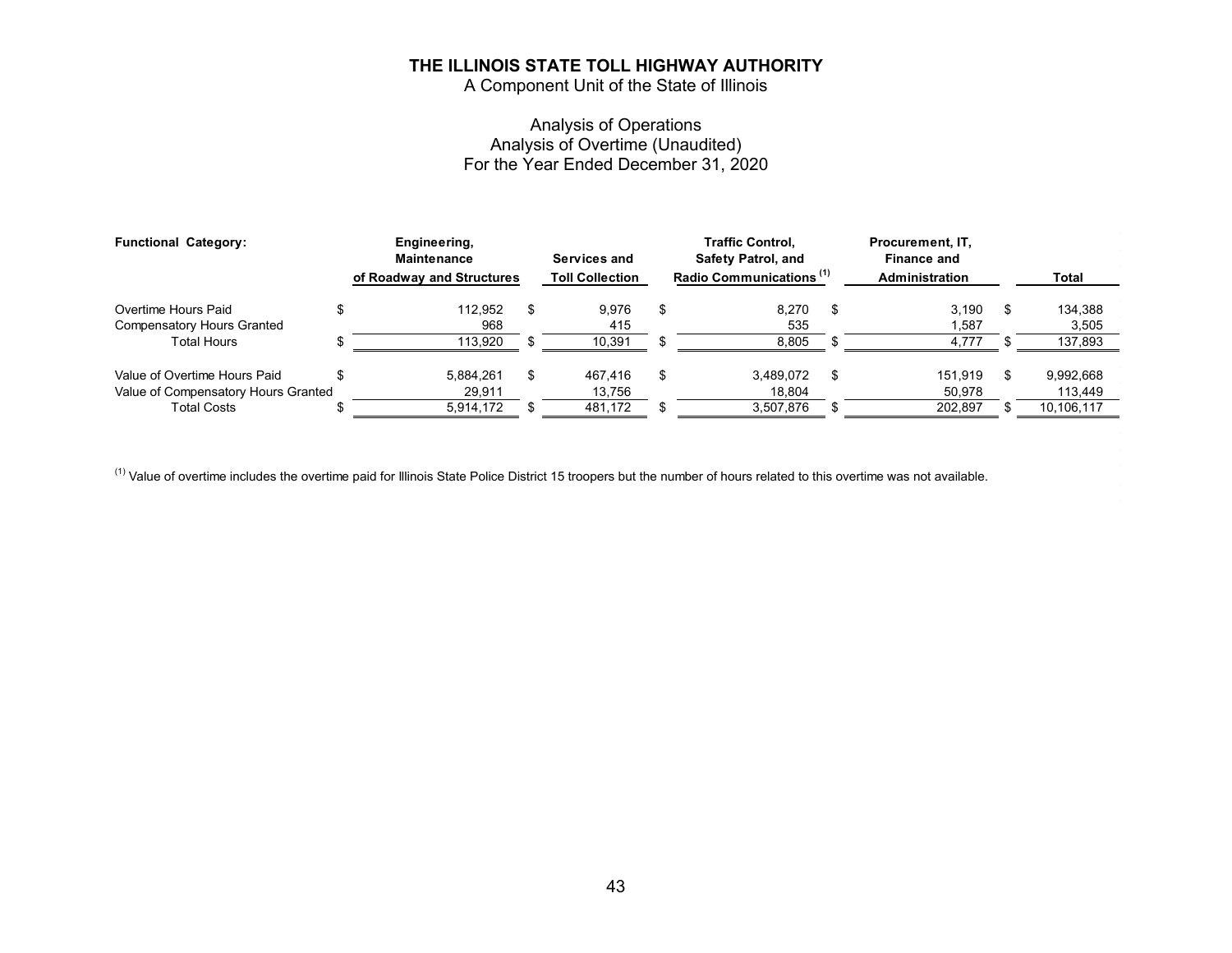A Component Unit of the State of Illinois

Analysis of Operations Major Construction Projects (Unaudited) For the Year Ended December 31, 2020

In 2020, the Illinois Tollway completed the ninth year of its 15-year capital program, Move Illinois, which included the following projects.

### **Jane Addams Memorial Tollway (I-90):**

Reconstruction and roadway widening and bridge and ramp repairs. These improvements include fiber optic removal, grading, tree planting, and repairs.

### **Tri-State Tollway (I-94/I-294/I-80):**

Reconstruction and improvement of the Tri-State Tollway from 95th Street to Balmoral Avenue. Reconstruction of the Edens Spur and the Archer Avenue, Santa Fe Railway, and Mile Long bridges.

### **Veterans Memorial Tollway (I-355):**

Roadway resurfacing from I-55 to Army Trail Road and roadway widening between Illinois Route 56 and Illinois Route 38.

### **Reagan Memorial Tollway (I-88):**

Roadway reconstruction between York Road and I-290 and reconstruction of the connector ramp between the Tri-State Tollway and I-88.

### **Elgin O'Hare Western Access (I-390 & I-490):**

New Illinois Route 390 Tollway from U.S Route 20 to the west side of O'Hare International Airport. Construction of the new I-490 Tollway from Jane Addams Memorial Tollway (I-90) to the Tri-State Tollway (I-294).

### **Systemwide Projects:**

Bridge pavement and interchange improvements, as well as other capital expenditures, such as fleet additions, general engineering consultant, traffic engineer, traffic and incident management system, and other program support activities.

See accompanying independent auditors' report.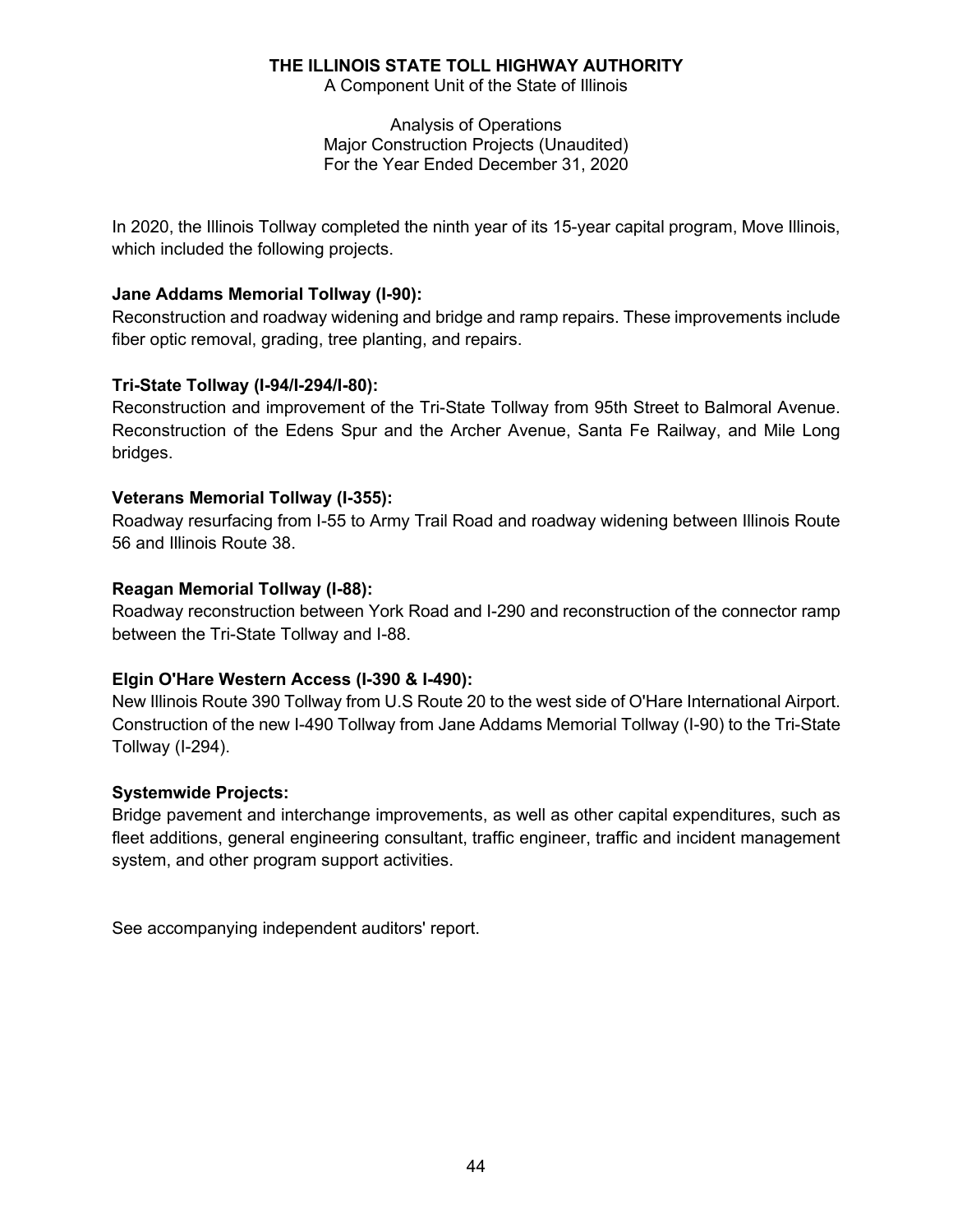A Component Unit of the State of Illinois

Analysis of Operations Service Efforts and Accomplishments (Unaudited) For the Year Ended December 31, 2020

### **Tollway Mission**

The Illinois State Toll Highway Authority is dedicated to providing and promoting a safe and efficient system of toll supported highways while ensuring the highest possible level of customer service.

### **Strategic Priorities**

With the above Mission Statement in mind, the Tollway is guided by five strategic priorities that are consistent with those outlined by the Governor's Office of Management and Budget:

- Promote the regional economy. (Attract, retain, and grow business)
- Foster environmental responsibility and sustainability in roadway and agency operations. (Improve infrastructure safety)
- Increase collaboration with regional transportation and planning agencies. (Improve infrastructure safety)
- Further transparency and accountability. (Support basic functions of government)
- Enhance customer service for its 1.3 million daily drivers. (Improve infrastructure safety)

### **Summary of Tollway Operations**

The Tollway maintains and operates 294 miles of interstate tollways in 12 counties in northern Illinois, including the Reagan Memorial Tollway (I-88), the Veterans Memorial Tollway (I-355), the Jane Addams Memorial Tollway (I-90), the Tri-State Tollway (I-94/I-294/I-80), and Illinois Route 390.

The Tollway is a user fee system. No state or federal tax dollars are used to support the maintenance and operation of the Tollway System. The Tollway depends on toll revenues and proceeds from the issuance of revenue bonds for the expansion, reconstruction, and improvement of the Tollway system. The Tollway's budget is a balanced budget in which revenues provide sufficient resources for operating and maintenance expenses, debt service and required deposits to the Renewal and Replacement and Improvement Accounts as required by the Trust Indenture.

### **Key Performance Measures**

The following metrics were reported for the year ended December 31, 2020:

| 1. The percentage of vehicles using I-PASS for all hours:       | 89.1% |
|-----------------------------------------------------------------|-------|
| 2. Travel Time Index Congestion Measure for the A.M. rush hour: | 0.88  |

3. The average personal injury accident clearance time: 42 minutes

The following metrics were reported for the year ended December 31, 2019:

| 1. The percentage of vehicles using I-PASS for all hours:       | 90.7%      |
|-----------------------------------------------------------------|------------|
| 2. Travel Time Index Congestion Measure for the A.M. rush hour: | 1 Q O      |
| 3. The average personal injury accident clearance time:         | 35 minutes |